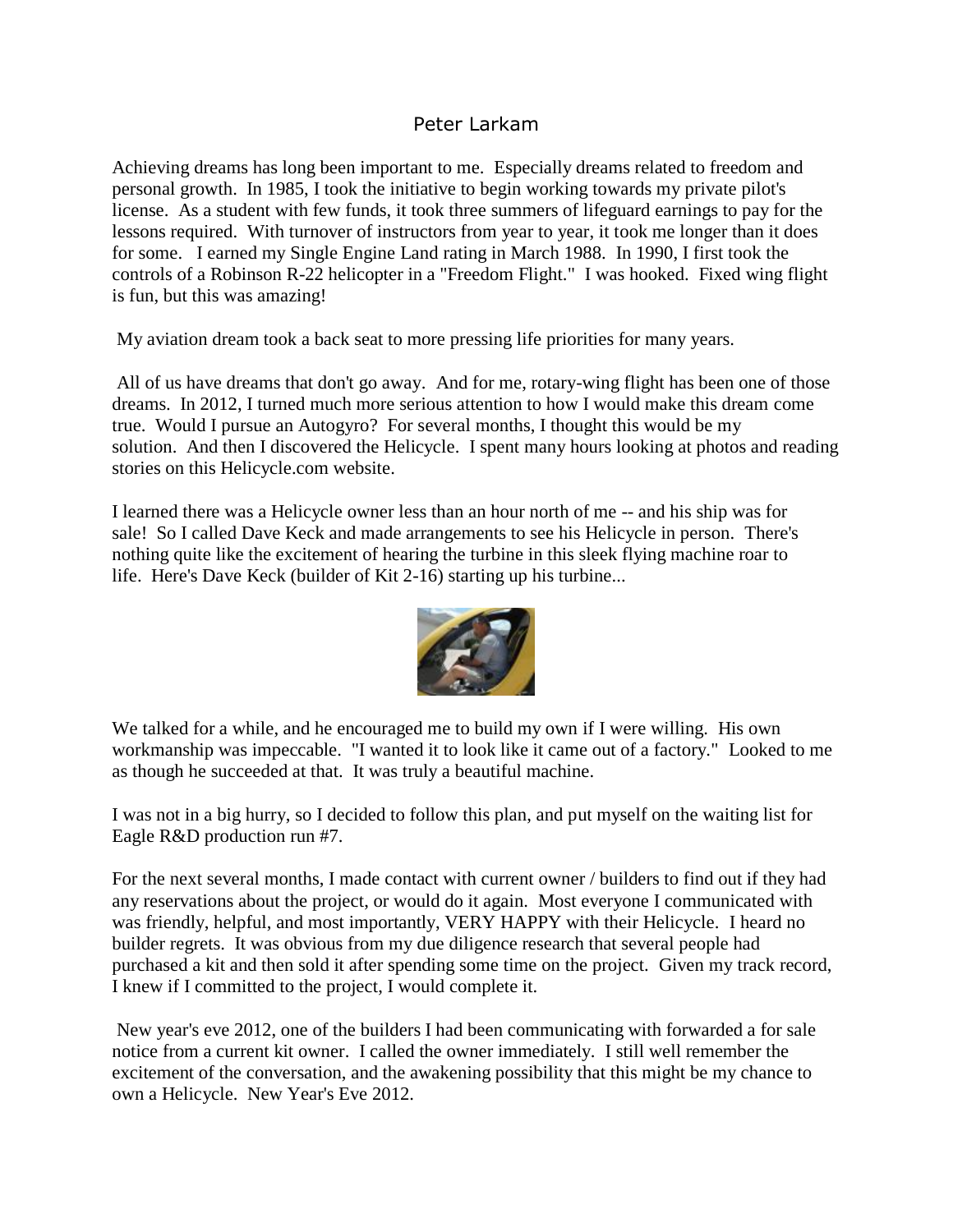The next several days and few weeks were a blur of talking with the existing owner, the Eagle factory, and lining up cash for the purchase. I rented a trailer, and drove it empty from Austin to Farmington, New Mexico to take the next step... So far, I'm grateful to have taken that step. Here's what I've accomplished on the build during the two years. My hope is that If you're looking at the Helicycle as I was, that my story encourages you to pursue YOUR dream.

Click [here](file://///192.168.1.116/Backups/Backups/HelicycleNEW%20From%20C%20Active%20there-Copying%20into%20here-BACKUP-Master/Builders/PeterLarkam/PeterLarkam.mp4) to view a video of Peter telling his Toastmasters club about his good fortune acquiring the Helicycle kit.

# **2013 Progress of a Builder!**

Kit 6-06 at its first home in Farmington, New Mexico. The airframe box was 14 feet off the ground. All parts stored in a climate-controlled warehouse...

Owned by a machinist, but not a single hole drilled yet. Flawless condition in original packing crates from Eagle...



January 25, 2013

Loaded for the trip to Austin, Texas.



Leaving Santa Rosa New Mexico the next morning. The beginning of a dream that had been dormant for many years ...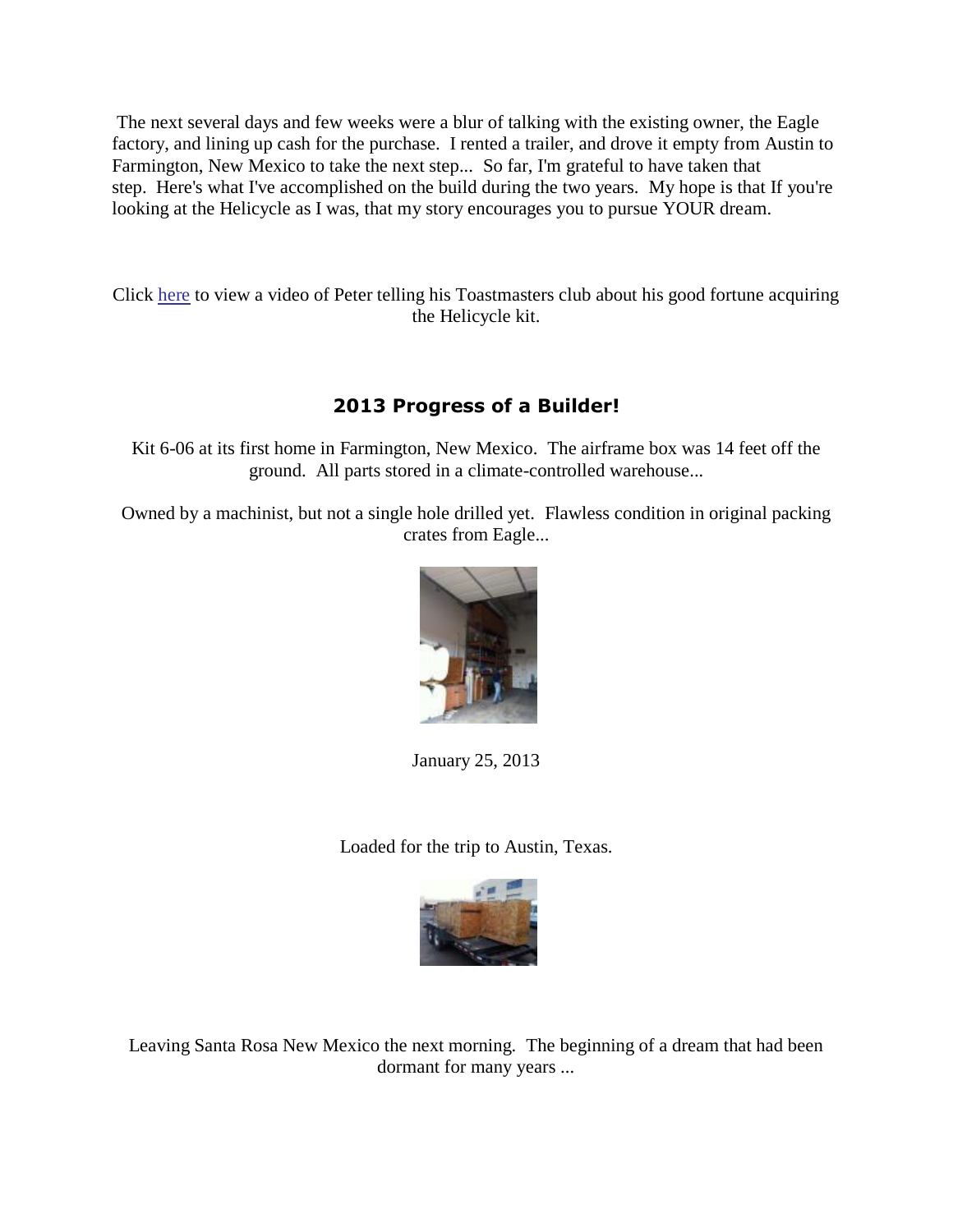

Arrived in Austin just before complete darkness set in... Time to unload for the night.



Part of the unloading crew the first day in it's new home... Shipments 1 and 2 from Eagle. Shipment 3 is finished, and waiting at the factory.



Unpacking the crates and inventorying the parts. The fun begins!!



More parts....



February 2013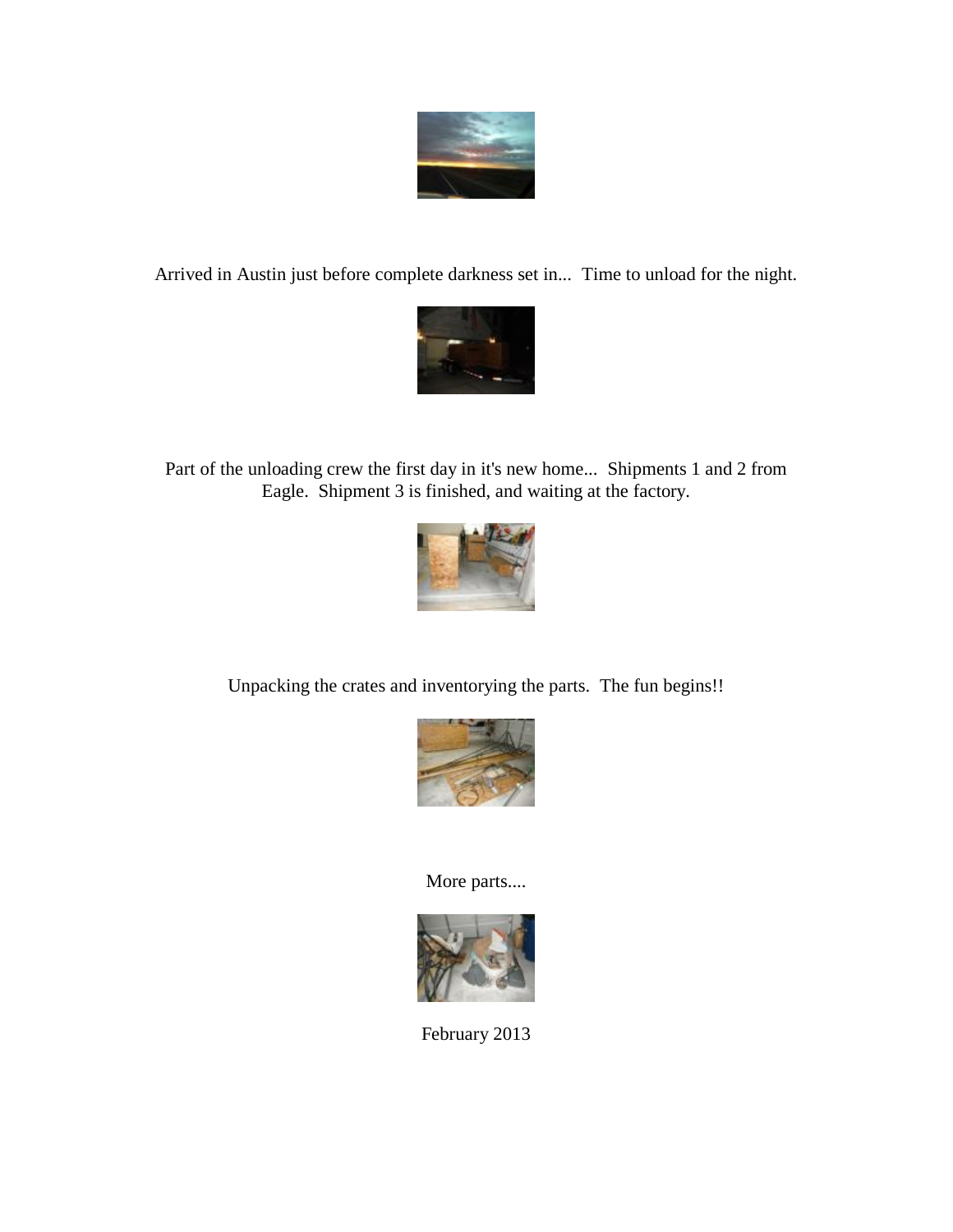This is a long building project. Installed some carpet to minimize scratches, and high intensity lighting so I can work late at night if I want...

The truck lid left serves at a place to put Eagle prints related to the part of the job I'm working on at the time...



#### That's better...



Off to the Powder Coat shop. In hindsight, it would have been better to complete all drilling of holes before this step. One of many small lessons learned along the way.



The smaller airframe parts...

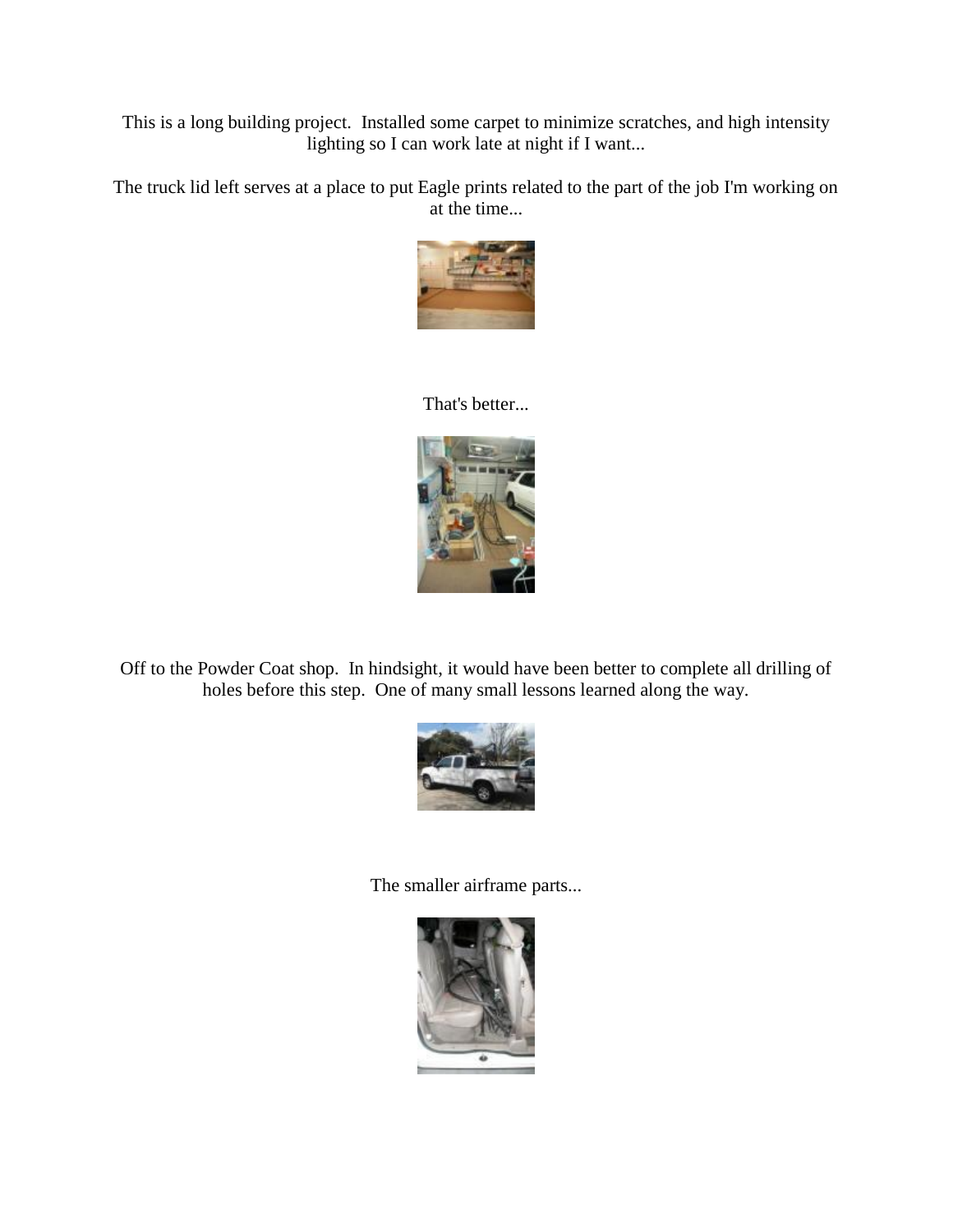Tracing the cabin cut out lines...



After the first trip through all the DVD's, the level of effort to complete this project is much more clear. Not quite like assembling a lego kit. First, you have to build many of the lego blocks. Then you assemble them. BJ and I are getting to be good friends, based on how many hours I have spent with these "here's how you do this" instructional DVDs. Special thanks to the builders who created the index and detailed listing of sections. It's a lot easier to build a group 6 kit than it would have been for the pioneers in the first couple of groups... Thanks guys!



Added a 4x8 sheet of plywood and a couple of saw horses to make room for laying out small parts, and eliminate the need to do everything squatted down. It's very clear that some builders have very well equipped machine shops. I'm a newbie, but several builders with flying ships assured me it's possible to do a good job on the project, just using the types of tools BJ discusses in the videos...



Airframe is back from the powder coating shop. Time to seal off the openings in the airframe to prevent moisture from rusting the inside of the 4130 tubes.

More hindsight lessons. If I were to do this again, I'd do a better job of masking portions of the airframe to stop the drip of the 5-minute epoxy as it hardened. Just means I'll need to spend more time later cleaning up the excess glue in some spots...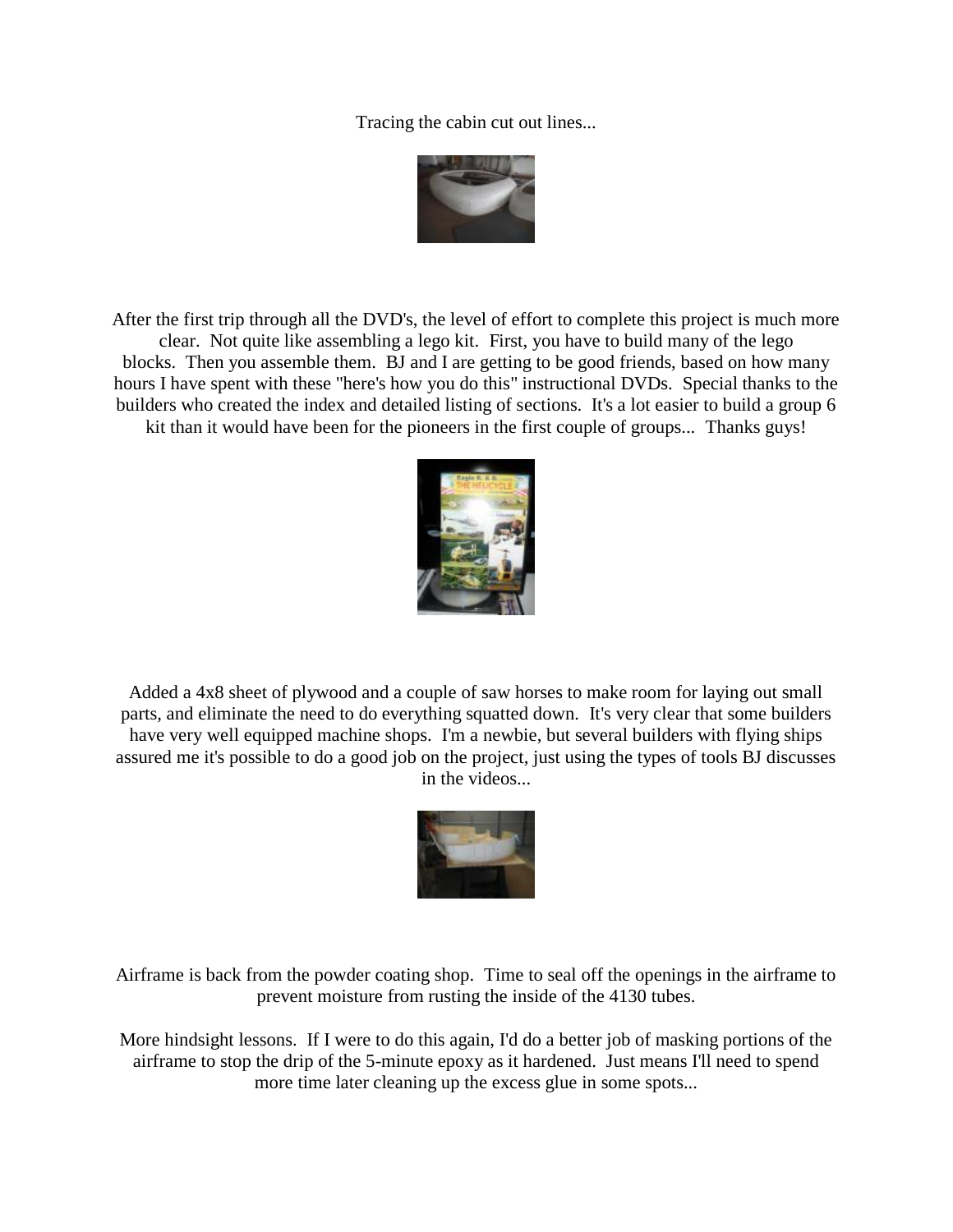

Not pretty, but it's sealed, and I'm not expecting too many people to be looking closely on the under side of the hood bracket...



March 2013

Grinding off some length at the front of the airframe. Dremel can do the job but it takes more time than the grinder BJ recommended. 4130 is tough stuff...



Polished the aluminum control tubes. I'll paint them later, but for some reason, the manufacturer's stamping and dull finish had to go.

I suppose it's possible to spend a lot fewer building hours than most of us will spend, but it sure is fun seeing things take shape...

The tail fin tube and collective / throttle stick were powder coated, but they look similar to the aluminum in this photo with low light.

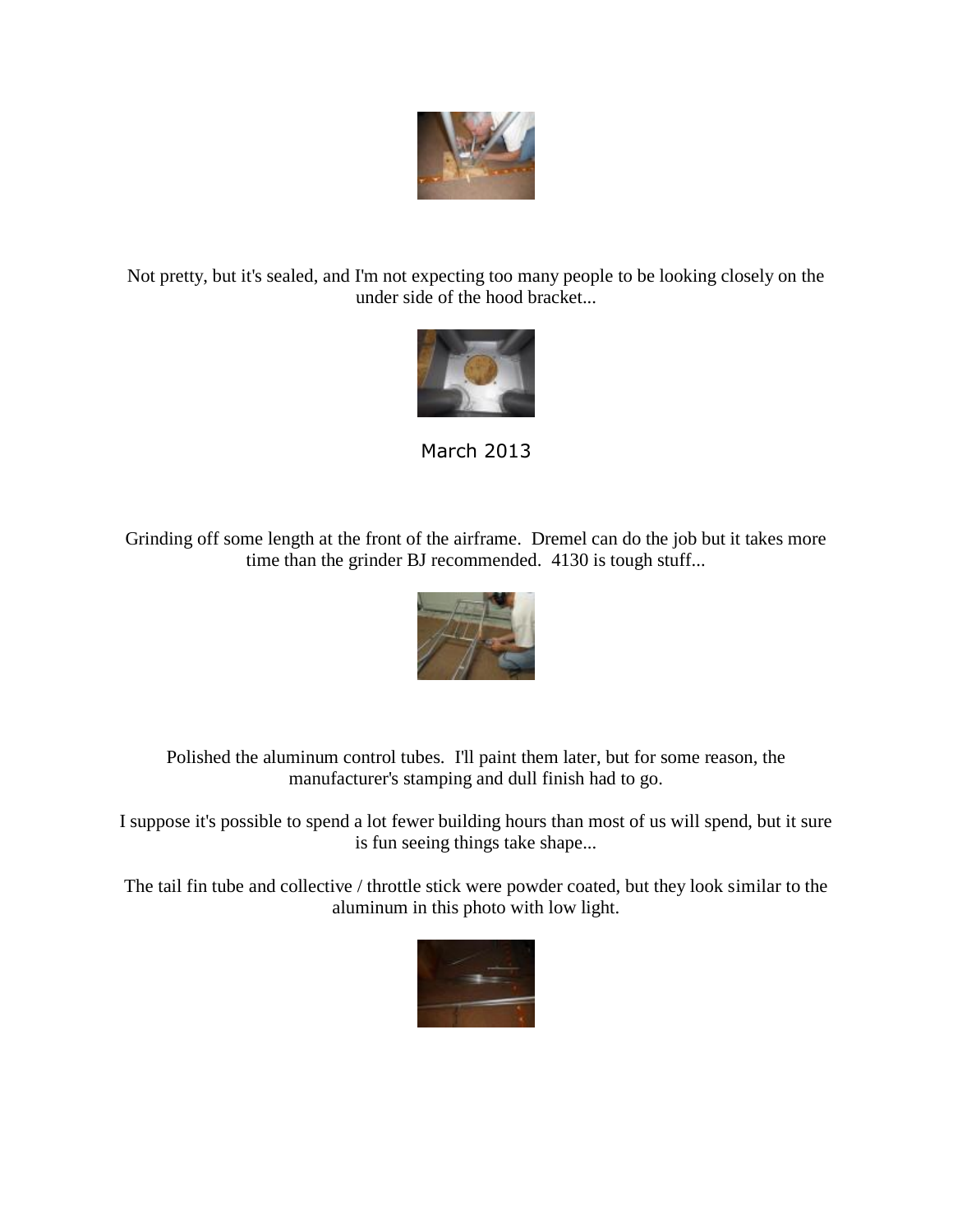All of the hardware comes very nicely organized from the Factory. Just cross-reference the parts on the prints, and you're likely to to do fine....



One of the builders took several photos at a Helicopter Meet and posted them on the builder's site.

This is Serial number 1-1, still flying. The Helicycle Builder's forum is a wealth of helpful information and inspiration... So cool!



Prick punching the airframe gear tubes before drilling through the 4130 shoe and one of the skids...



Cheating in the back (stool to hold up the tail), but it's starting to look like a helicopter airframe! A few angles and heights have to match the print. So far, so good...



April 2013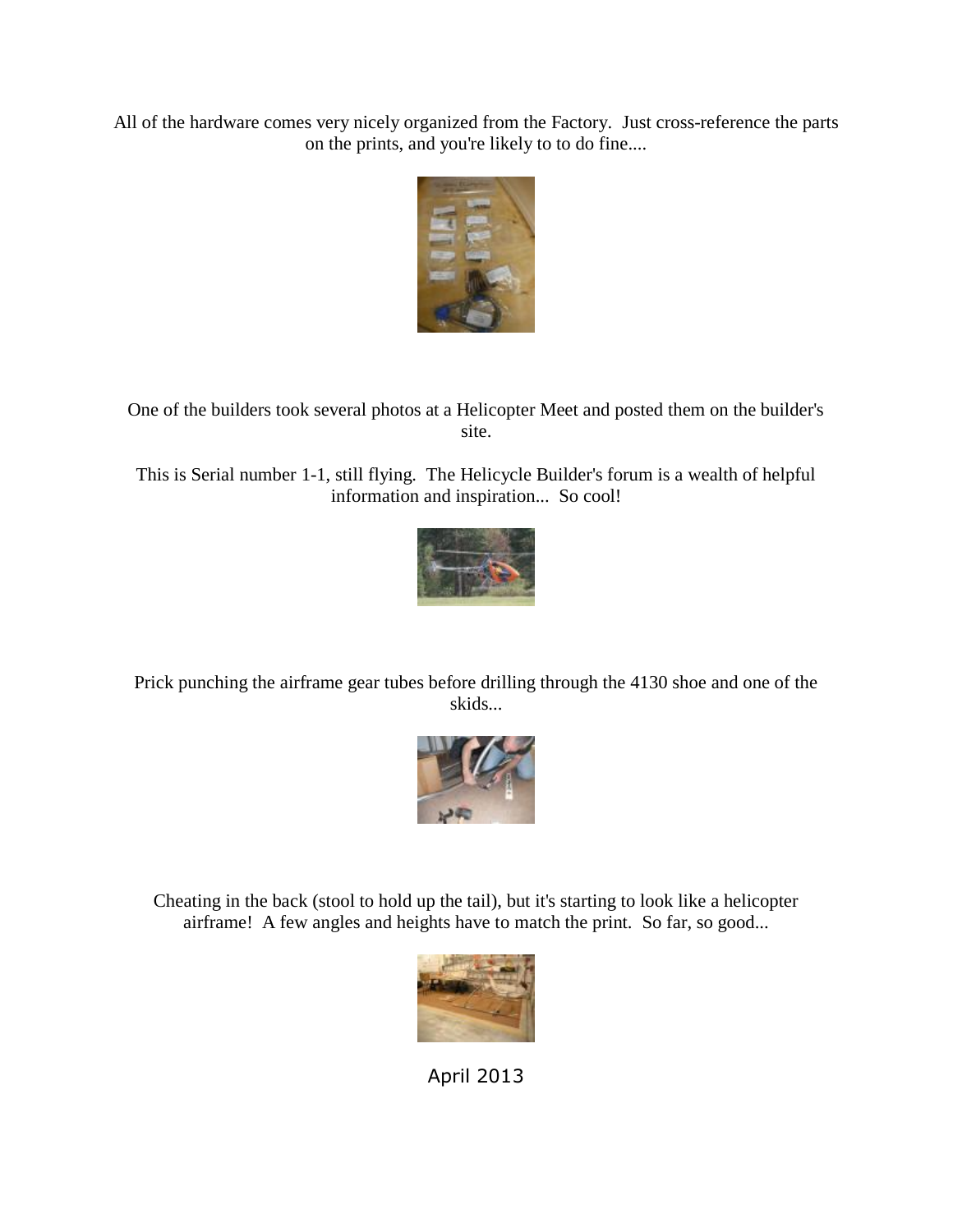Looks level to me. OK to fire up the hand drill and bolt the airframe to the gear tubes. This is a very cool project, and I'm still in the garage. Can't wait to fly it!



Using inch-pound torque wrench to tighten the bolts that hold the skid tubes in place. Every bolt gets a specific torque, either specified by Eagle, or based on the diameter of the bolt...



Preparing the fuselage halves. First used sabre saw to cut out most of the material, and then used a sanding drum to get close to the scribe line.



Not a bad fit, although I learned later that many builders remove most of the back of the cabin. Once the transmission and fuel tanks are installed it's very challenging to get a screw driver in to access the screws.

Blake at the factory sent me a photo of his, so I could see how much fiberglass to remove.... The way it looks here is as originally designed and discussed in the videos...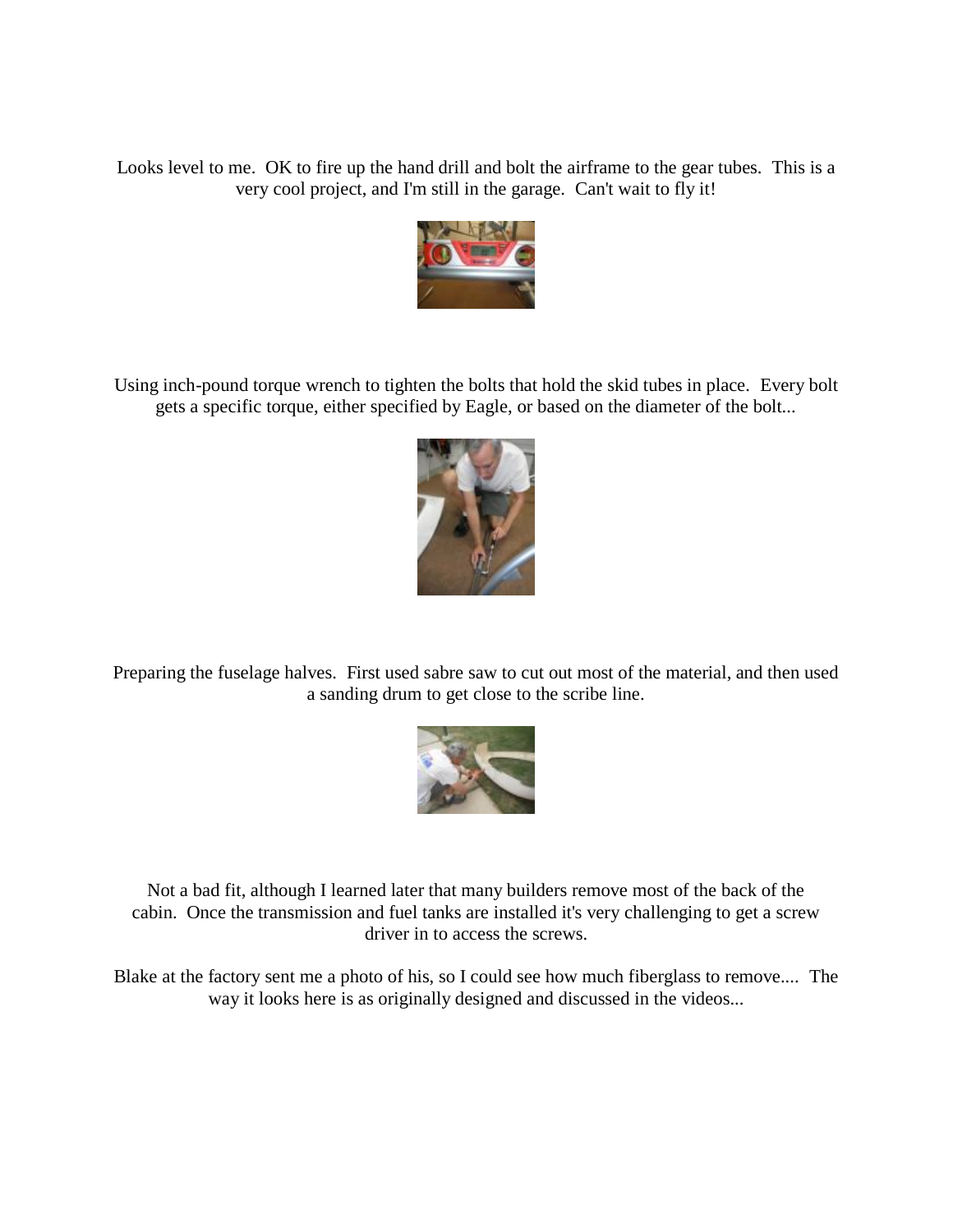

Amazing what you can do with tape. No holes yet drilled in the fuselage, but I wanted to see how the parts fit. The neighbors are starting to get curious at this point. Don't have to use too much imagination at this point to figure out what I'm up to...



Time to pretend and check the comfort of the seating arrangement ...



Preliminary fitting of the instrument pod.



Clecos holding the halves together temporarily.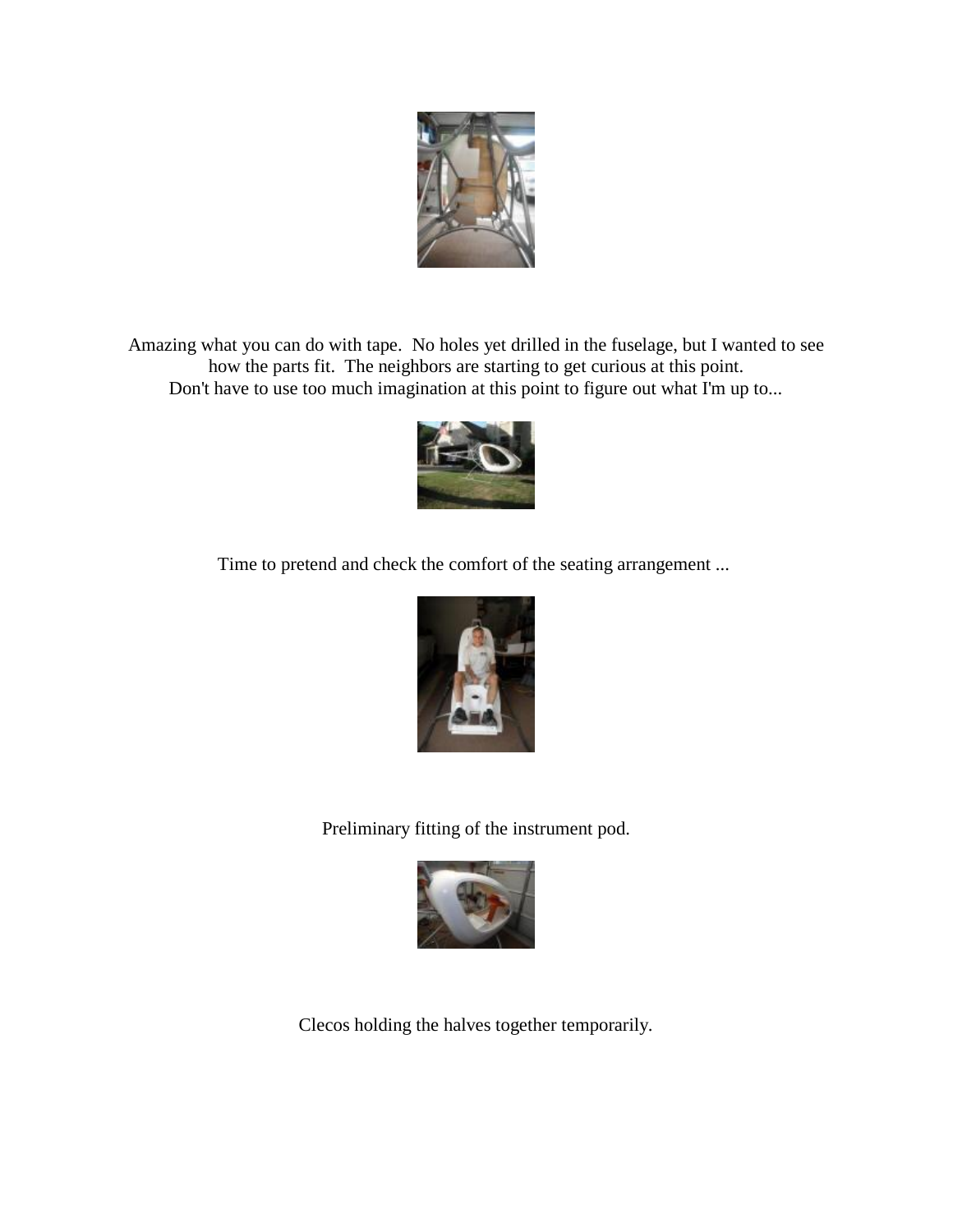

And one of the aluminum covers on the bottom. The fiberglass scratched the powder coat. Some of the other builders protected their airframe with foam to prevent scratching.

I've of course done that now, but a little too late. Another hindsight lesson and one more reason not to paint or powder coat the airframe early in the process...



Dozens of nut plates to pop rivet onto the fuselage parts.



May 2013

Eagle recommends rounding the edge of a plug of wood for the ends of the tail trim fins. Some builders leave the wooden plug flush with the end and screw an aluminum plate to the wood. I choose the contoured wood and filled with a very strong light substance - Fiber Fil.

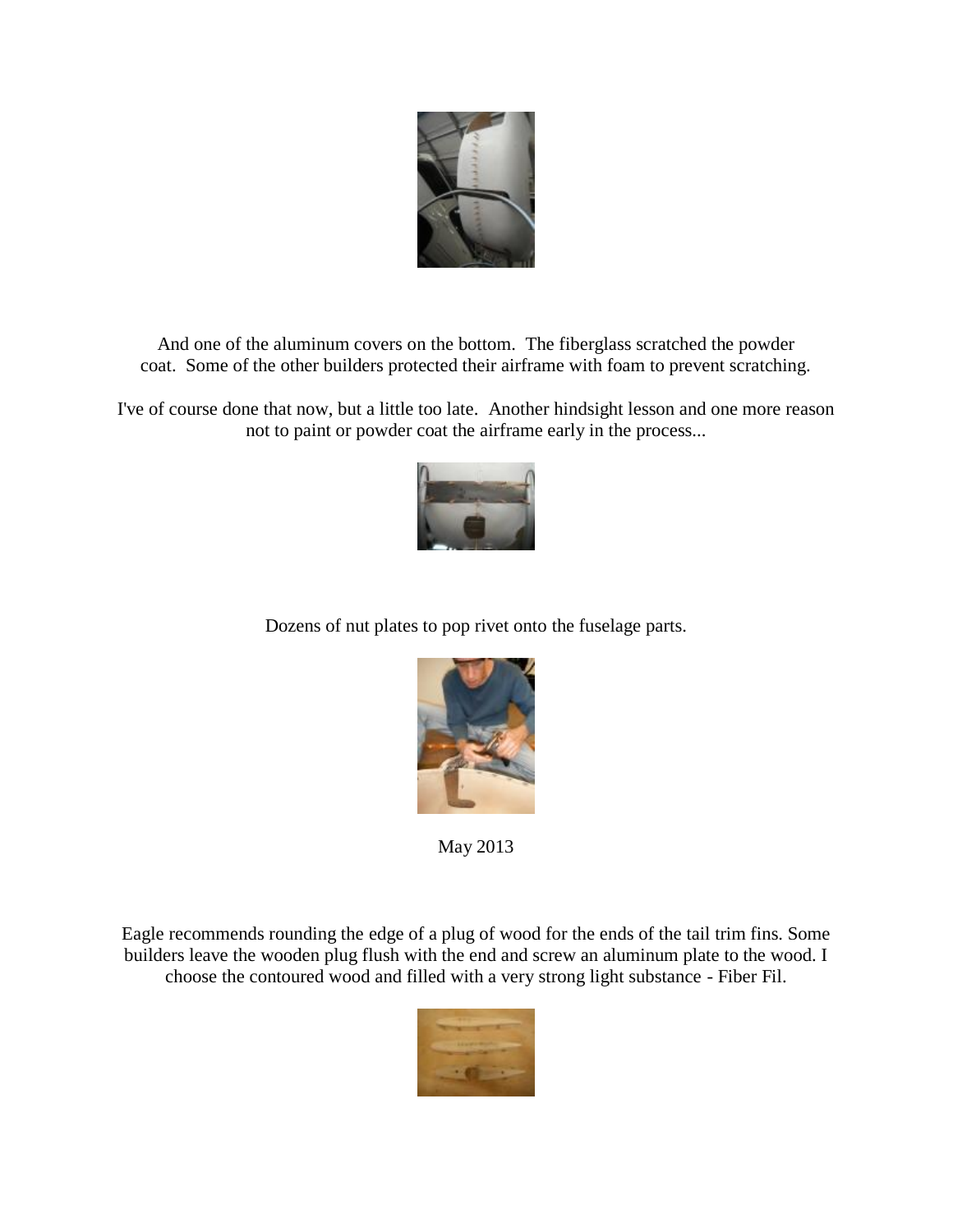Constructing the aluminum tail fins.





Checking for proper tail fin alignment.



June 2013

Fitting of the windscreen and high density seat foam.



Zinc Chromate to treat the inside of the aluminum tail fins.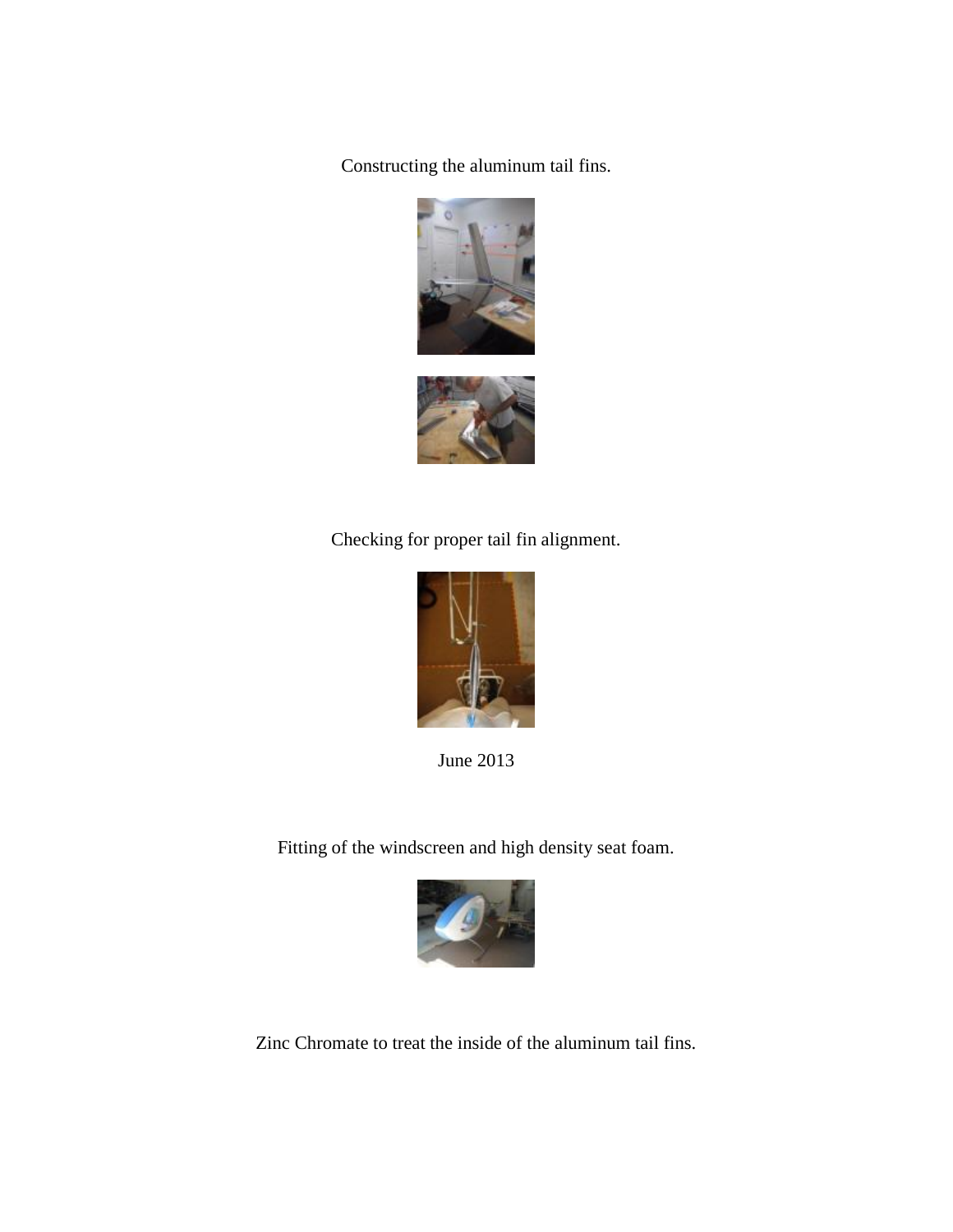

#### Braces for the tail fins.



Just wanted to see what this thing looks like, since it's dis-assembled most of the time.



July 2013

The fuel tanks require a lot of sanding to ensure leak-free seals.

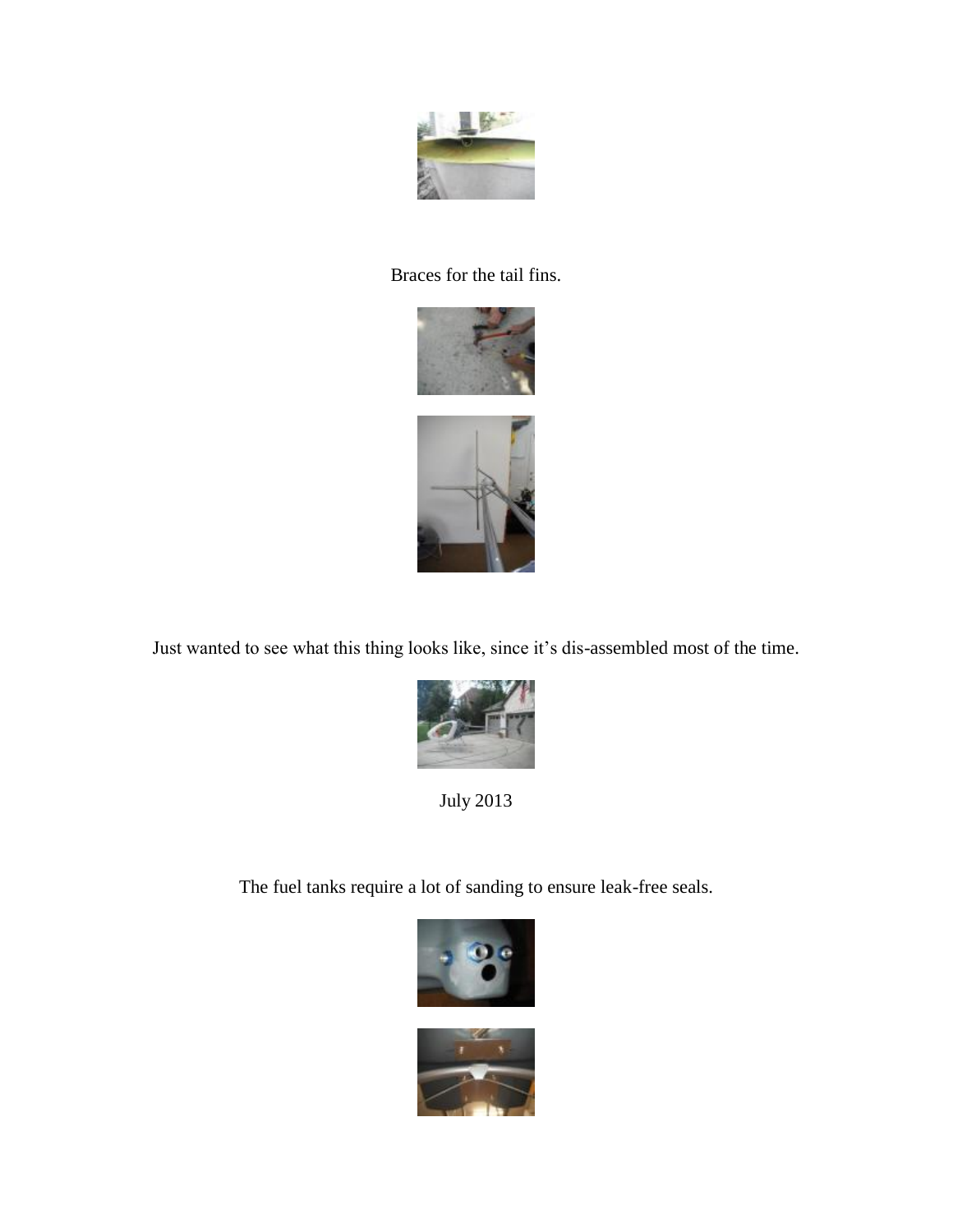Directional Control foot pedals.



Checking for the appropriate cable travel.





All of the small metal parts need to be primed and painted to prevent oxidation.



Lots of choices for seating position. This was some early analysis. I ended up sanding more away from the seat back foam insert than shown in these photos.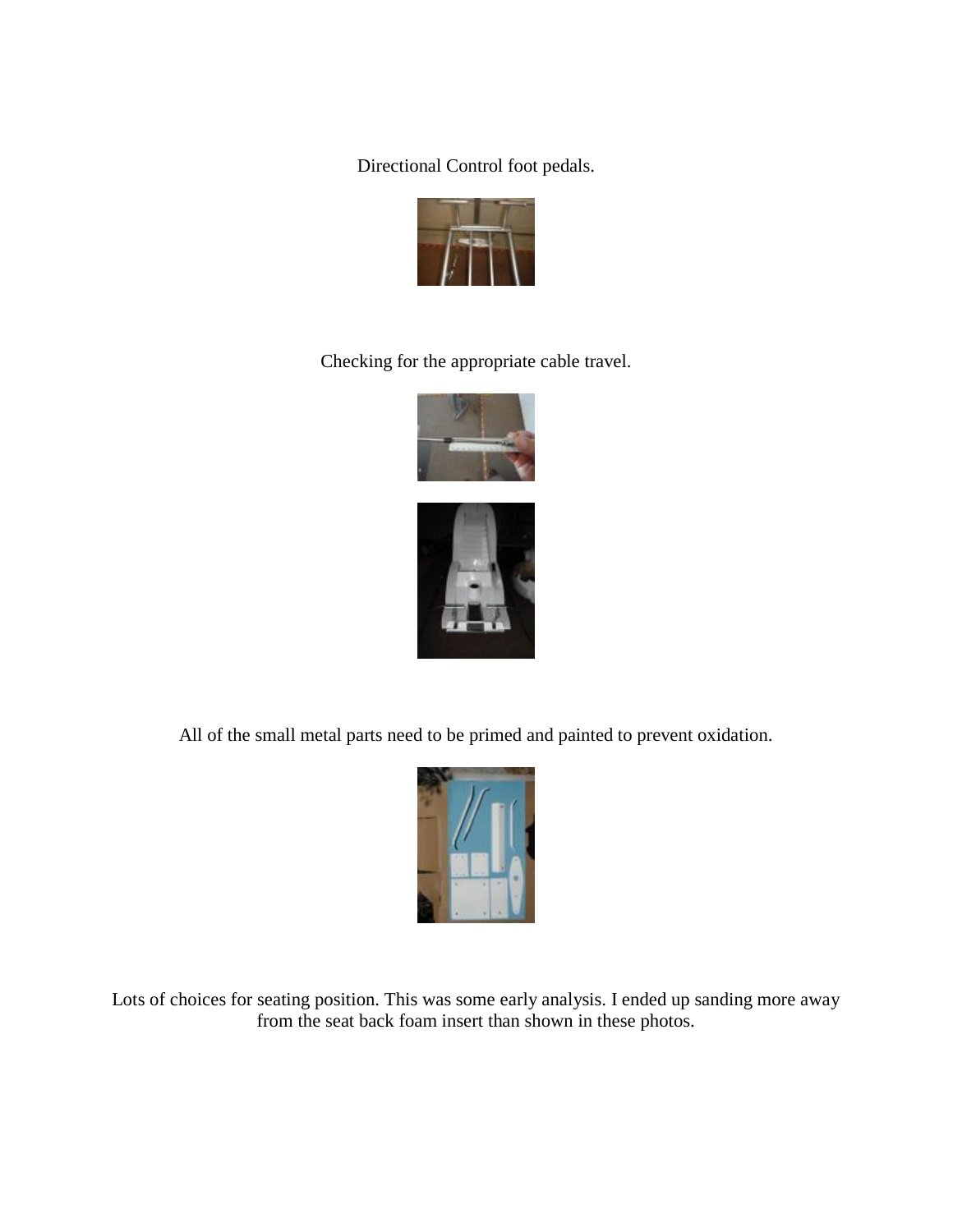

Eagle supplies as an option, a ready-made seat. I choose to make my own. Lighter pilots can use a back insert to position them forward for better CG balance. I glued two 2" thick blocks of foam together, and used 60 grit paper to contour for better comfort and fit. Encapsulated the foam in contact paper.



Car seats have a headrest so I decided my Helicycle should also have support for the back of the head. The stock seat tapers back several inches. I got this idea from other builders who made their own seat. I will work with a custom upholstery shop once the fit is how I want it. I use Eagle's recommended high density foam.



Future flying area in southern Canada. It's not healthy to stay in the garage and work on the Helicycle all the time!

One of the Eagle test pilots gets a view like this from his Helicycle.

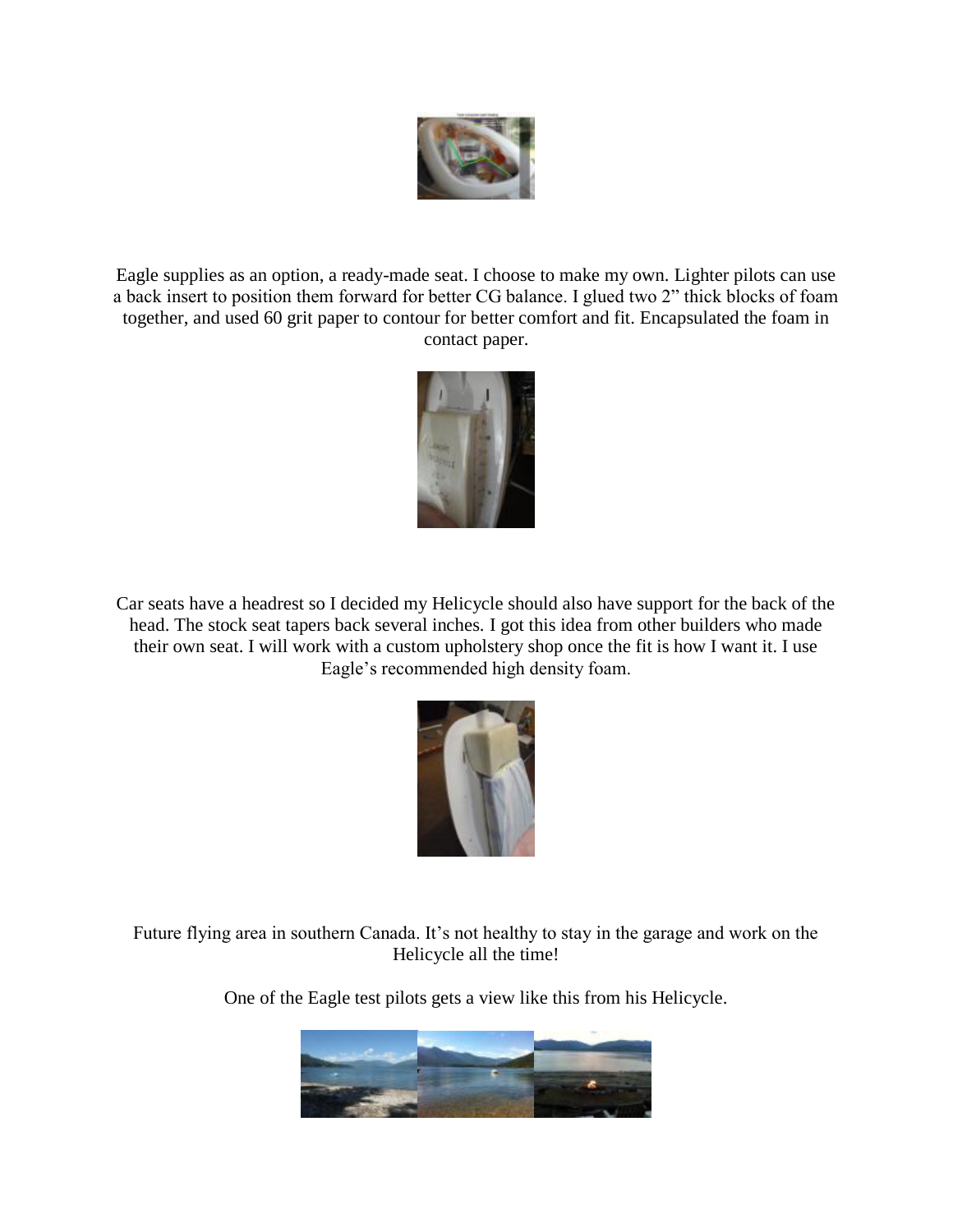#### August 2013

Picked up the blades from Eagle on the way back from Canada. Blake did an awesome job wrapping them to keep water out. We went through a few showers on the way from Nampa to Texas.



#### Eagle Shipment 3 back home and unloaded.



September 2013

Custom box to keep the blades safe. Thanks to a few other builders for the idea on how to do this.



Main transmission with plumbing removed for painting. Take LOTS of photos so you know how to put it back exactly how you found it!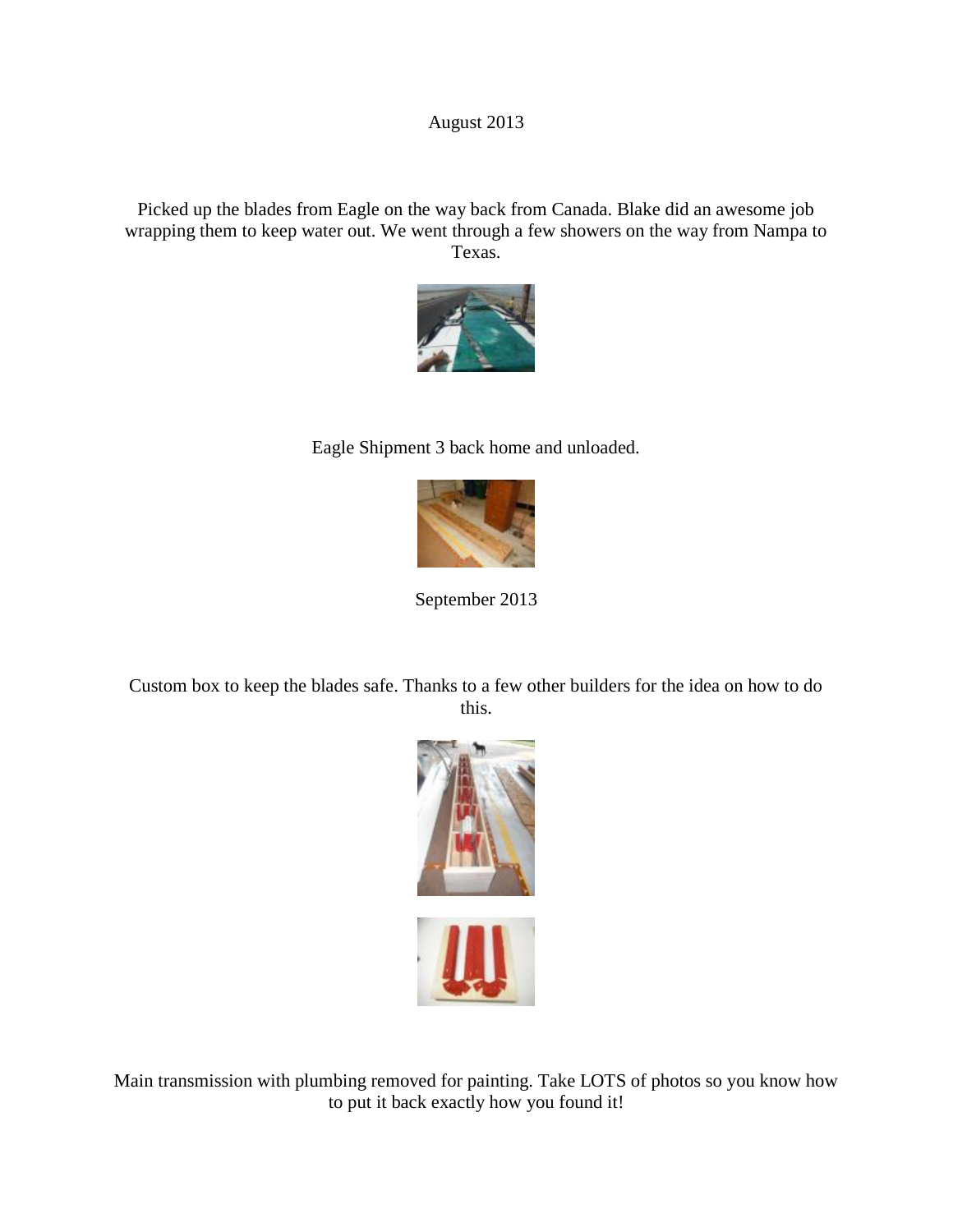

Blade box painted and with hardware installed.



October 2013

Tail Rotor Scissors.



Drilling holes in the fuel tank access port covers.





Parts in progress.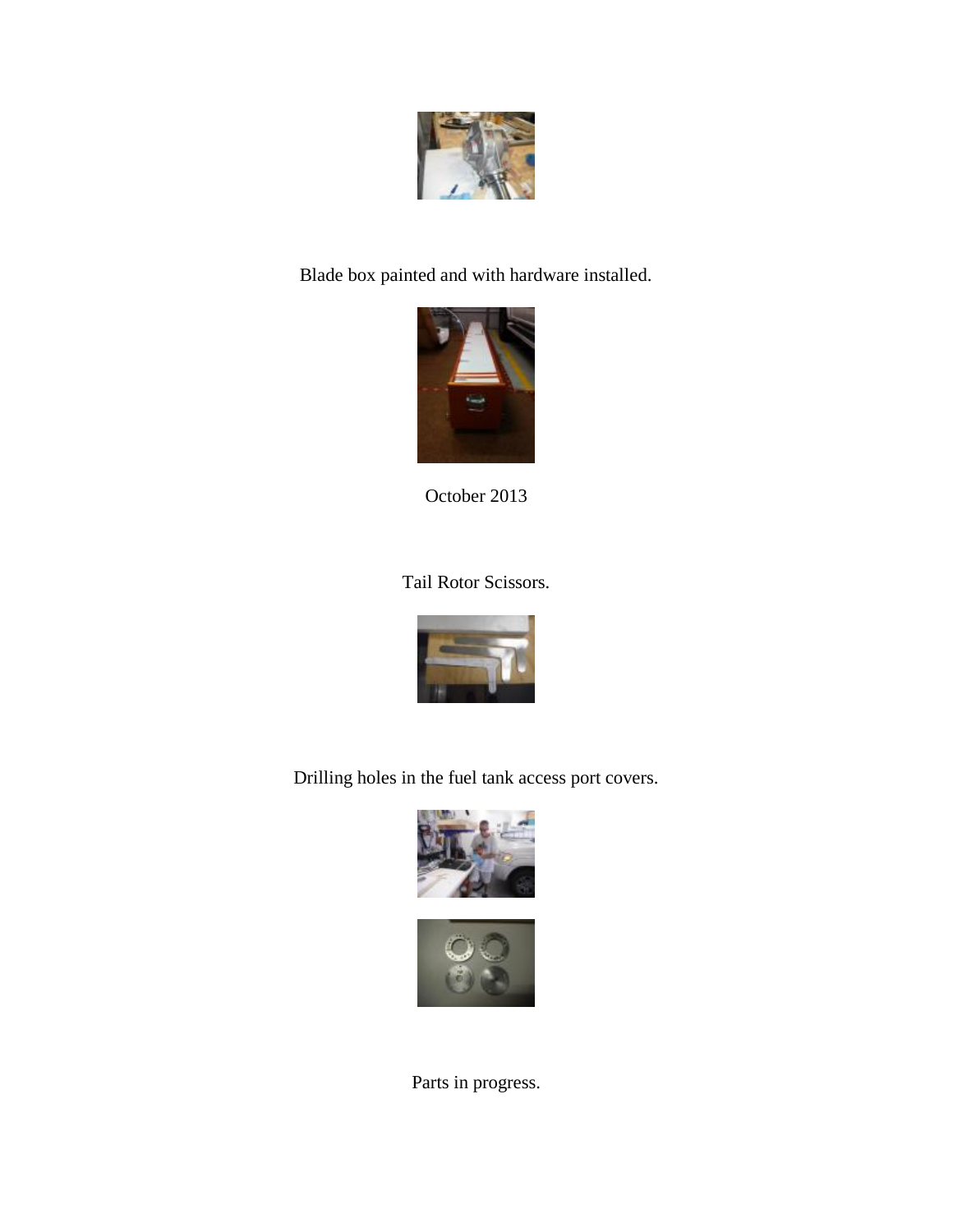

More work on the tail fins. Still not perfect yet...



November 2013

My original transmission lift strut, and the upgraded version from Eagle. Some builders did their own version of the upgraded strut.



Filing some door hinge parts. This is too much fun…



More work on the door hardware.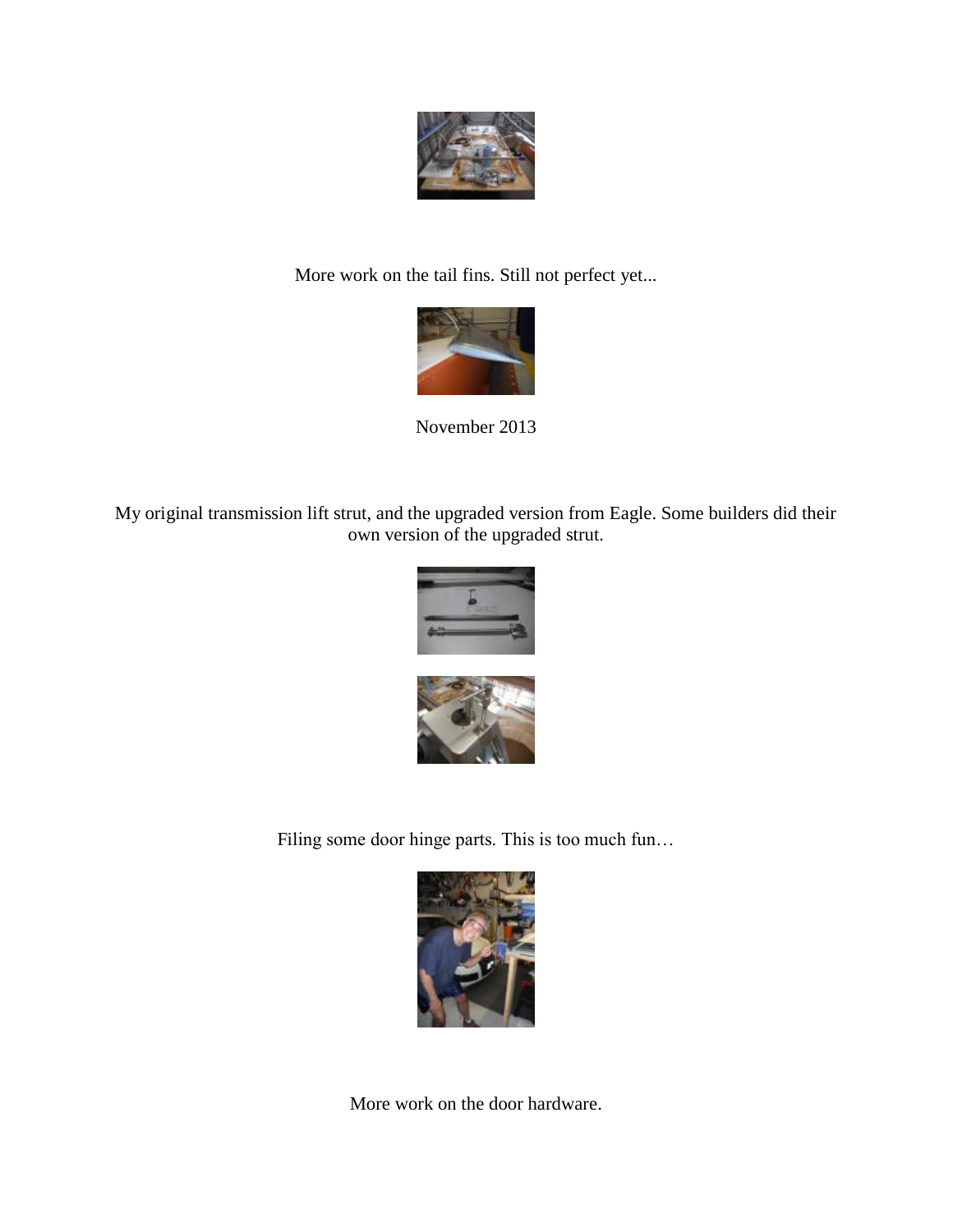





Drilling holes for the main transmission bearing.



December 2013

Broke several 1/16" drill bits before learning how to successfully drill a hole in a Dash 8 bolt. Sure makes you appreciate the pre-drilled AN hardware supplied in the kit. I wondered if BJ specified this bolt just so builders would have to drill a hole in it… This project has LOTS of holes in lots of places.

Tip: Use oil and the drilling goes much smoother. As a non-machinist, there's a lot to learn, but the other builders are very helpful with their advice.



The kit is quite complete, but there are a few parts omitted. If one of their third-party suppliers discontinues a part, they may just instruct the builder to find his own replacement. I used a Harley Davidson throttle grip. It fits nicely, but it's a 1" grip on a 1 1/8" 4130 tube, so it took some persuasion to get it seated properly.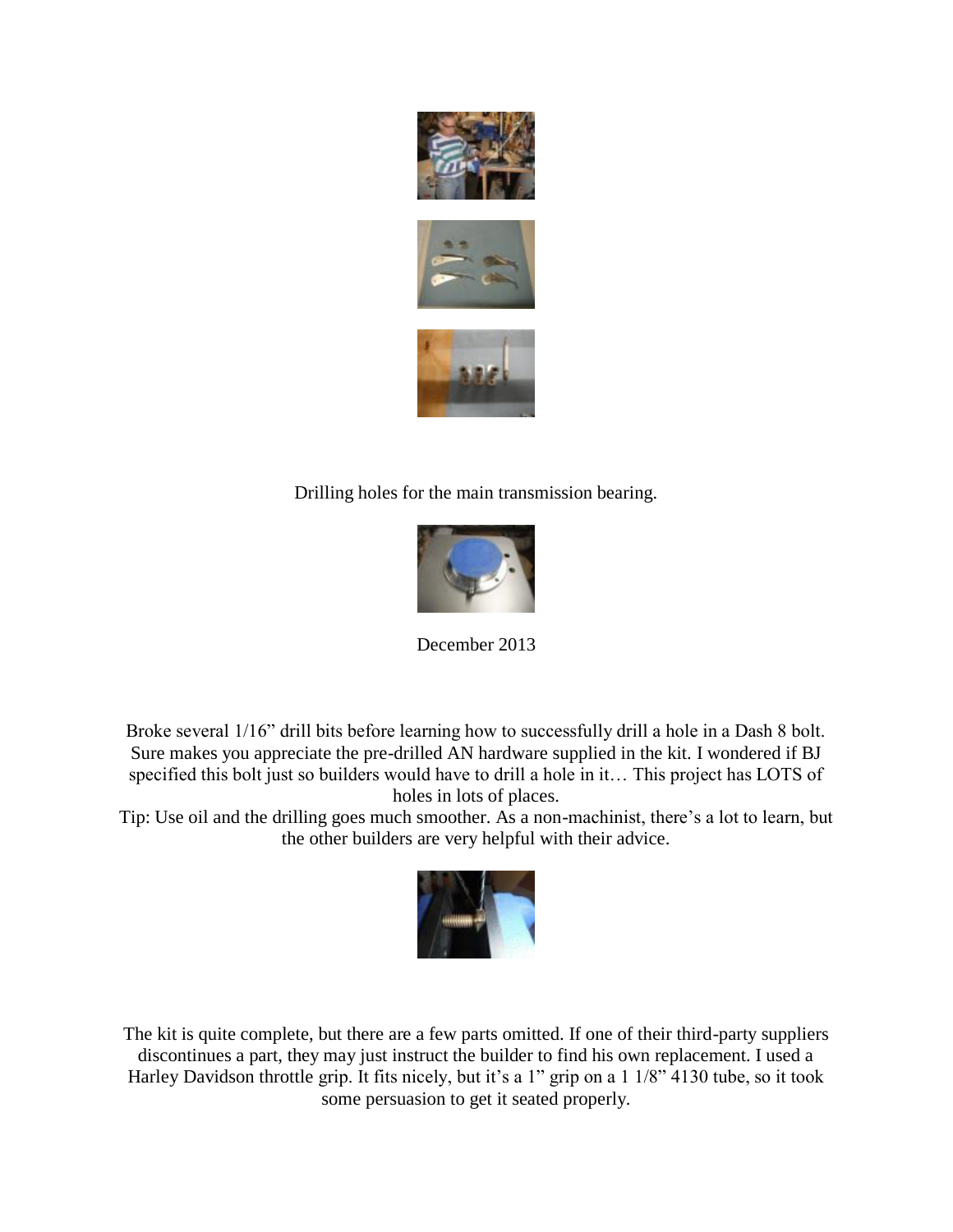

Throttle and collective stick preliminarily fitted.



More seat adjustment. Headroom with a helmet may be a challenge. I plan to get a windscreen that has more headroom. A few builders have implemented solutions for this.



One draft idea, but I'm told it can't be easily constructed… Sharpe lines on cabin are an idea for more visibility. One of the test pilots has implemented a solution similar to this.

Like all builders, I'm required to document the construction process to receive my FAA Airworthiness Certificate. This web page contains a small sample of the hundreds of photos I have taken so far. Obviously, I have a lot of work left to do, but don't recall any project I've enjoyed as much as the Helicycle.

I hope you enjoyed the pictures and I wish you happy building and happy (and safe!) flying.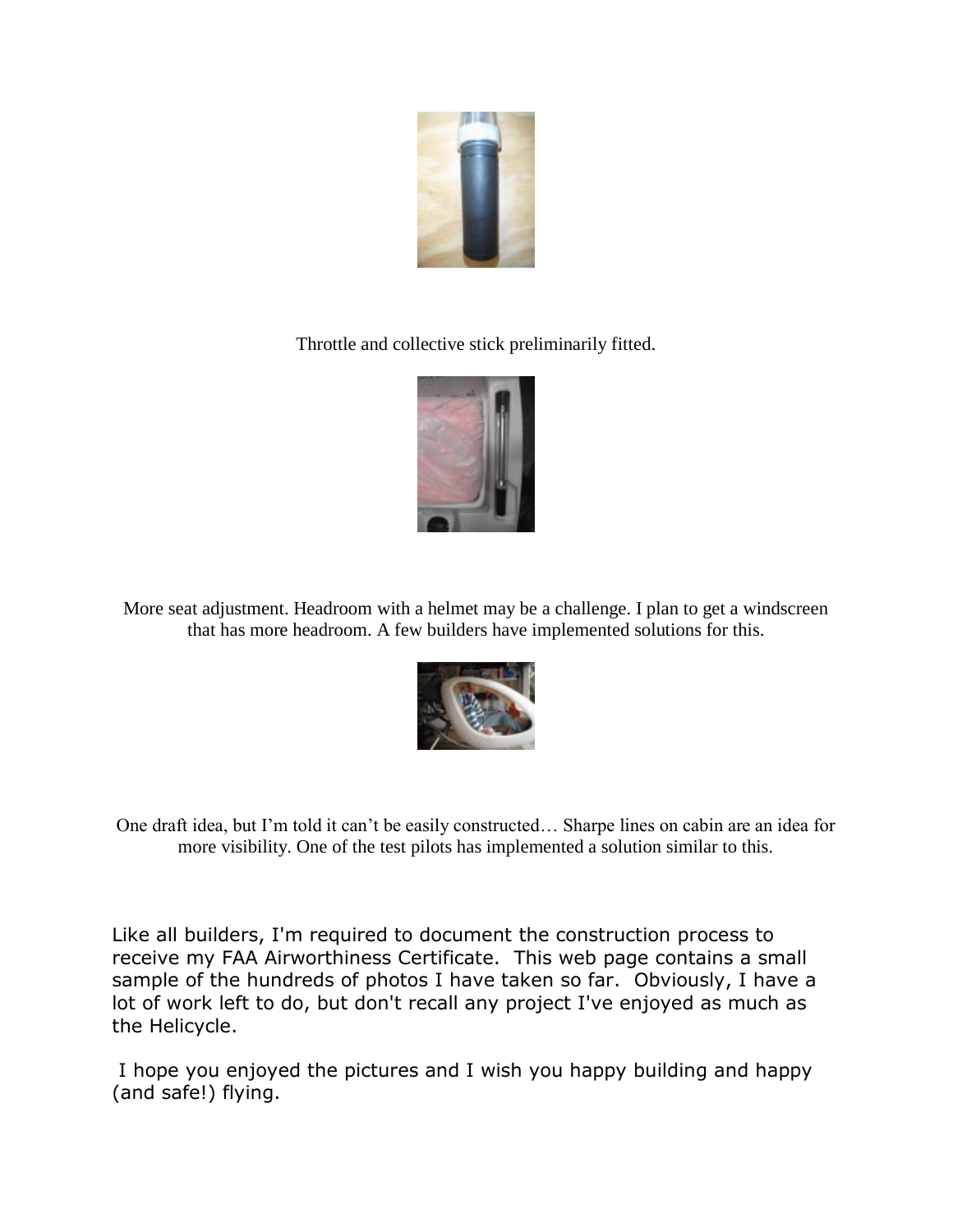Building a Helicycle is not for everyone, but if it's right for you, you'll know, and along the way, you'll learn and grow... Good Luck!

## **January 2014**

The next two photos represent a lot of time spent. In hindsight, I'd say the time was wasted. Which leads to this observation shared by many builders:

It's probably best to build the Helicycle as it was designed with very few changes, and it's important to get those changes approved by the factory and test pilots before you make any changes at all. If you enjoy the build process at all (and most builders enjoy it a lot), there's a temptation to innovate, and this effort doesn't get you any closer to having a flying helicopter.

On the construction DVDs, BJ discusses his reasons for having a large post area between the door openings and the relatively narrow windscreen. His reasons are (1) to provide a good horizon reference and (2) to lead to a feeling of enclosure  $-$  since the Helicycle is such a small ship.

A number of people have experimented with different cabin designs especially leading to a more open view with fewer obstructions. Almost none of these "experimental cabins" have made it into a flying Helicycle.

I made contact with a person who builds aircraft canopies for a living and serves the experimental / home-built market. He could make a windscreen for me, but he needed dimensions for the fuselage. Since it would cost me more to ship the fiberglass cabin to him than to buy his windscreen after he was finished, I searched for a way to create a template for the new windscreen.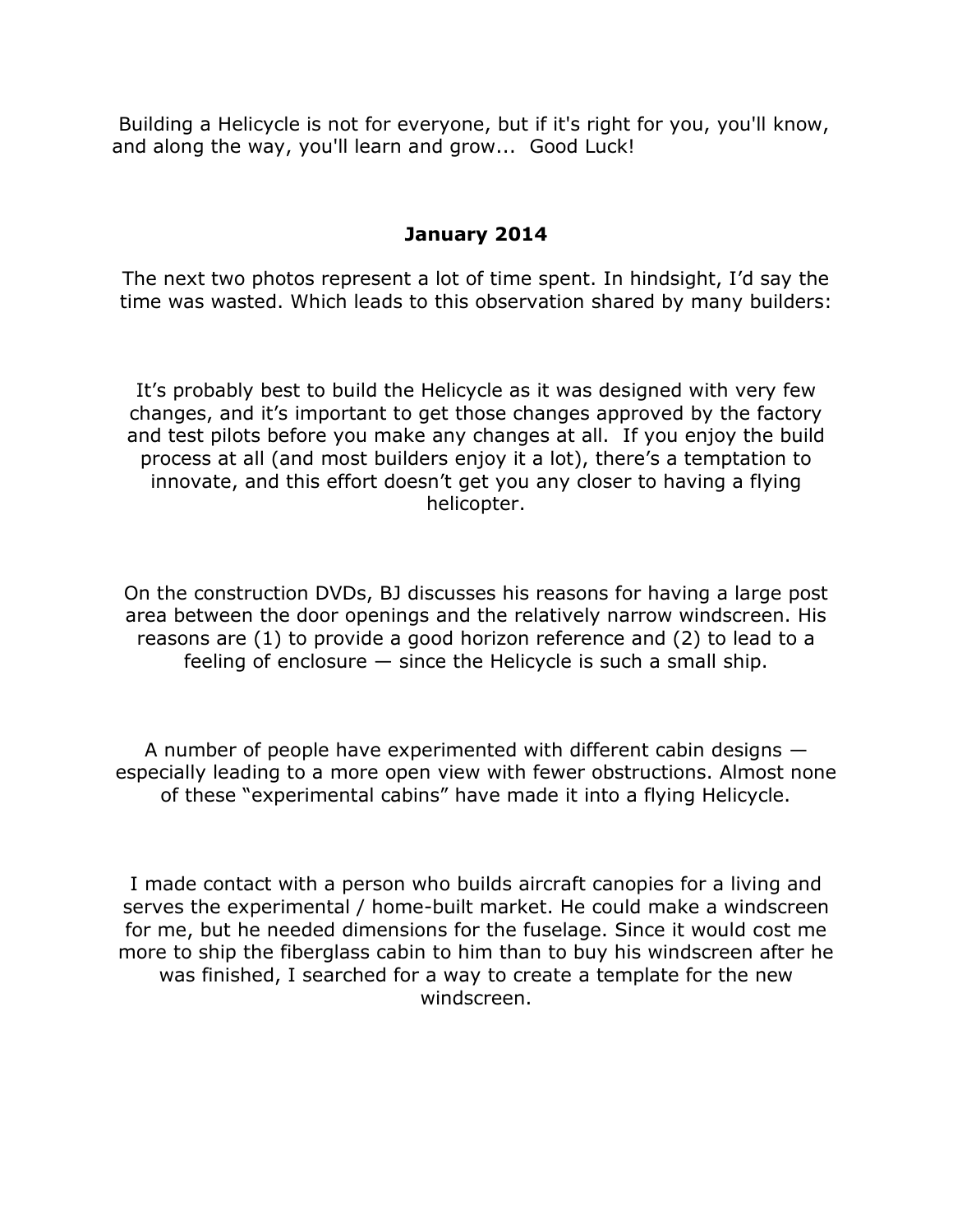I failed miserably with my approach and wasted a couple of weeks. Here was my approach at more headroom to allow a helmet. Looks cool, but it can't be built from a single windscreen…



I used spray foam to create a form for the windshield. Seemed like it would work, but getting the foam to cure properly wasn't so easy - especially in the winter. I'll spare you the photos of the mess I made, but you can tell what I had in mind…



Back to something more practical - something actually required to finish building the Helicycle. I drilled holes in all of the control rods and secured the bolts at the required torque.



Here is one end of each of the control rods.

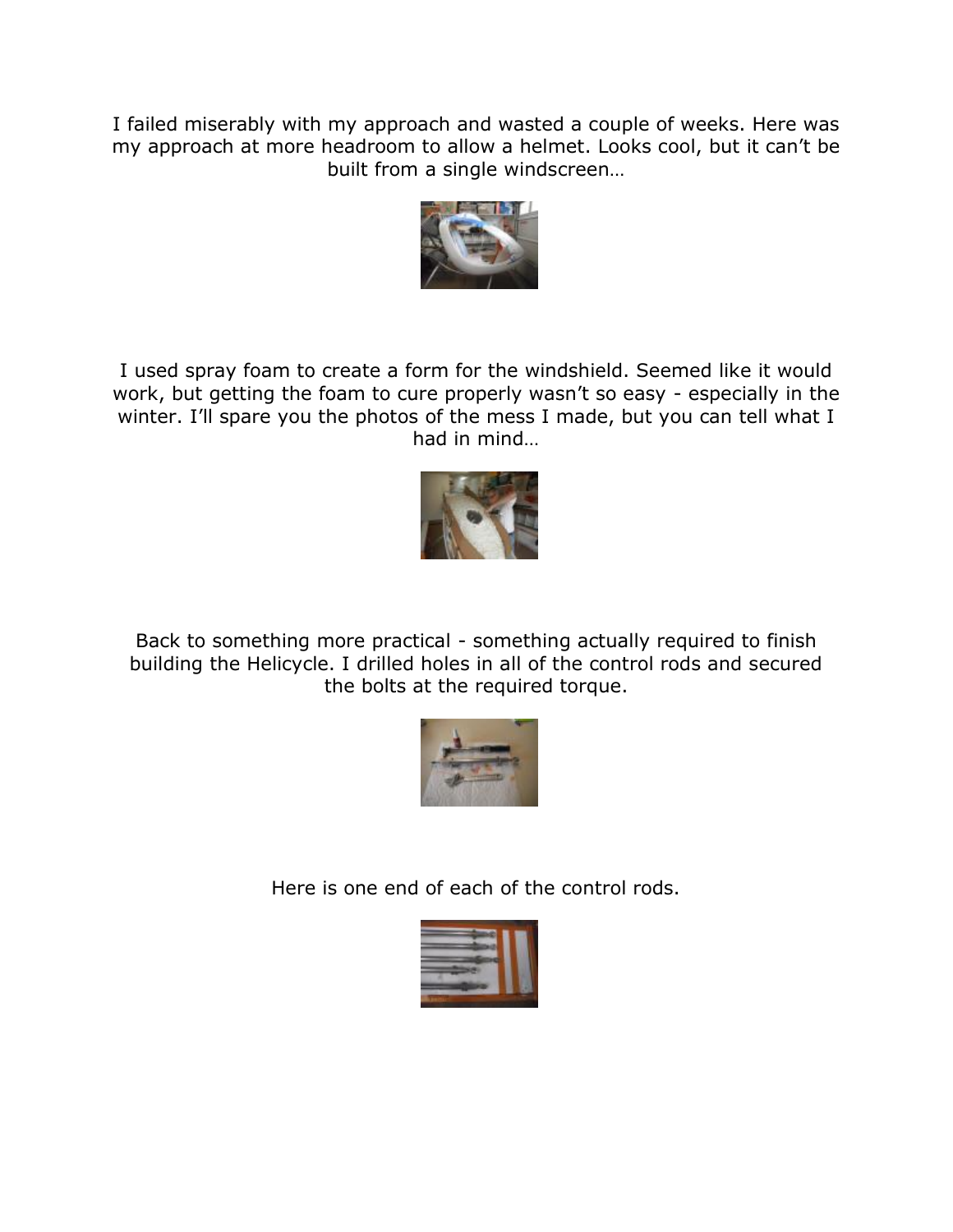Next, I mounted the cyclic clevis over the cyclic stick. There are several steps that need to be finished before the control system can be completed.



Sanding fiberglass door tracks smooth.



# **February**

Smoothing sharp edges of plexiglass doors to prevent stress cracks.

Note – my goal with these photos isn't to show you what I look like. The FAA needs evidence that I actually built the helicopter – technically, that I did at least 51% of the total work involved. The Helicycle has been evaluated by the FAA and is on a list of aircraft meeting the "51 Percent Rule." To determine eligibility, the FAA requires kit providers to produce a very detailed listing of construction tasks and prove that the hours required by the amateur builder exceed the total hours the kit manufacturer invested in creating the components. Many of the low-tech, mundane tasks, such as sanding, grinding, cutting, drilling, trimming, etc. help the Helicycle qualify under the amateur-built experimental category.

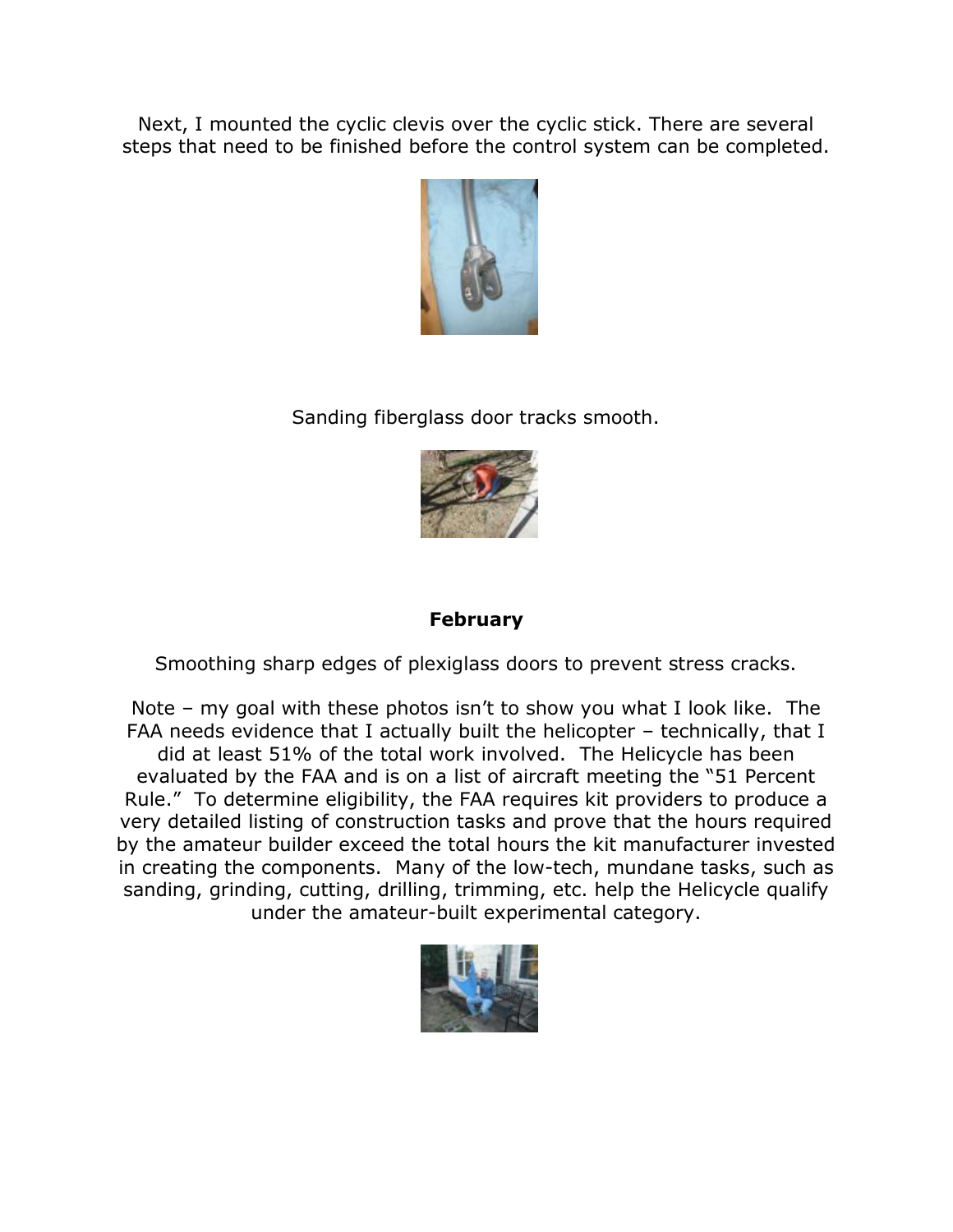#### **March**

Glued and riveted doors. I over-sanded the fiberglass initially. One of several "hindsight lessons" in my 2014 build experience. Although a few builders probably start with very well honed construction skills, most builders commit minor blunders. Fortunately, almost all "mistakes" are easily correctable with patience and ingenuity. In a few rare cases, you just purchase that part again and start over. Advice from the factory and other builders informs the decision, but the builder is the legal manufacturer of the aircraft, and is ultimately responsible for overall quality. In my case with these doors, I'll show how I solved the "problem" of over-sanding later...



The back side of each of the rivets needed to be ground down flush with the fiberglass so the doors could fit flush against the fuselage.



## **April**

Both doors after attaching plexiglass to fiberglass. The Helicycle doors are very light in weight, strong and easy to put on or take off. They are not particularly easy to build quickly. Many builders report spending at least 40 hours constructing the doors.

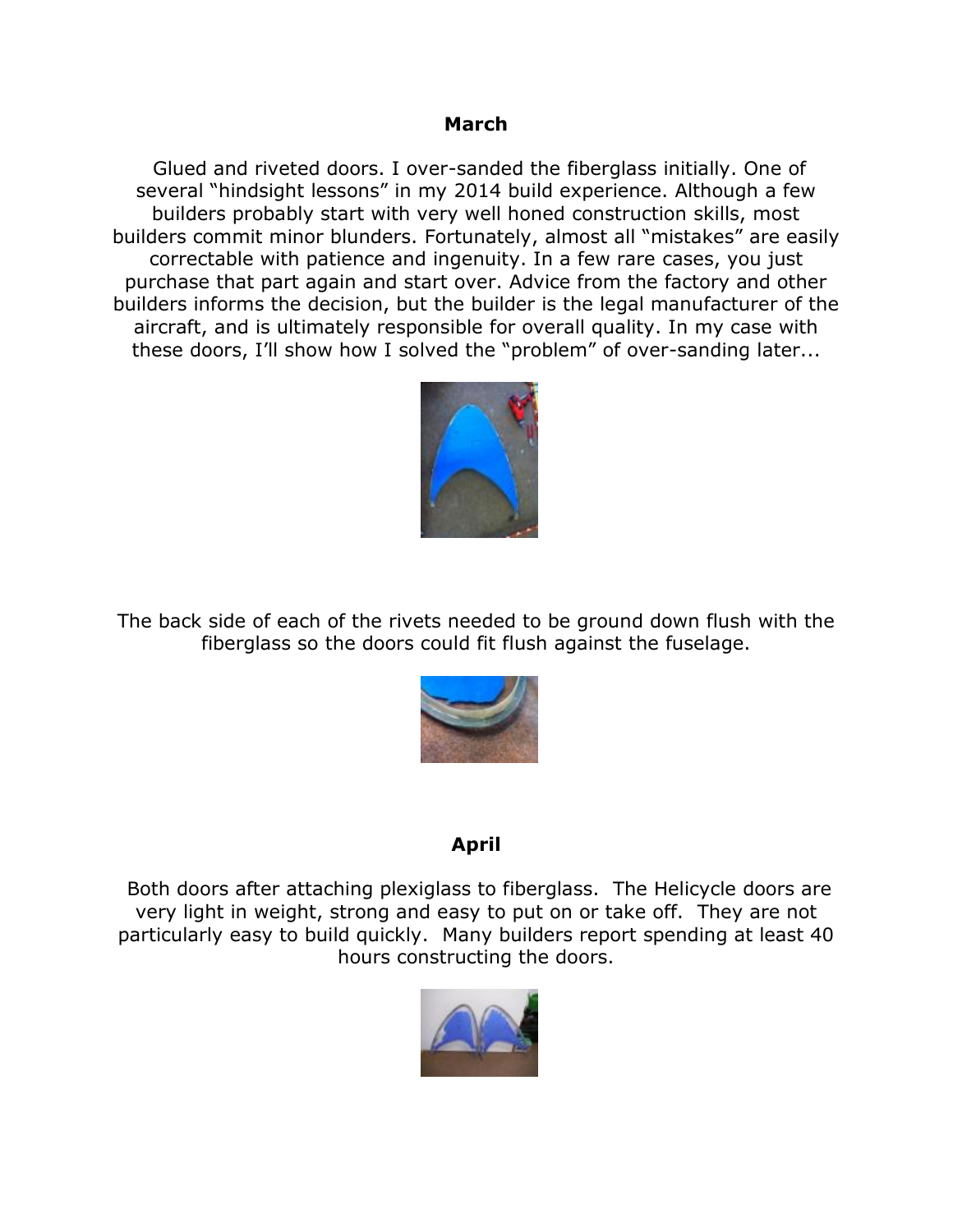Initial "fitting" of the upper and lower instrument pod aluminum pieces. Cardboard serves as a useful template before cutting the aluminum.



Using the Dremel to cut off some length from a door latch so there will not be any space between the top of the latch housing and the bottom of the knob handle when the latch is closed. Details, details, details…



I had ordered the ground handling wheels from the factory along with several other "options."

I got this idea for attaching the wheels from Stan Foster, a Group 5 builder.

Some advice:

It's hard to know in advance which factory options are a good value and which are not. The wheels were not a good value at all. I paid several times what I would have paid had I purchased these components locally, and probably ended up with more robust and useful ground handling wheels.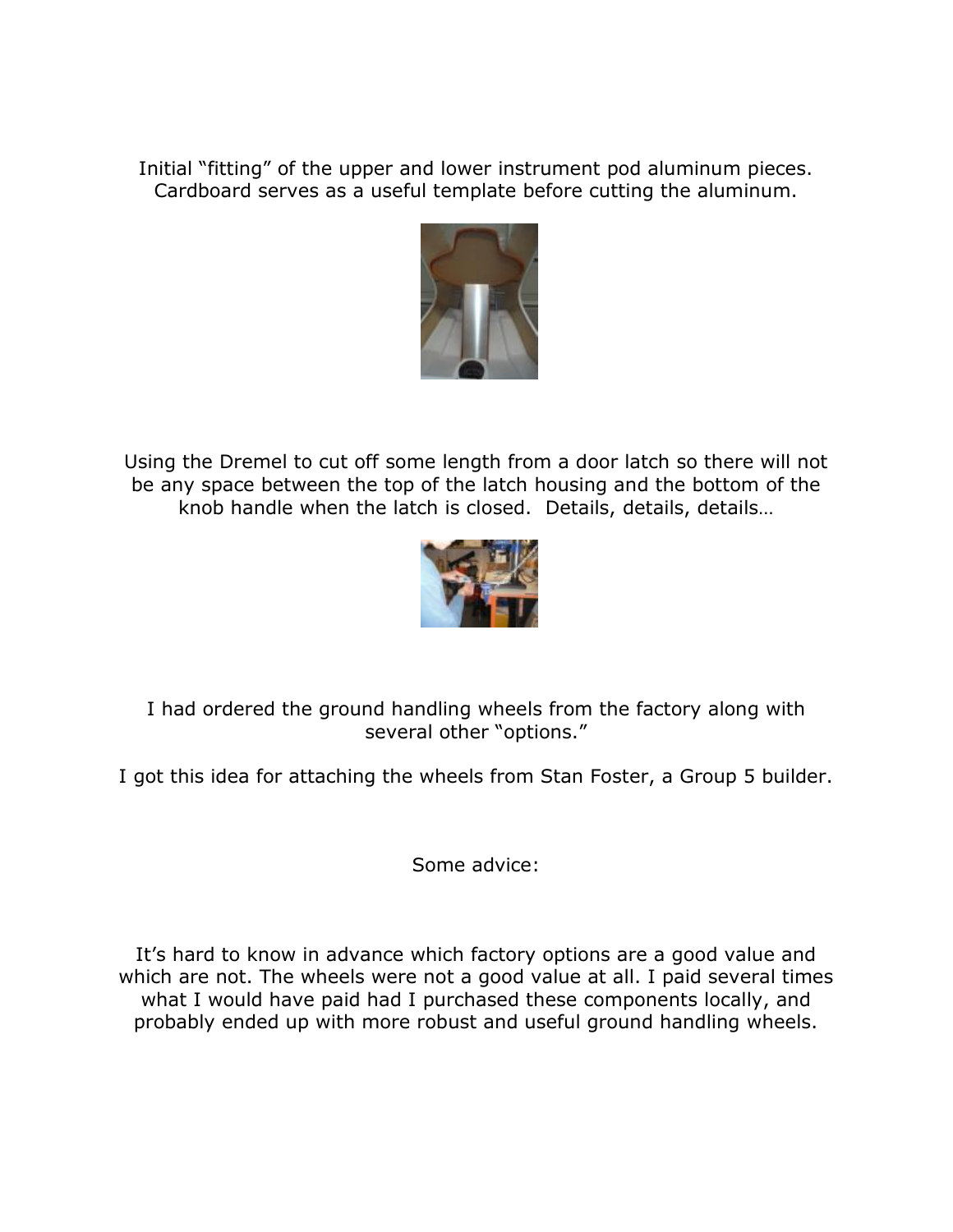My recommendation is that if possible, check with other builders about the options they recommend before committing to purchase options from the factory.

In my case, I chose virtually every option available (except the seat). In doing so, I spent more money than is necessary to end up with a good functional helicopter… My overall opinion at this point is that if the "option" involves a third party component, purchasing from Eagle is not the best approach. If the option is for an Eagle-designed and Eagle-manufactured part, the value is much higher. I am personally very impressed with the quality of design and manufacturing finish for the Eagle-built options. As I have mentioned previously, any deviation from Eagle-supplied components should be pre-approved by the factory and the test pilots.



Grinding a door latch screw to be more flush with the inside of the door track.



Checking fit of front right door latch. Note the cabin fiberglass doesn't match up with the door fiberglass. These edges are an example of the finishing work involved. Some builders ignore these minor cosmetic issues, and others work towards cosmetic perfection. I traced along the cabin fiberglass with a pencil and sanded the edges to match.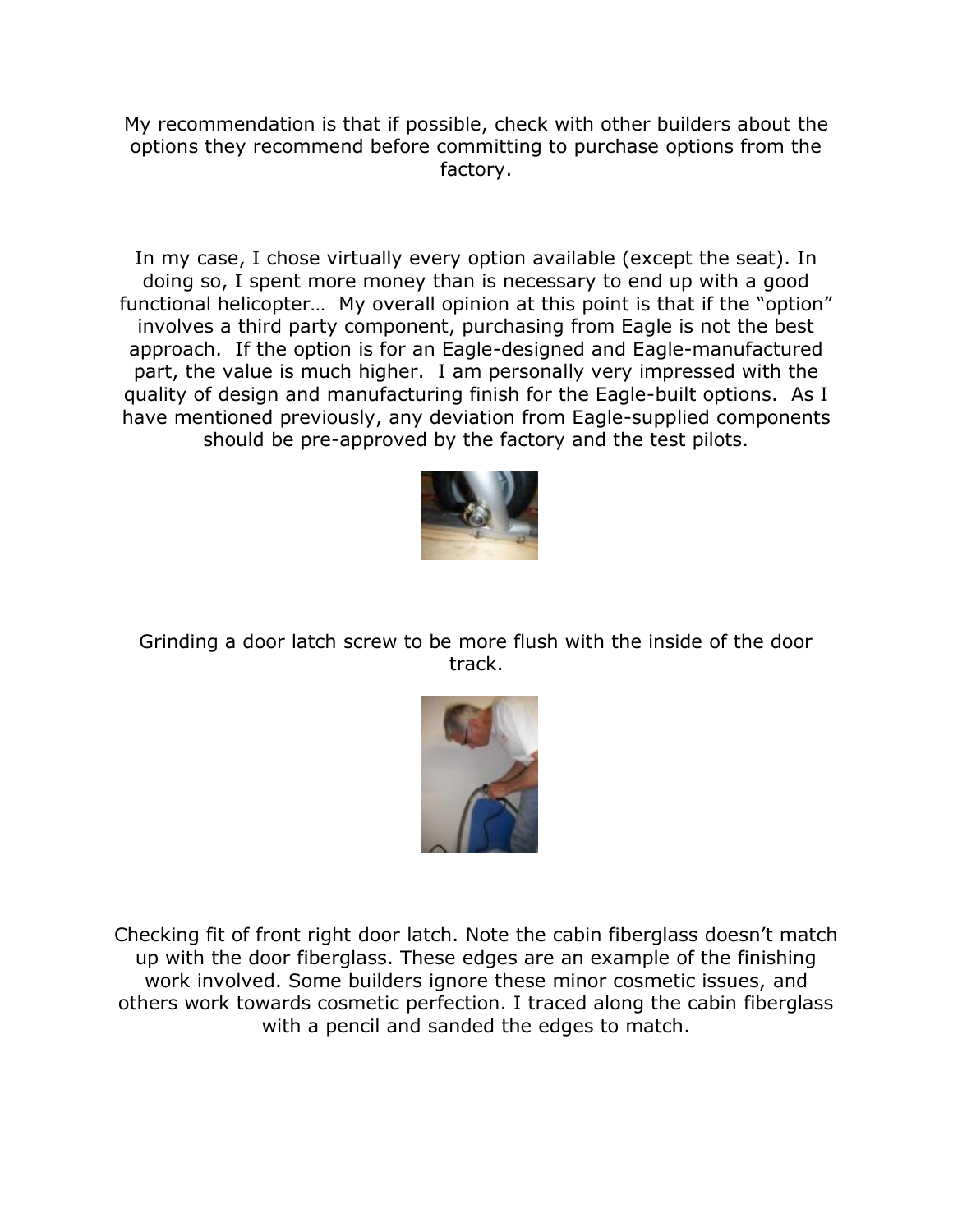

All three door latches installed. This is the right door. The building plans call for the left door to be operable, and the right door bolted in a fixed closed position. I elected to have the right door open for safety. In the (I hope unlikely) event of a left-side rollover, I wouldn't be faced with breaking fiberglass to exit the right side.



Checking to be sure the instrument pod is appropriately centered in the fuselage. The exact fit is adjustable by the builder. This view also shows the view from the pilot's perspective. The thick side posts are what I was seeking to avoid in my pursuit of a more open, expansive windscreen.



#### **May**

Initial adjustment of hinges on the left door. I got this idea of using a rod to line up the hinges from a Group 2 builder, Dave Keck, the original owner and builder of the first Helicycle I saw in person. I am hoping that my build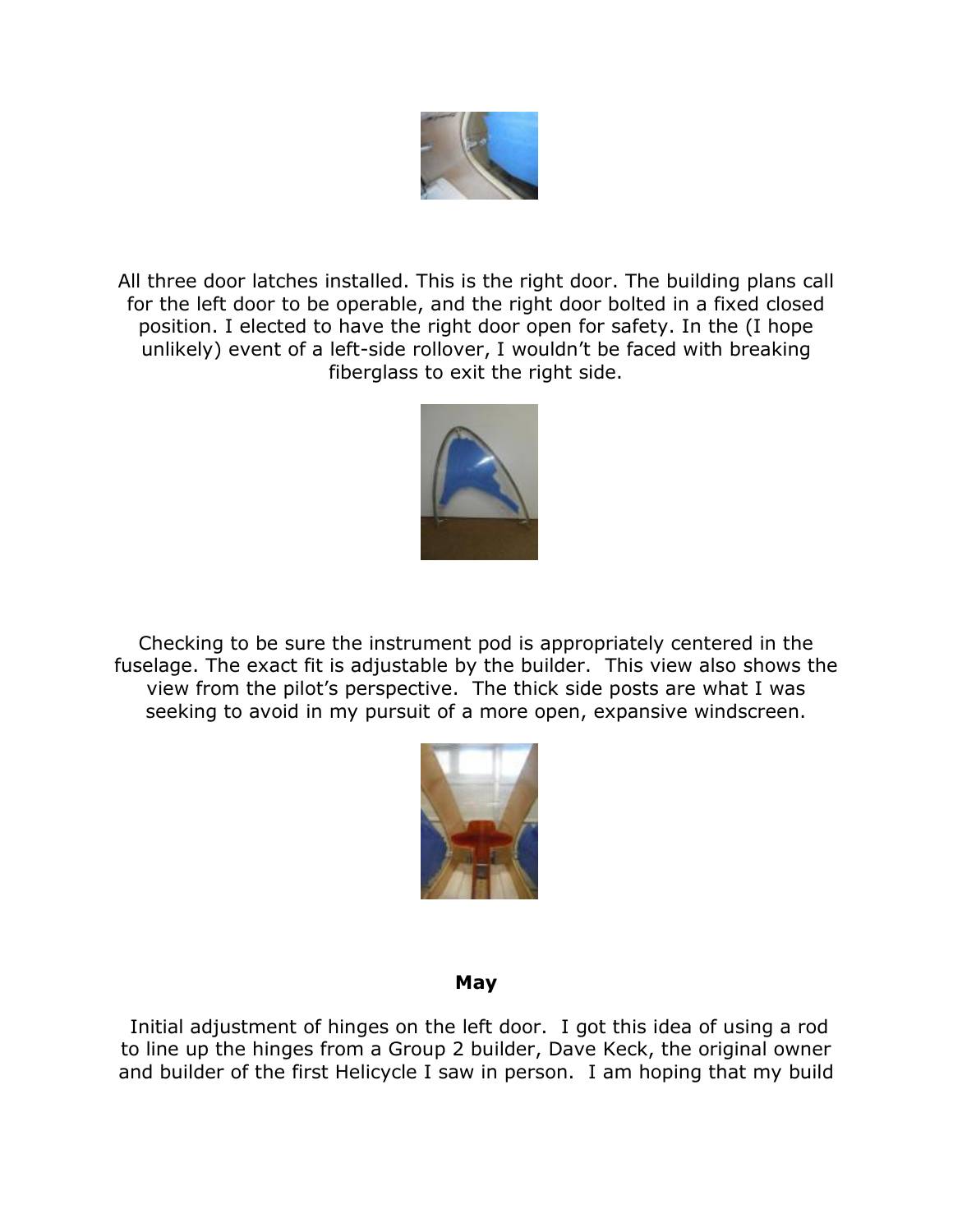photos provide some good ideas for an existing or future builder – maybe even you.



Laying out the door hinge hardware. Each hinge is cut out from supplied aluminum. The pieces are then sanded smooth, bent, and drilled.



Checking left side door fit. The exact curvature of the plexiglass is selected before drilling holes into the plexiglass and fiberglass door track. These "half doors" decrease air drag and increase forward flight speed by approximately 7-9 mph.



Checking alignment of hardware on the two doors.

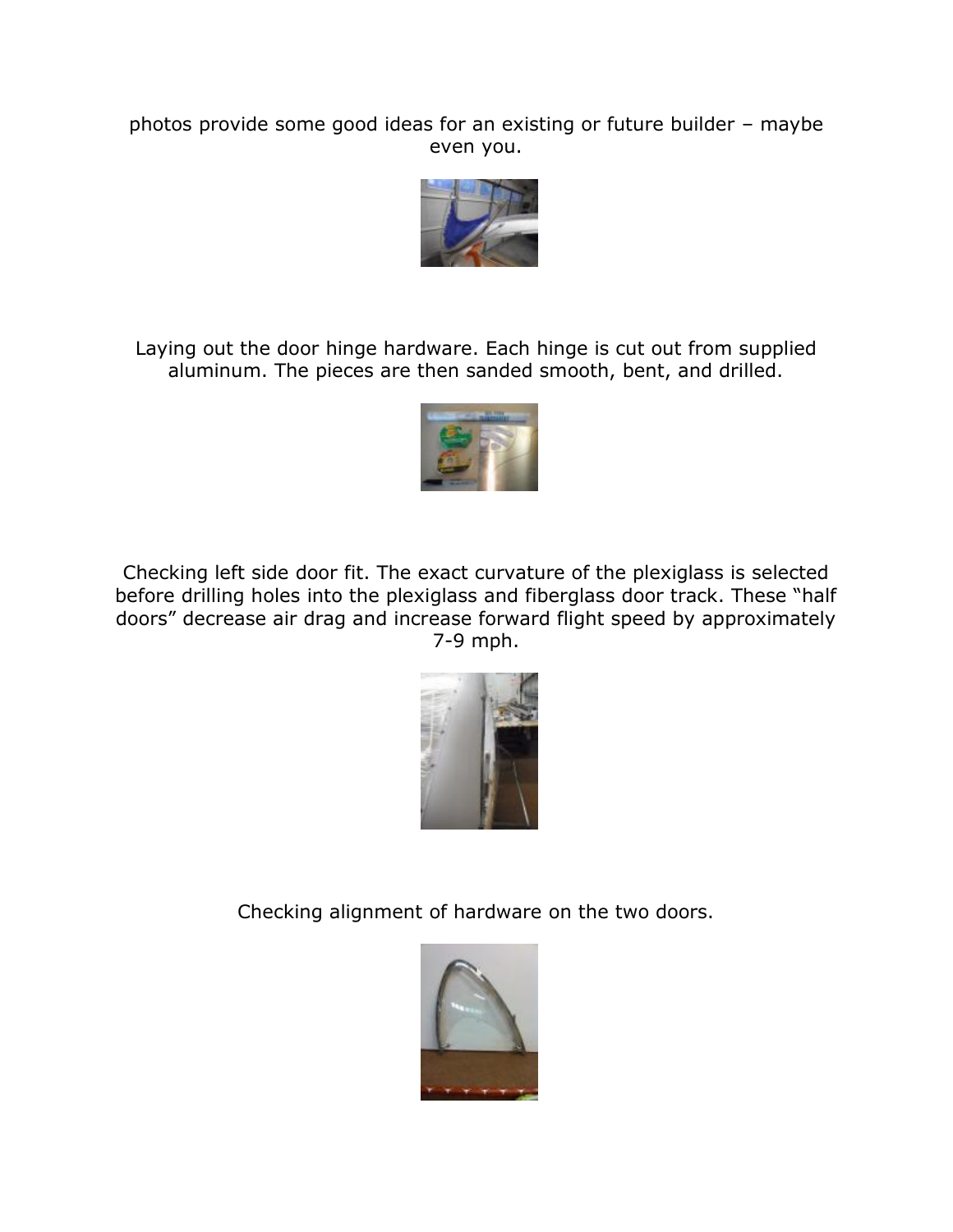Installing nut plates to hold cyclic boot retaining ring.



Sample notes from the construction DVDs. The Helicycle kit includes several construction prints and around 17 hours of instruction from the designer, BJ Schramm. I typically watch a DVD and take detailed notes in Excel that I later refer back to and put a date when I complete that step. In many cases, a general overview of the construction objectives is provided, and the builder needs to do the more detailed action step planning. Some of this is easy to do "in your head." Other steps are involved enough that it helps to break the project into several discreet steps...



Initial fit of upper aluminum panel. There is a wide range of fit quality amongst the builder groups. Achieving a near-perfect fit usually involves fitting more than one piece of aluminum panel. The factory can supply replacement parts, or builders can source the parts locally.

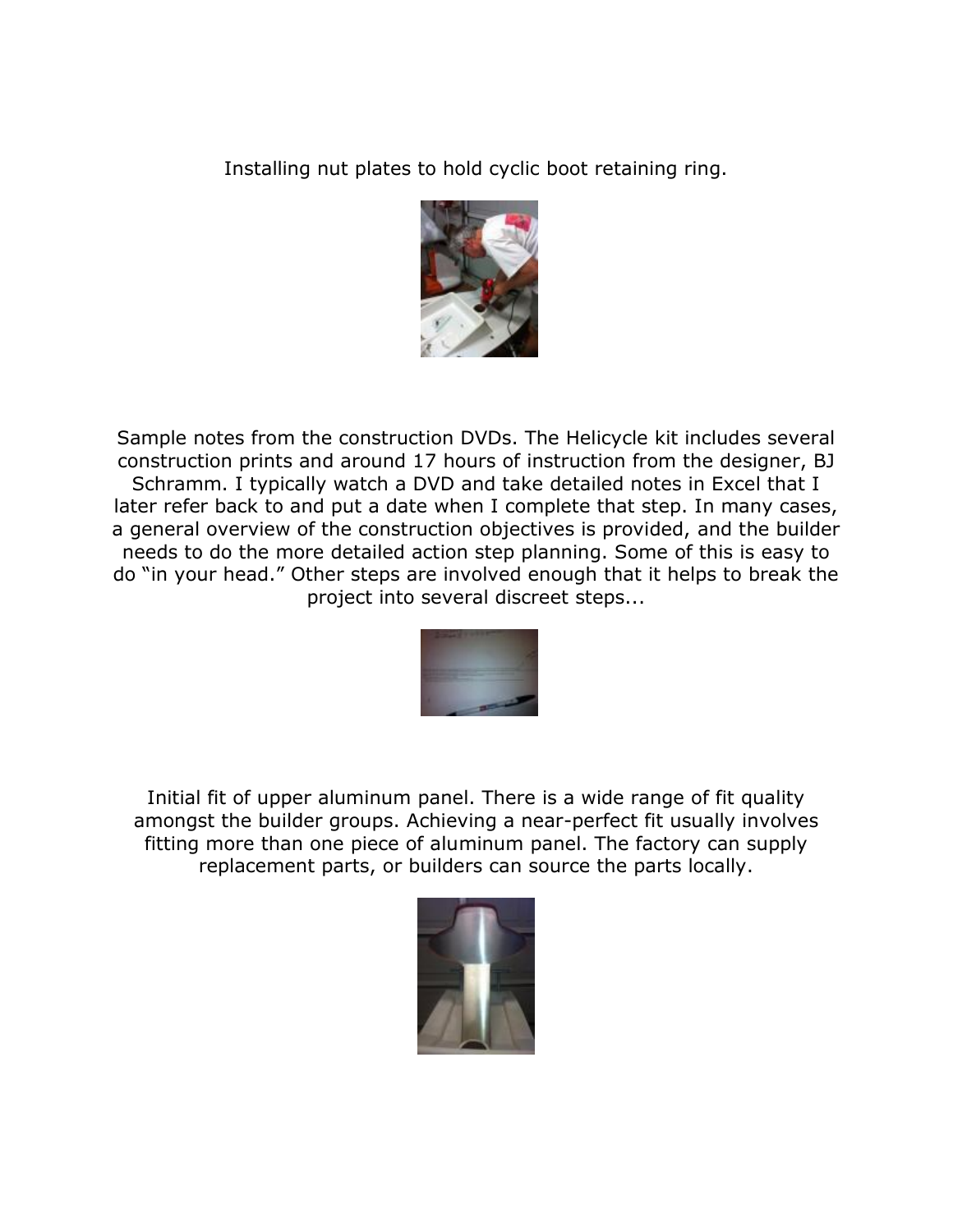Instruments are mounted in 3 1/8" or 2 1/4" holes. Some builders draw the panel in a computer CAD program, and have a laser or water jet shop cut out their holes. I chose the low-tech drill press solution as shown in the construction DVDs.



This was my initial panel. I later moved these two instruments slightly lower to avoid the back top of the instruments rubbing against the top fiberglass of the instrument pod.

I spent quite a bit of time researching options for instrumentation. There are many considerations for panel layout including reliability, sunlight readability, instrument function redundancy, etc.



Here's how I "solved" the problem of over-sanding the fiberglass door tracks: I used SuperFil - a two-part very light and strong material similar to Bondo, but MUCH lighter.



The SuperFil needed to be applied in two steps - first to the front side, and after that portion had dried (over night), I applied more to the backs side of the doors.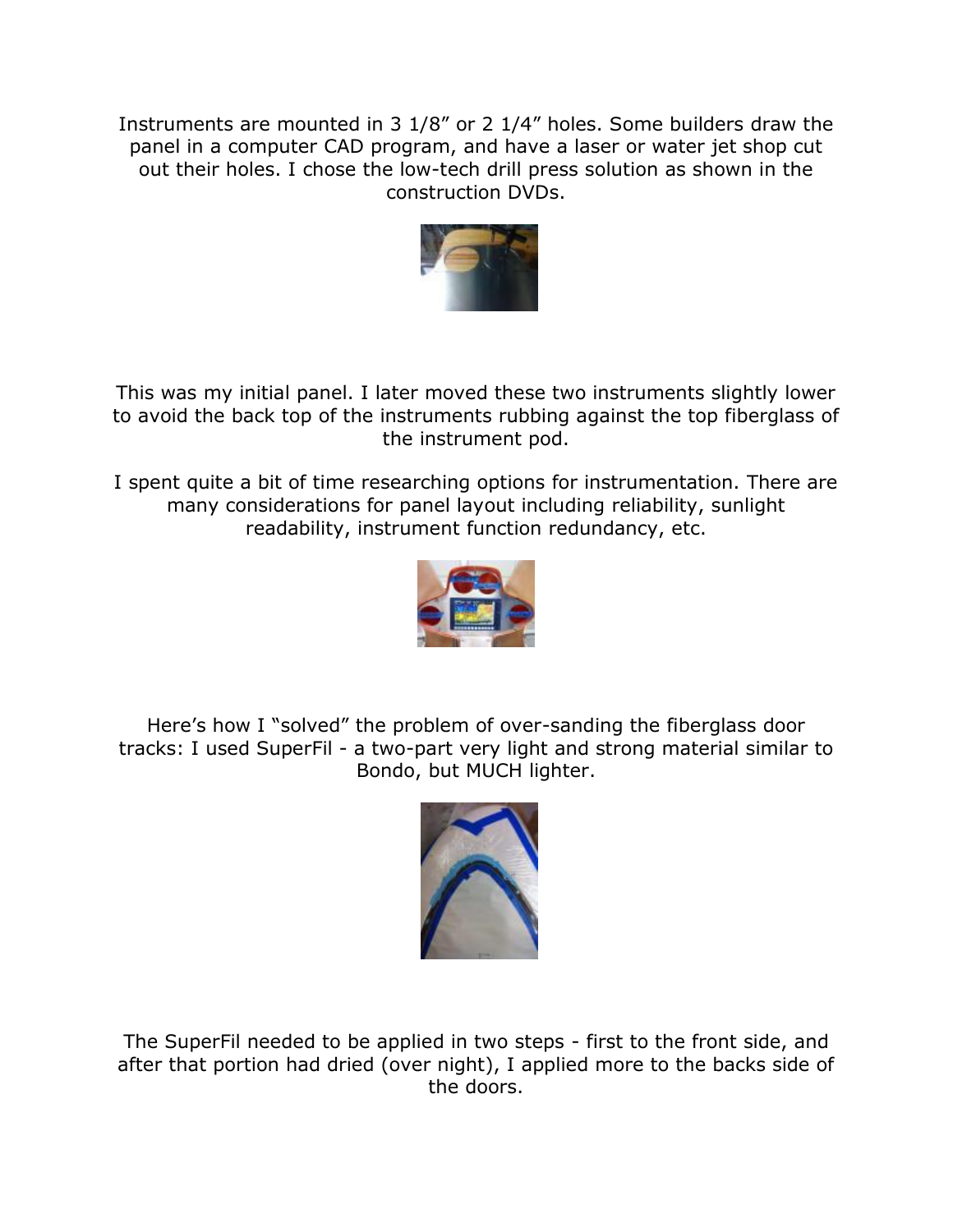

Another fit-check for the instrument pod. Small adjustments are required to ensure the pod is not skewed slightly to one side of the other. When I got to this point, I spent some time just sitting in the seat looking at the bare aluminum in front of me, and imagining the instruments. With my left hand, pretending was easy, since I had a cyclic stick to grab onto. With my right hand on the virtual cyclic, a bit more imagination was required…



After the door epoxy had dried, I sanded it to shape to fit the curvature of the fuselage door indentation. The small spots are where I covered the rivets so they are not visible after painting...



#### **June**

First of a few trips to a paint store that carries DuPont Imron Elite paint. There are MANY options for painting, and I spent (way too many) hours investigating options and corresponding with a custom motorcycle airbrush artist. I will probably use an industrial paint shop.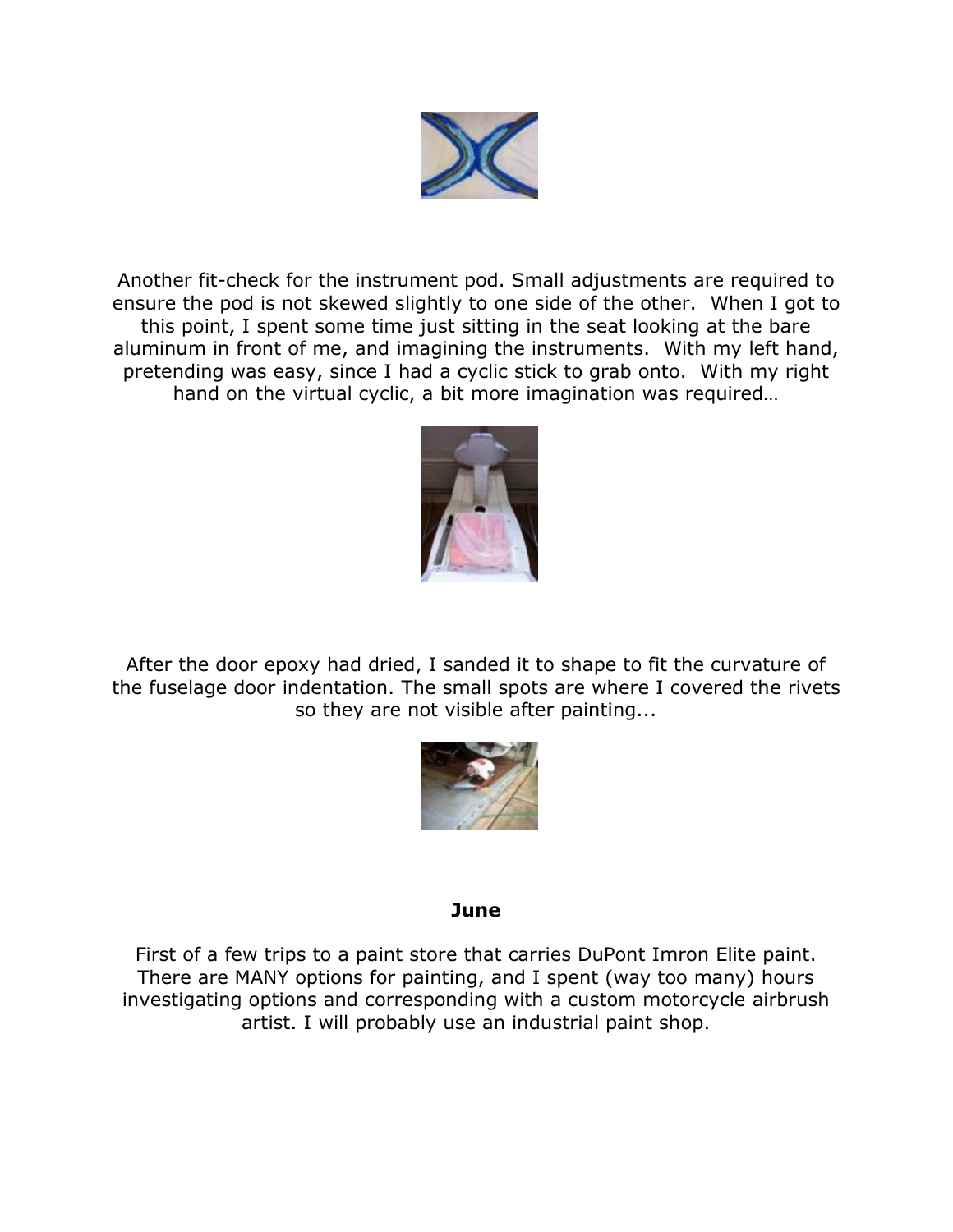

A few of the color options I'm considering...



# **July**

Door after sanding down excess fill compound.



I had ordered Zinc Chromate primer to "slosh" the inside of the main rotor blades. I was approaching the shelf life of the primer so I wanted to get this task completed before the expiration date. The blade ends need to be well sealed to avoid leaks. Zinc Chromate is very effective at inhibiting corrosion of aluminum. The construction DVDs describe the procedure.

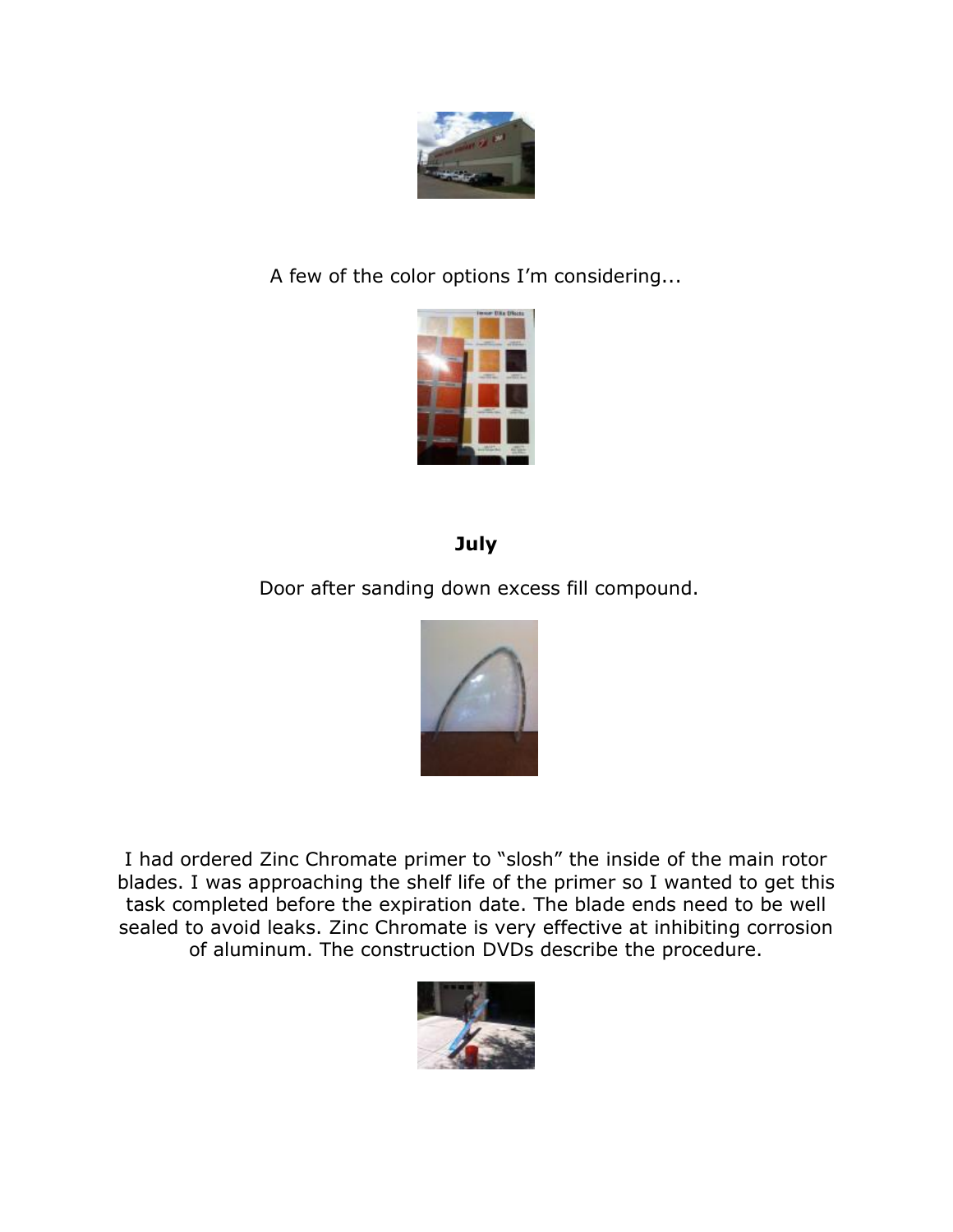Zinc Chromate was also poured inside of the aluminum tail rotor drive shafts.



Here is some excess glue from bonding the "doublers" (multiple layers of aluminum stair-stepped from the blade towards the root with increasing thickness) on the root end of the main rotor blade. This glue needed to be removed to allow the root end plug to fit properly.



Trimming corner of root end of blades. BJ says to use a hacksaw. I used a Dremel. The Dremel is the first tool I bought for this project, and one I find myself using quite a bit. It's faster than hand tools but not as fast as some other cutting or grinding tools, so it's easier to avoid removing too much metal. As BJ says on the DVDs, "It's easy to remove metal, but it's hard to add metal back."



Several wood pieces need to be cut out from supplied templates. Some of them are shown here. The wood is multi-layer laminated plywood to minimize splitting risks.

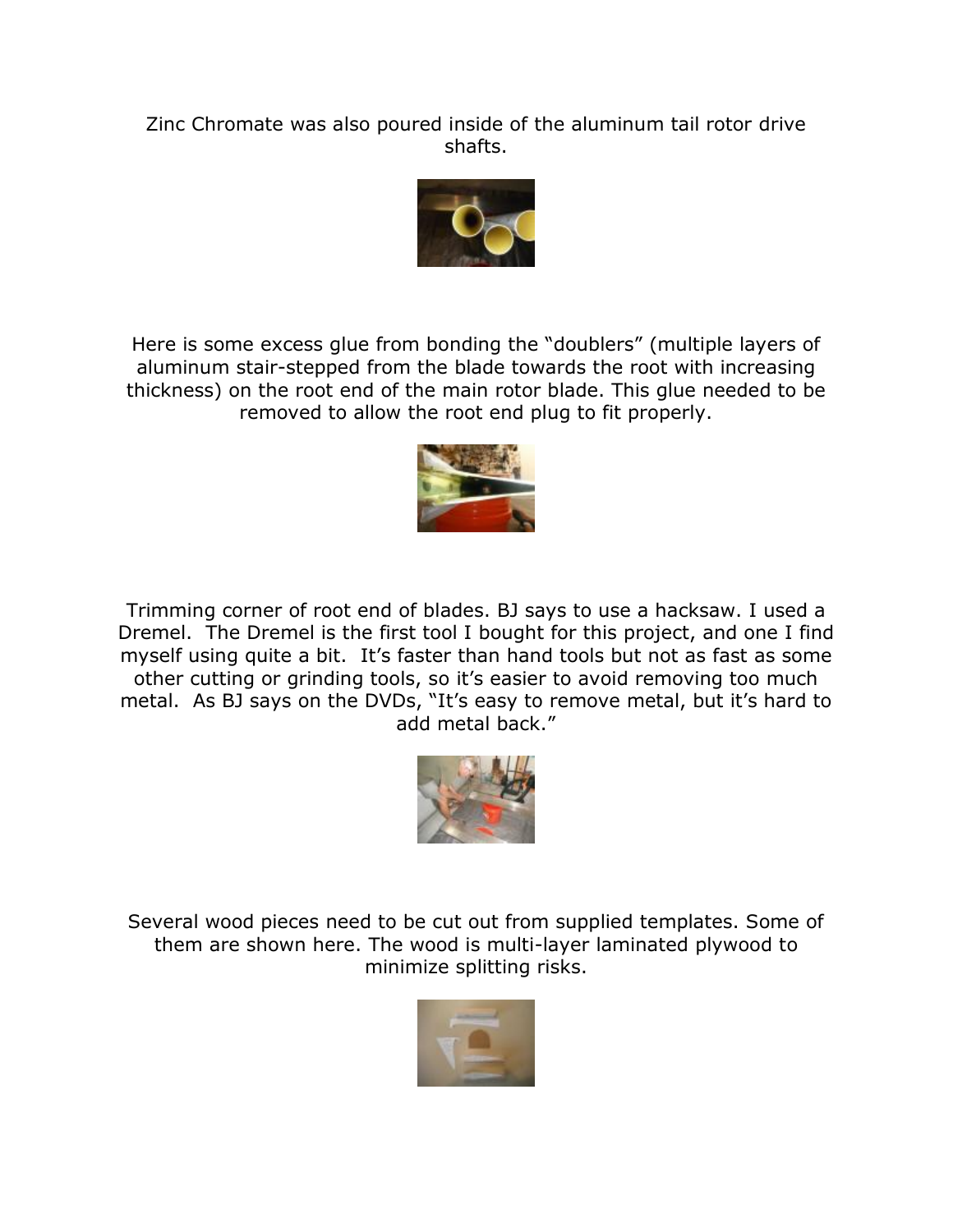I used a scroll saw to cut out the wooden pieces. Precise, but VERY slow. When cutting, I also used ear protection (not shown in this "posed" photo).



Most of the bolts on the Helicycle should be torqued using a calibrated inchpound wrench. This bolt helps hold the root end blade grip surfaces in place although this specific bolt is not load bearing and does not go through the spar.



The wooden tip end plugs need to be very closely fit so that when the skin is screwed into the plug (from the top and bottom) the blade airfoil retains its shape. The fit here is better than it looks, since I have some taper towards the front end. The bolts were temporarily installed to allow me to remove the very tightly fitting piece of wood without damaging it.



After final shopping the wooden pieces, I sprayed them a few times with an oil-based primer to seal the wood from moisture. The piece in the left foreground isn't used in construction, but is left over from the piece immediately above it. The middle one is used for setting the initial pitch on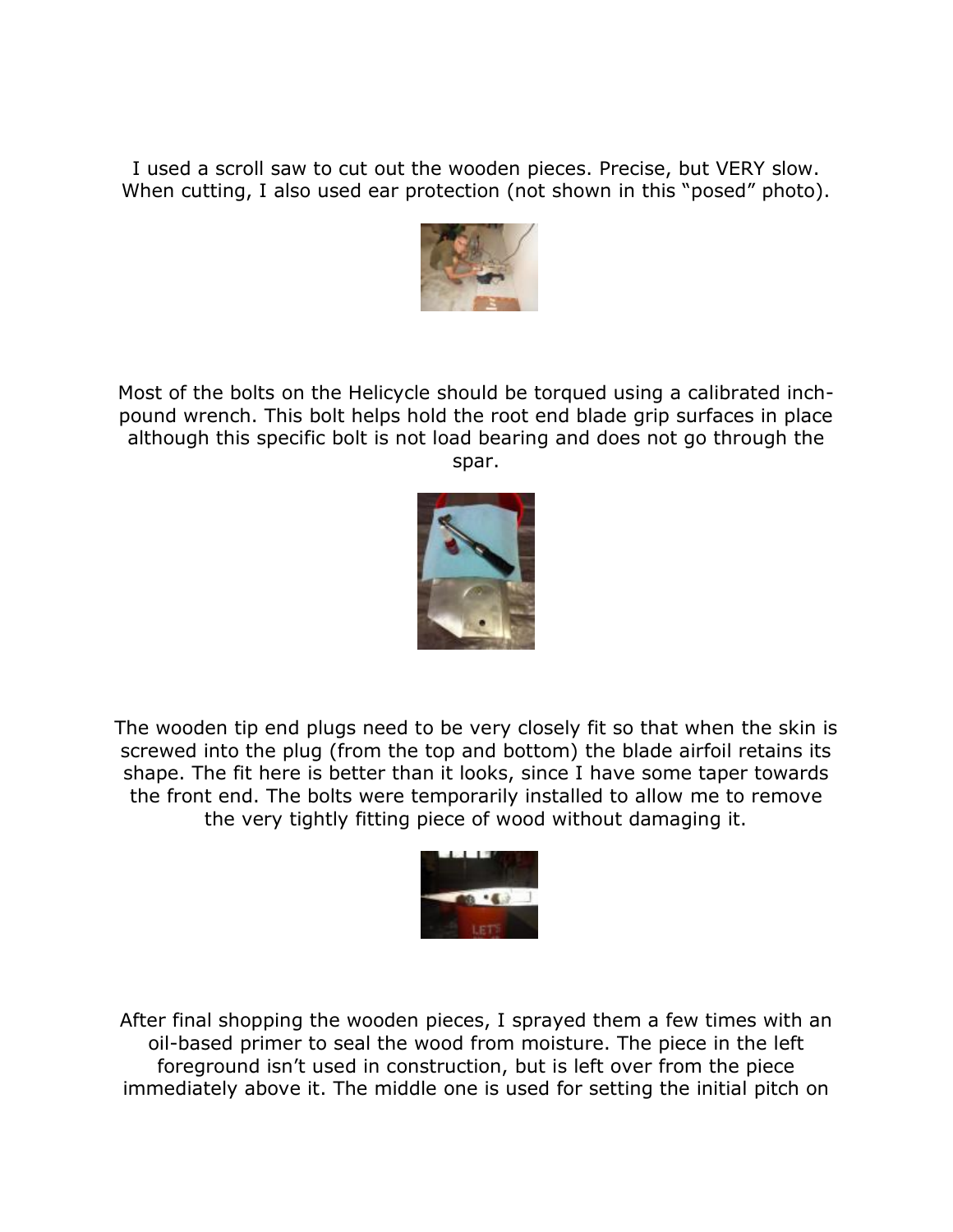the main rotor blades, and the unused piece mirrors the top shape of the main rotor blade airfoil.



Then several coats of high gloss enamel paint



Here are the pieces after several coats of oil-based high-class white paint, and then a couple of coats of a urethane sealer. The single and double stripes on the root and tip end plugs tell me which specific blade the piece goes in. Most blade components are marked with one or two "prick punch" dots to ensure components from the two sides are not interchanged. Components are machined to EXTREMELY close weights at the factory so that each builder receives a matched set of components. This is the type of precision that makes the Helicycle a very attractive option to many builders.



Screw holes for the root and tip end plugs need to be countersunk so the screw heads are as flush as possible on the surface of the airfoil. Root end is less critical than tip end. Per the designer, the outer 10% of the blade creates 90% of the lift.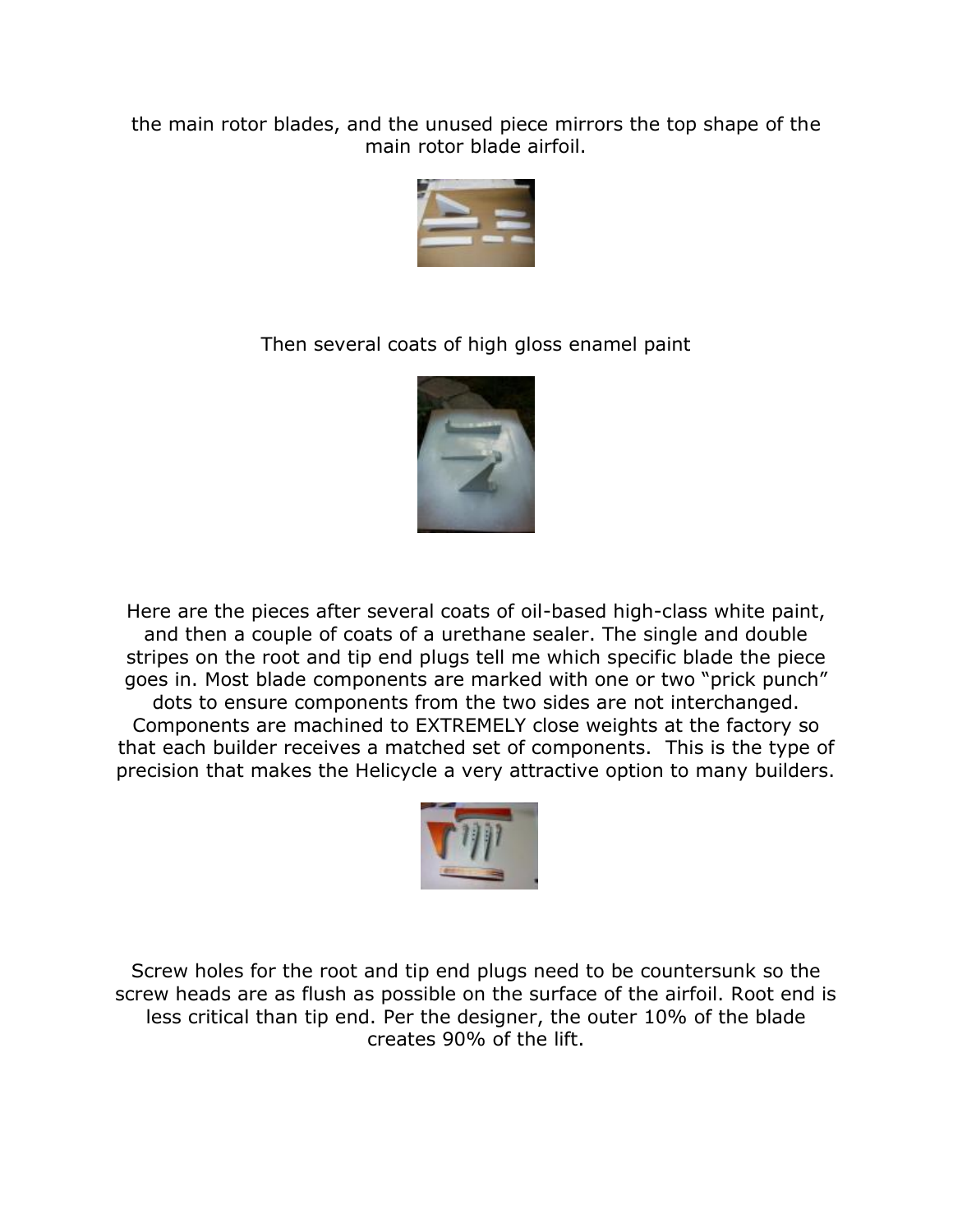

Checking the fit of my "pitch setting template" and all 10 holes (5 top and 5 bottom) properly countersunk and deburred for installation of the tip end plugs. Final installation of the tip weights is done during the factory check out.



Creating six "notches" in the tip weights. This is not specified by the construction videos, but a few builders have done this. I explain why later and with another photo.



Oops. After properly notching the tip weights, I needed to cut threads in three through holes. A 1/4-20 screw is inserted through the top skin into the tip weight to lock it in place. Two such screws are installed from the bottom of the blade. With no previous experience tapping a hole, and hardware grade taps, I managed to break off a tap in each of the tip weights. Taps are made of VERY hard (but brittle) material, and removing a stuck tap is its own art form. In my case, it was less expensive just to order new tip weights from the factory and start over. The original owner of my kit was a machinist, and graciously educated me about the types of taps, tapping technique, and even gave me a web link to order a much higher quality tap that would be suitable for tapping these six holes in steel. I had previously only tapped aluminum on the Helicycle, and those holes are much easier to tap than steel...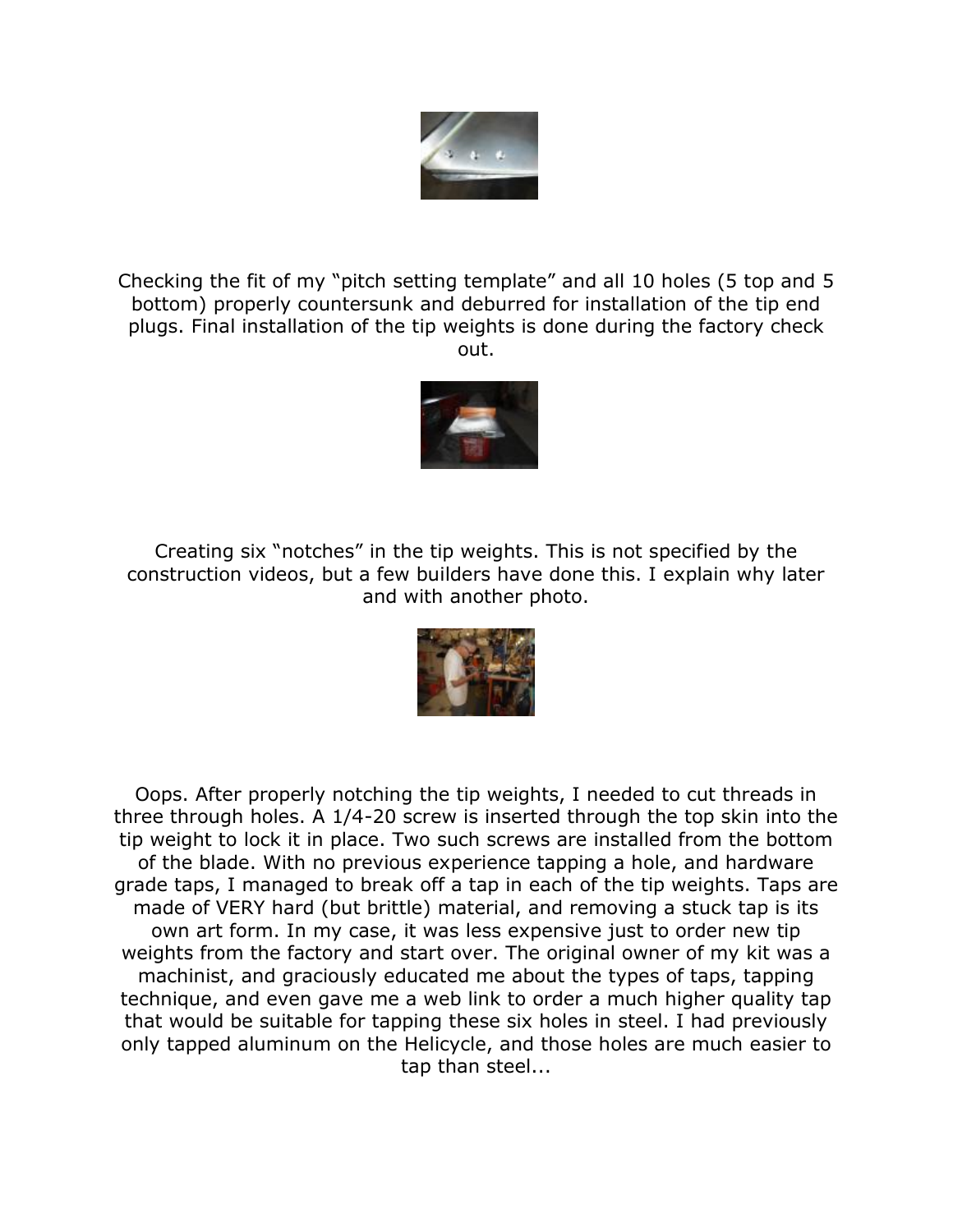

## **August**

Part of what I learned is that while light oil is better than no lubrication for tapping a hole, there are specific fluids intended to lubricate metal being cut. In this case, I am reaming a hole in the drag link brackets installed at the root end of each blade. These three holes are among the most critical in the build. Ideally, there should be NO elongation of any of the three holes through the brackets and all layers of the blade doublers. The construction videos show BJ hand-drilling these holes, but using a spotter to ensure the bit is completely perpendicular in all dimensions. A mill or drill press results in a better outcome.



Another interim plan for the upper panel instrument placement. A few Helicycle pilots use the Garmin AERA GPS units. While very user-friendly and bright, sunlight readability can be a challenge in some conditions. I eventually opted not to go this direction.



A handful of instruments for which I needed to determine a mounting location. I evaluated several different positions before settling on a final instrument layout for my upper and lower panel.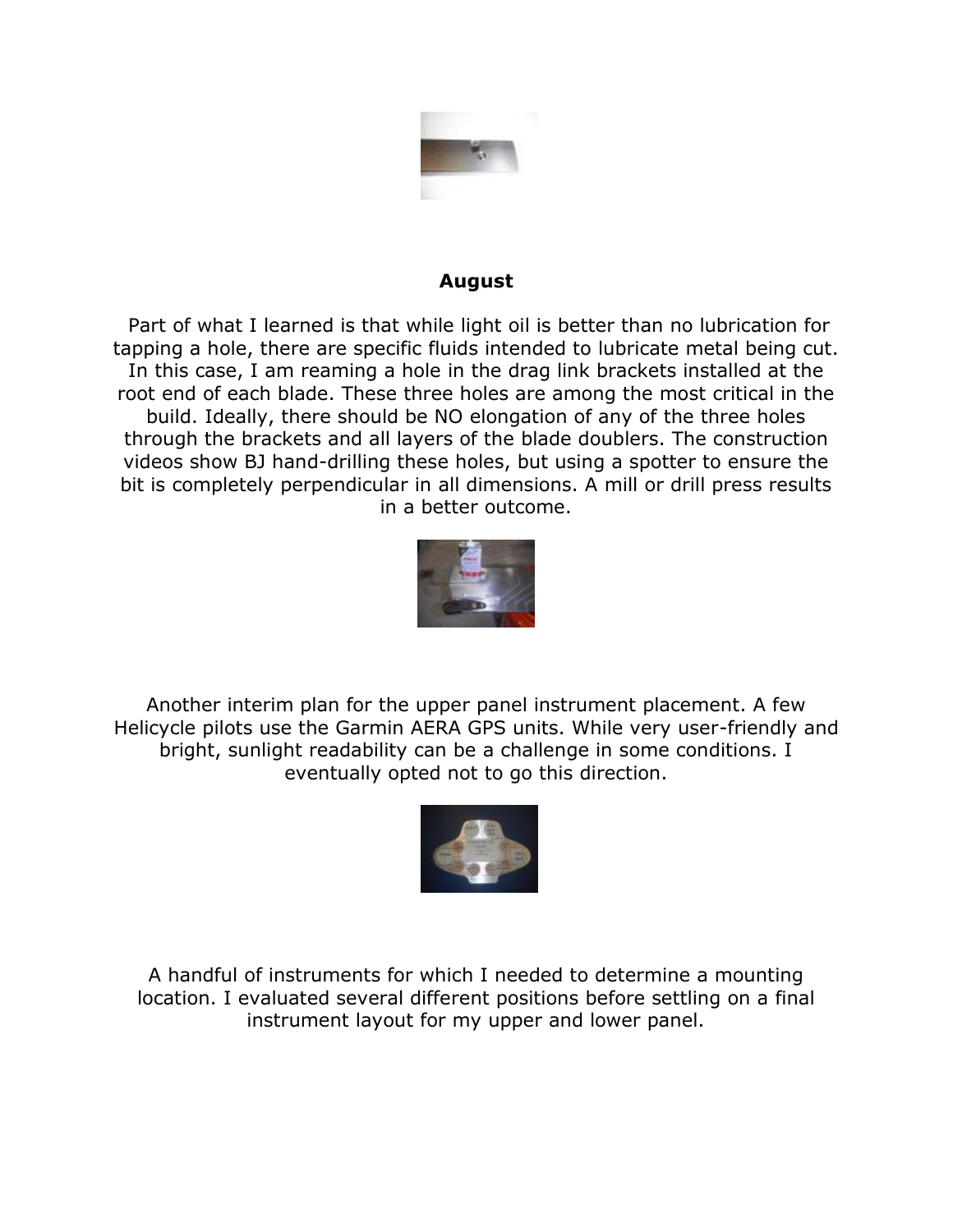

## I don't think I can make this fit... One of the several GPS units and configurations I considered.



Let's try again - second attempt at tapping the holes in the tip weights



Success! All six holes successfully tapped and no broken or stuck tools. Very relieved... The expense in dollars was modest, but another builder refers to these learning experiences as "tuition." In most cases, the biggest expense is personal time, and in my case, I'm not likely to use many of these building skills in the future... If you count your time, the Helicycle is quite expensive but when I was evaluating my purchase, I did not talk with a single builder who regretted embarking on the project, nor any pilots who were not happy with the outcome and the relative absence of expensive maintenance.



Checking to see how much metal I removed (negligible) and also to ensure that the two tip weights are perfectly balanced. I balanced them to within  $0.1$  g.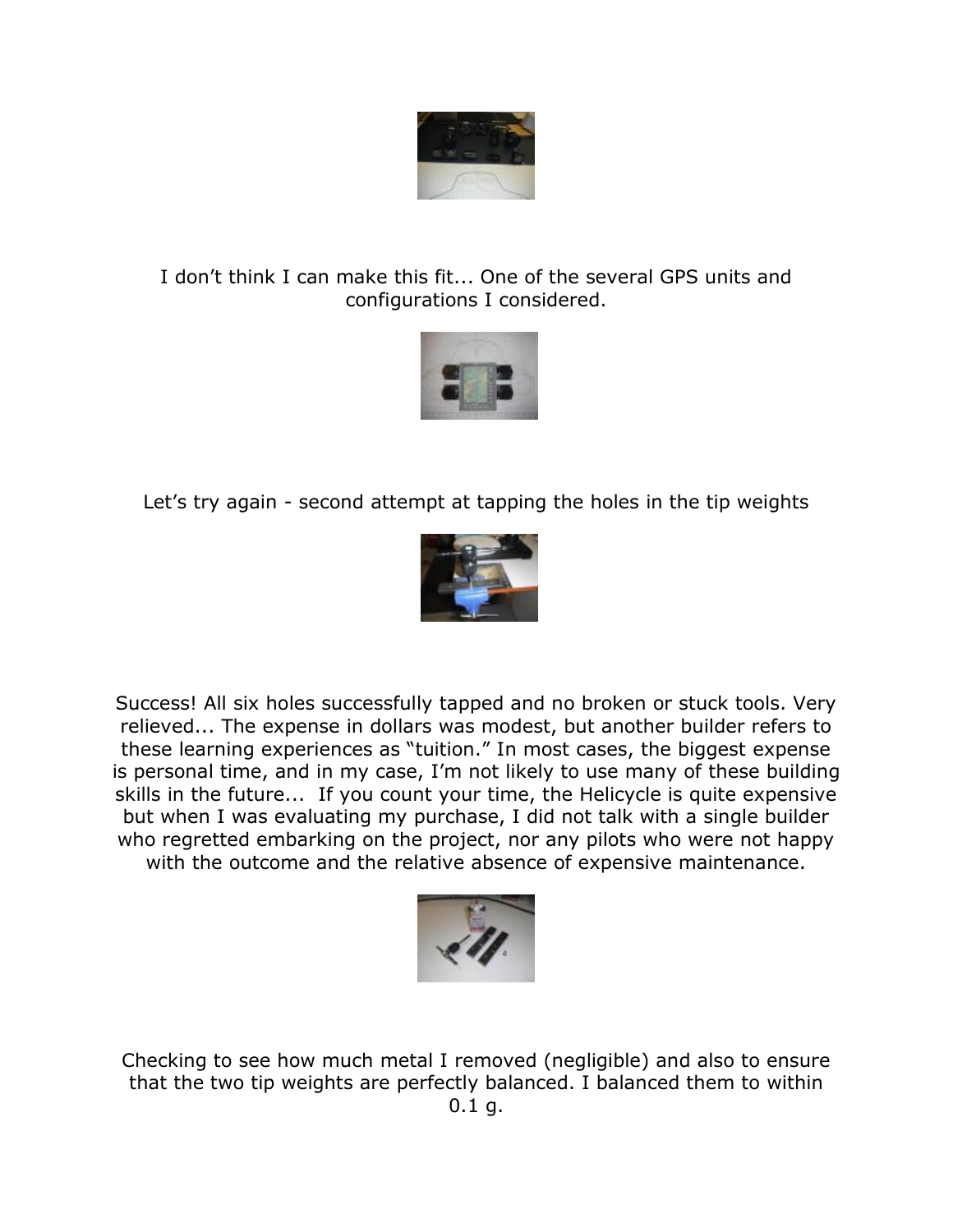

Here is the screw in the top of the blade that holds the tip weight in place. In this photo, it's too high; I had to countersink slightly deeper to get it flush before deburring the hole.



The "chord-wise CG" of a helicopter blade is critical for flight stability (and therefore for pilot safety). This 3/4 lb. weight "weighs" approximately 750 lbs. at normal rotor RPM. The weights bump against the inside of at least 3 rivets on the top and bottom of the inside of the blade spar. The designer's approach is to "compromise" by gently filing away a small part of these rivets, and then scooting the tip weight as far forward as possible. Some clever builders decided it would be much more effective to leave the rivets untouched, and instead remove a small amount of material from the tip weight to allow it to be positioned even farther forward in the spar. You can see the rivets recessed into the top weight in this photo. Of course, as with all deviations from the standard construction instructions (print or DVD), I cleared this change with the factory. This solution improves the chord wise CG of the blades.



A new project - not formally part of the instructions - installing a larger mouth opening in the upper fuel tank. Most Jet A nozzles at airports will not fit in the original side tank opening shown to the right. Some pilots carry an adapter that transitions the delivery nozzle to a smaller size that fits in the standard Helicycle tank. Other pilots cut a larger opening in their tank. I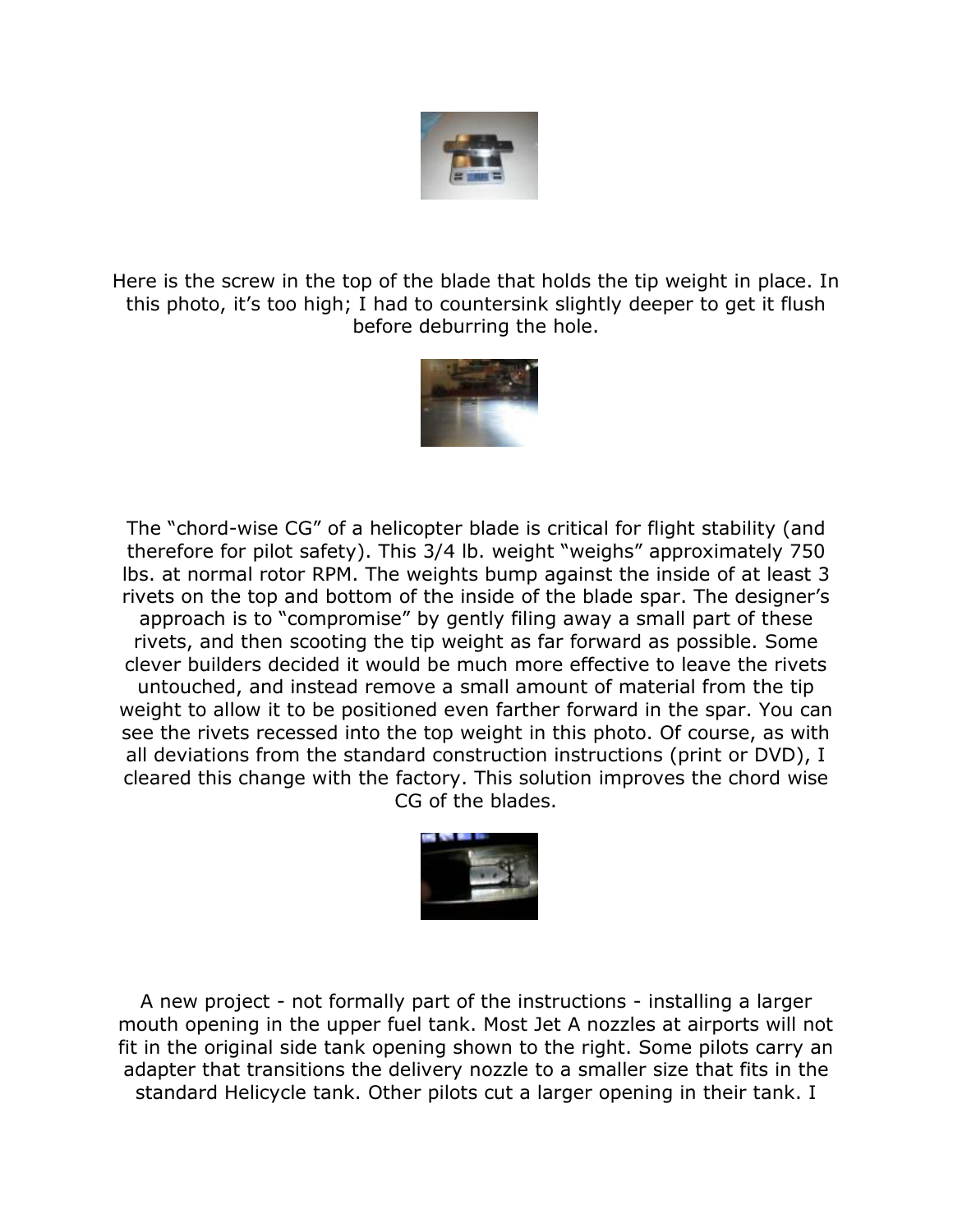opted for this solution, but wanted to do it in a way that I did not give up any usable fuel capacity. The only way to do this is to position the hole way up at the top of the tank. This is not practical when the tank is "final installed" in the airframe - which it must be before the transmission can be installed. So I removed my "finally installed" tank to allow me to make this modification. I then ordered new bolts from the factory to re-install the tank later. The factory provides special aluminum bolts with O-rings that seal up against the inside of the tank and hold the tank onto the airframe. These aluminum factory-supplied bolts were slightly chewed up removing the tanks and while I could probably have used them safely and with no problem, I wanted them to be "new" so I ordered a new set from the factory.



#### **September**

All six mounting holes have been tapped so that the fuel shouldn't be able to seep up through the holes. This risk would be greater if the holes were opened up enough that bolts could just slip through the holes. Even though this tank opening is above the full-tank fuel level, I didn't want any seeping leaks. Several builders have added a tank opening like the one I chose, and at least one of them tapped threads in the tank so the screw threads would help minimize any fuel leaks. One advantage of being a Group 6 builder is that you can copy the clever building techniques of prior builders. Fortunately many of the builders are very free in sharing their good ideas (and cautioning against copying their bad ideas).

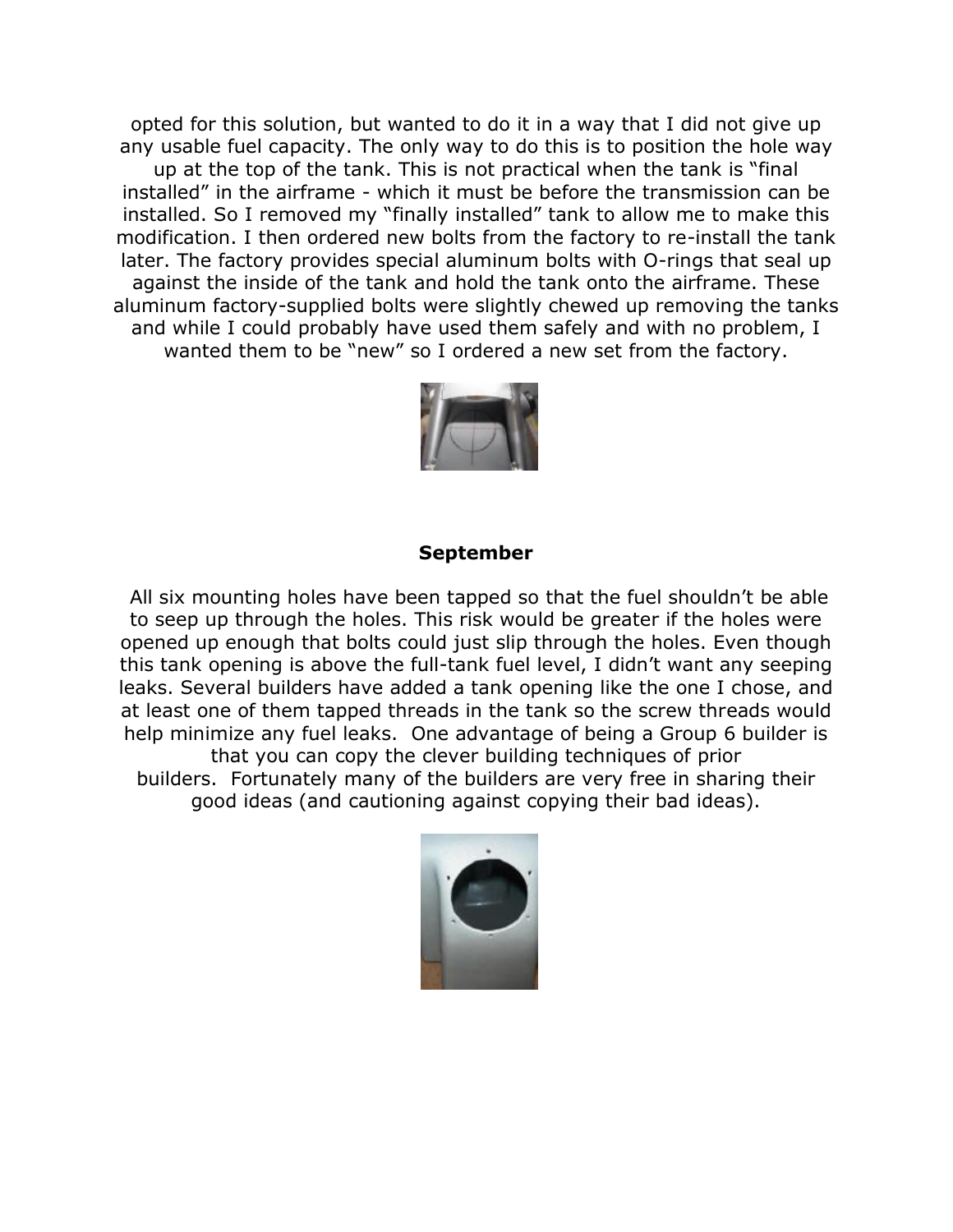To provide even more leak protection I used a Viton gasket. I ordered a 1/8"thick 12"x 12"Viton gasket sheet and created custom gaskets for all of the fuel tank openings.



Here's the completed opening after fighting the mounting screws and trimming away the excess gasket. It looks nice, solves the intended problem, is located at the top of the tank above the fuel level, and should not ever leak.



To receive the FAA Airworthiness Certificate, a seat restraint system is required but none is provided with the kit. One of several important but minor things left to builder discretion. Some people have used restraint systems designed for auto racing. While more expensive, I plan to use a restraint manufactured by a supplier of certified aircraft restraints. Another builder paved the way with the supplier (AMSAFE) but I'll go a bit further and have retractable top belts for additional convenience. The AMSAFE engineers create a product number and modify their drawings, and then certify the restraint. This isn't a legal requirement in an experimental / sport aircraft, but safety is an area I'm not wanting to compromise at all...

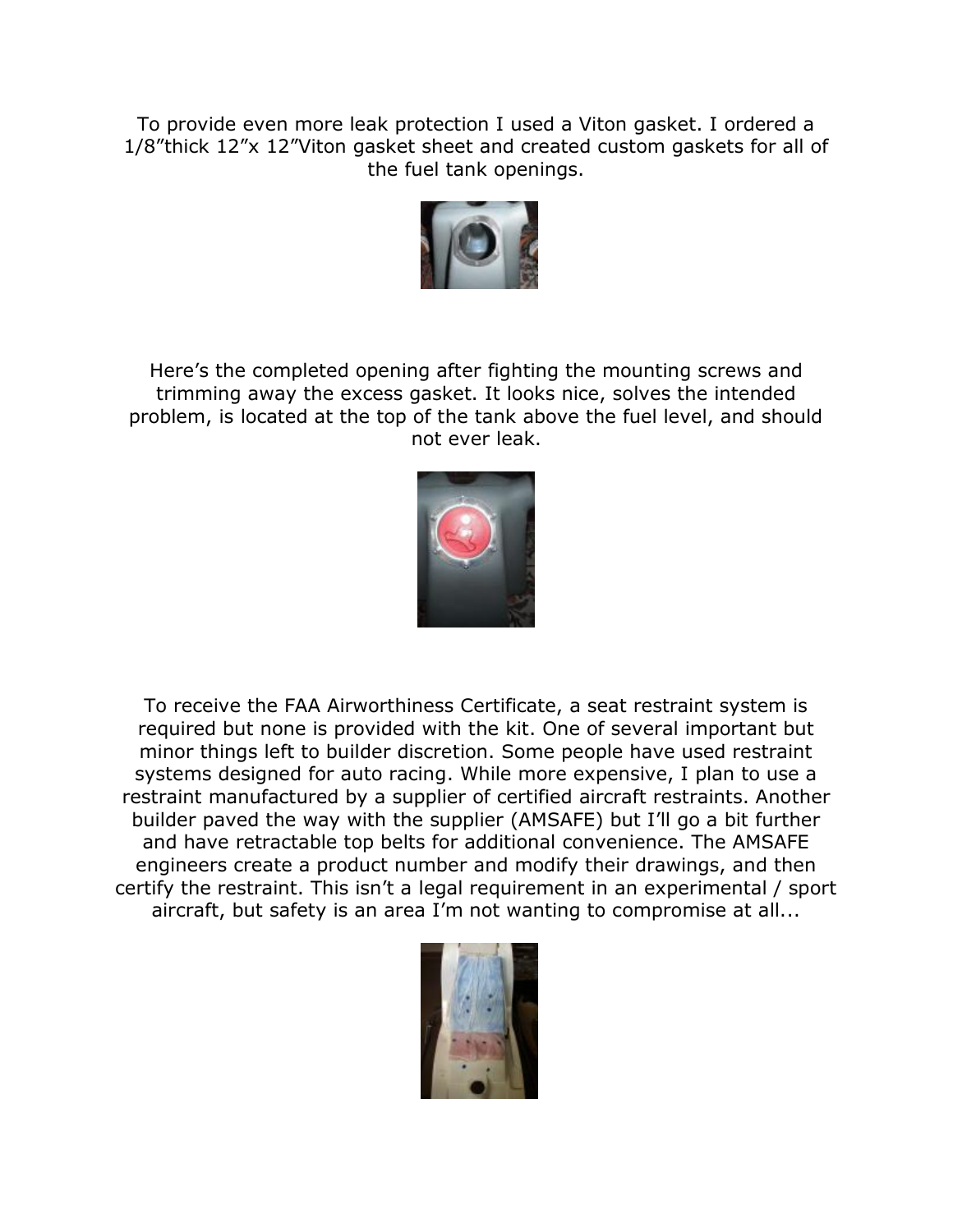Drilling out mounting holes in the upper instrument panel.



Here's a test-fit of some gauges. I ended up returning this specific airspeed instrument and custom ordering from another manufacturer, a gauge with the color markings applied directly to the face of the instrument. The top right instrument is custom made for the Helicycle. It shows engine and rotor RPM on a single instrument. The factory provides a digital "Red Lion" gauge that displays engine RPM and they also supply an analog instrument showing rotor RPM. This gauge shows both engine and rotor RPM on the same instrument face. If the needles "split" during normal flight, you know you have an immediate problem to address. The Helicycle turbine cannot be relit in flight, so if the turbine "flames out" the pilot auto-rotates to the ground.



This photo is looking inside the instrument pod upside down. The fiberglass rubs on the top back portion of the gauge. Not ideal, since vibration would wear a weak spot in the fiberglass over time.



My solution solves two other problems in addition to providing more headroom clearance for the gauge. I positioned the top of the upper instrument panel slightly further back than originally specified in the pod. This required me to remove all of the previously installed steel pop rivets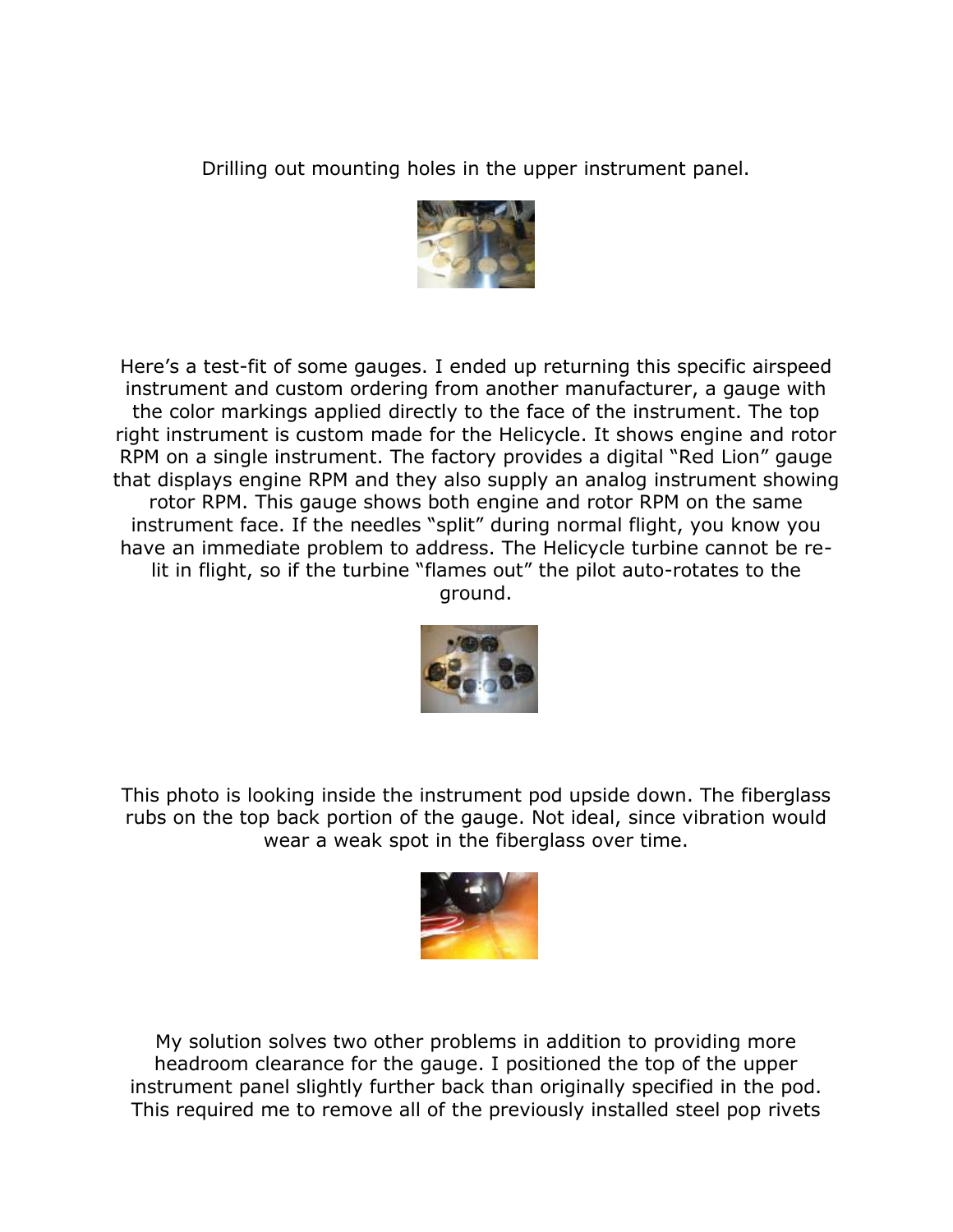holding the angle attachment brackets in place. It's a bit more work to remove a steel rivet than to remove an aluminum rivet. I also had to fill these original holes in the fiberglass.

By moving the top of the panel further back, the viewing angle of the upper panel is closer to perpendicular to my eyes. This reduces the "parallax error" when looking at the gauges. When reading an analog gauge at an angle, the markings behind the gauge are slightly "off" if not viewed straight on. This panel angle change reduces that reading error. It also provides more fiberglass overhang and can shield the gauges from direct sunlight from above. This is helpful not only to minimize glare on the glass of the instruments, but also to minimize "light washout" on the LED warning or indicator lights I'll install in the panel. These benefits are a fortuitous example of ending up with a better outcome, after first having to work through unanticipated problems. "In every problem lies the seed of an equivalent or greater benefit. - Napoleon Hill



Here is where the seat restraint belts go through the fiberglass from behind. I plan to use retractable belts over the shoulders. The Helicycle is designed to make remarkable use of every square inch of space. This makes for a compact ship, but no extra room is included for sloppy construction technique or extra components. The AMSAFE engineer I worked with helped me identify a suitable restraint retractor that was small enough to fit in this space, but also strong enough that only one mounting hole is required. I end up with around 1/8"to spare but it works. The FAA does not permit retractable lap belts on aircraft. One of many regulations I've learned during the building process.

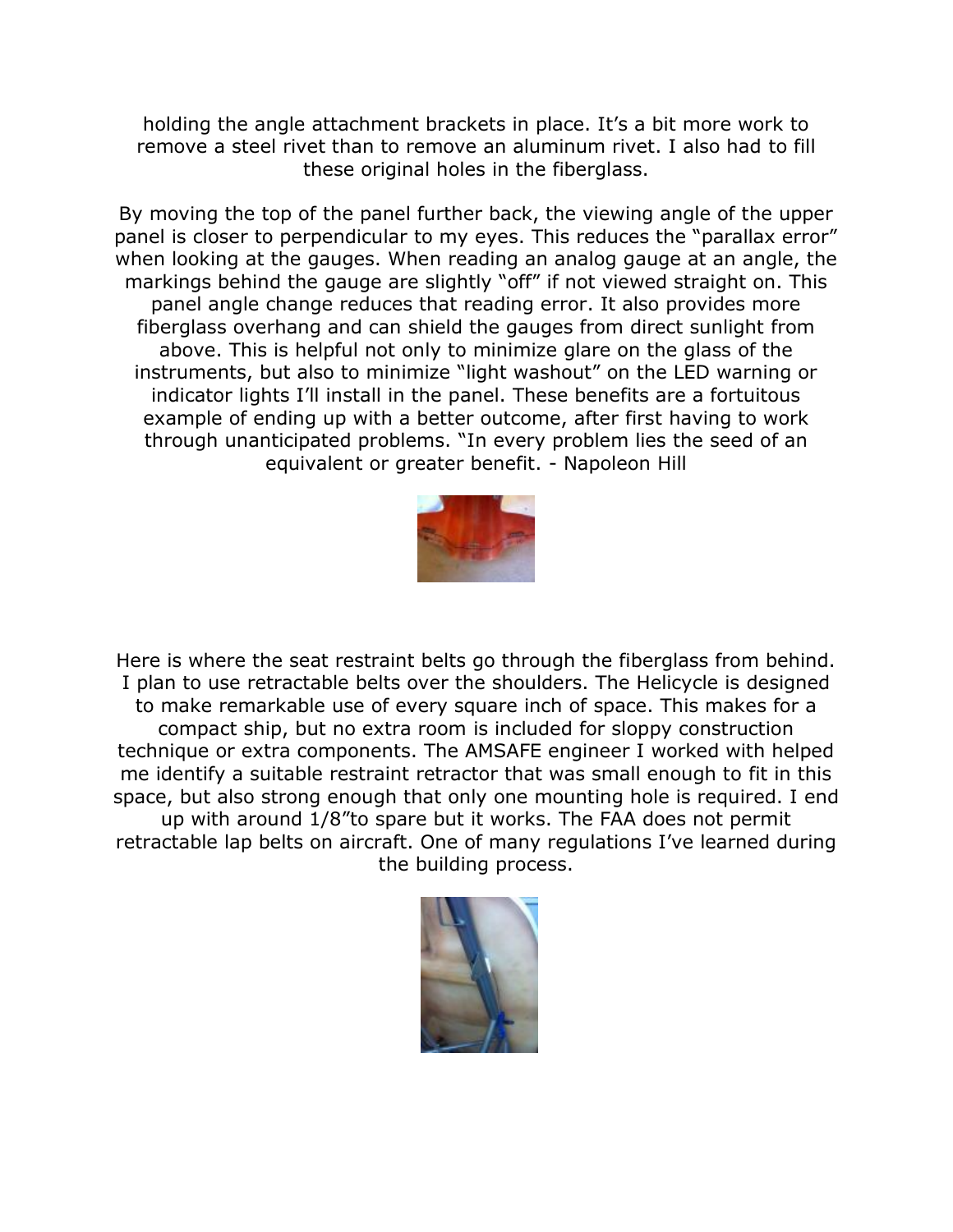Measuring for instrument fit from the back. Most of the gauges are placed into round holes from behind, but the gauges themselves are larger than the holes. Achieving a suitable fit involves aesthetics from the front, and sufficient clearance between gauges from the back. As another builder has said (in a difference set of circumstances), "Don't ask me how I know this."



Here's my final instrument layout. Not as pretty looking as if it had been drawn using a computer CAD program, and cut out by a laser by a professional shop. Every hole has been hand cut. It's not perfect, but after powder coating, and with the instruments installed, I'll probably be the only one who will notice the "imperfections."



A fuel gauge is important, but one is not supplied with the Helicycle. I chose a full-sweep gauge and had the low-fuel marking put directly on the face of the gauge. This instrument will read a custom matching capacitance gauge installed in the lower left tank. The lower two tanks (and in my case, also an auxiliary tank) are all tied together so the fuel level in this one tank really reflects the total fuel level in the bottom three tanks. I calculated the fuel level at which I expect to reach the required minimum reserve fuel of 20 minutes. The capacitance sender will turn on a low fuel light with approximately 25 minutes of fuel remaining. As I'll show later, I have three sources to alert me of low fuel.

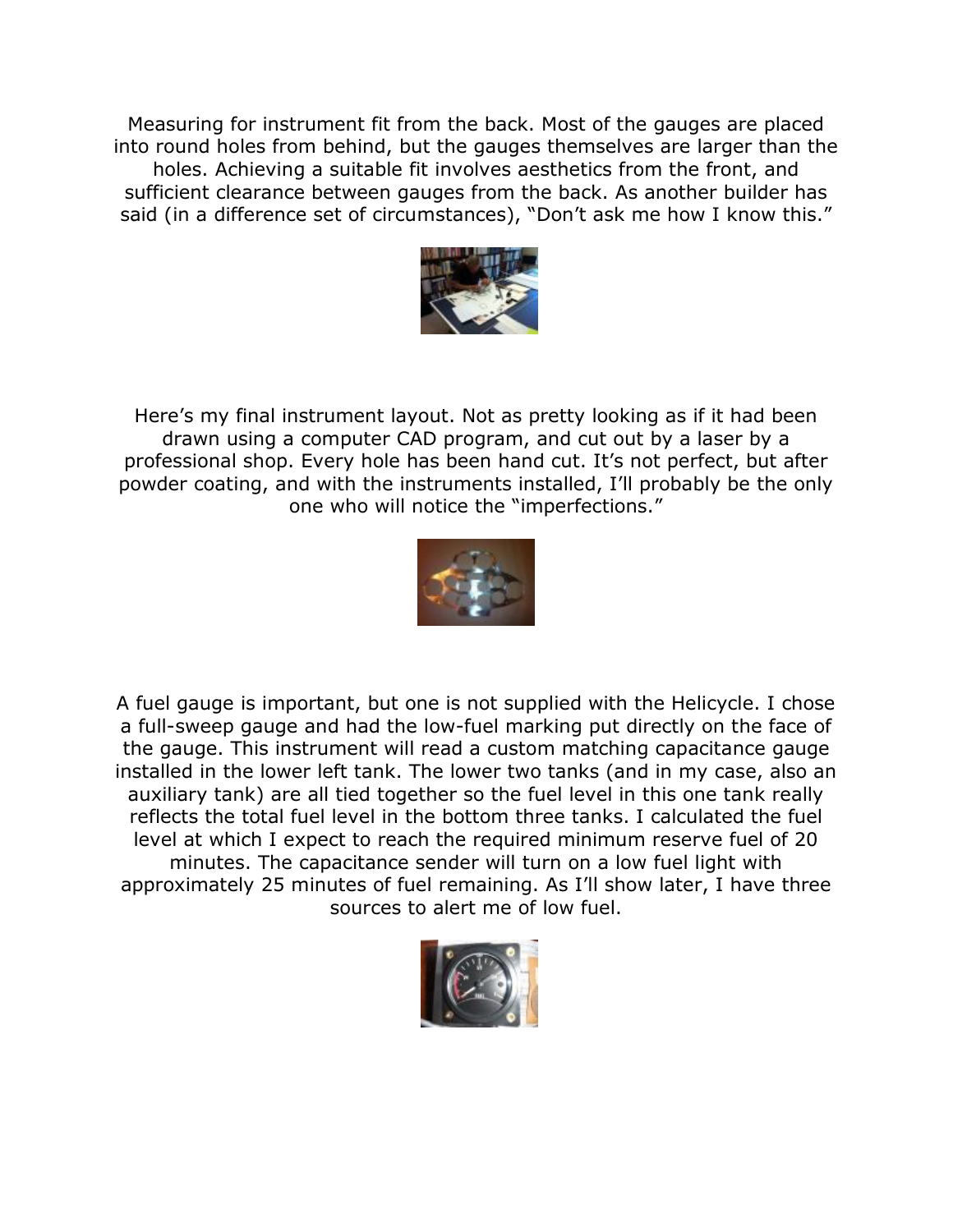## **October**

Final reaming of the middle hole in a drag link bracket. Because my holes weren't perfect (When you know your life is at stake every time you lift off, "good enough." isn't really quite "good enough" You're aiming for a higher quality standard…) I got permission from the factory also to epoxy these brackets to the blades. For proper tracking, it's ESSENTIAL that these brackets don't wiggle at all. The three screws should hold the brackets in place, but I wanted the additional security of epoxy along with the bolts. These obviously can't be removed easily later...



All gaps in the blade surfaces as well as open holes in the rivets need to be filled in and smoothed. BJ specifies "Dynaglaze" polyester blending and finishing putty. Superfil is suitable for this job and it what I used...



Blades ready for sanding. Requires VERY fine grand paper, and sanding only WITH (not across) the length of the blades.

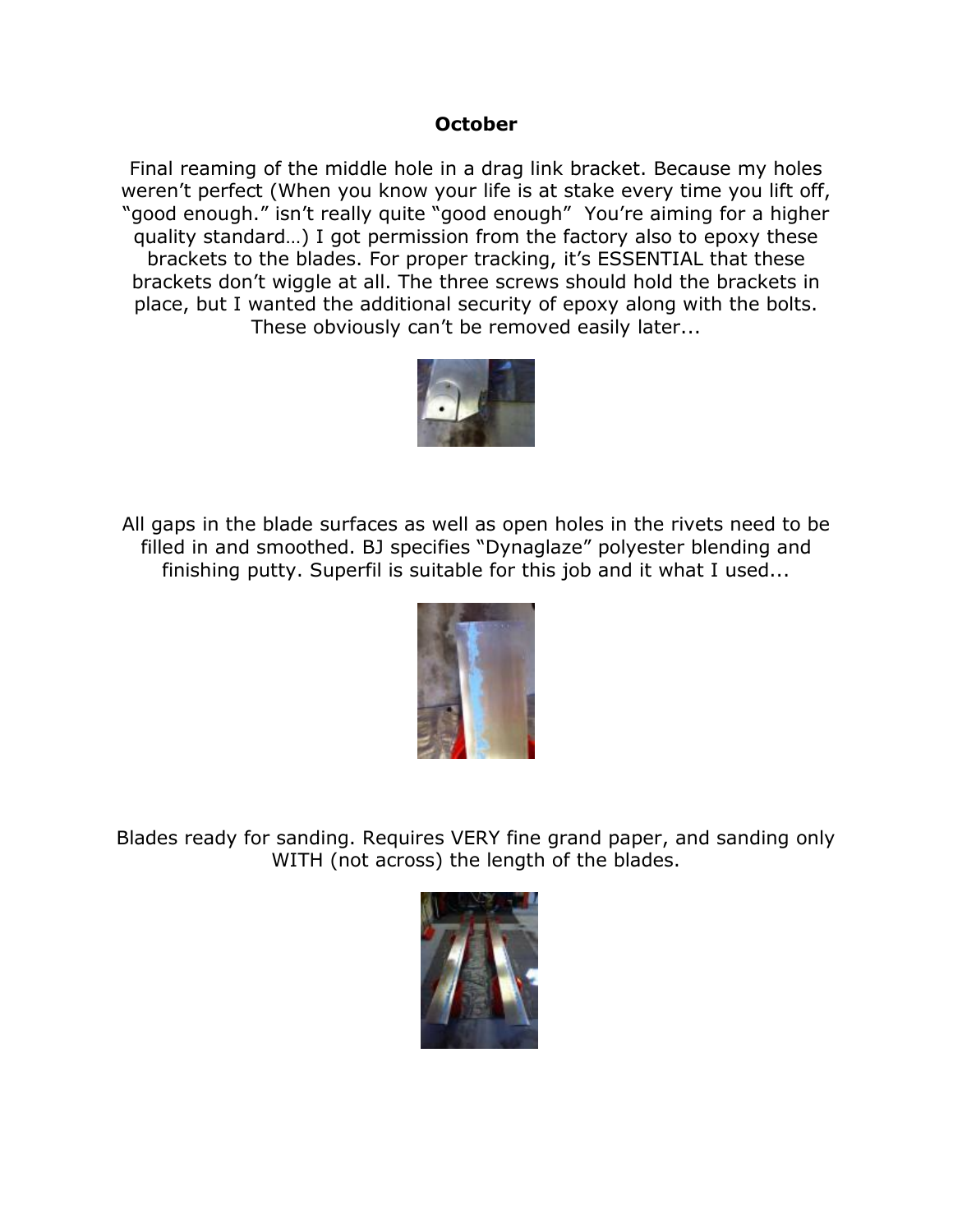Last year, I had spent quite a bit of time with seat layout but was not satisfied with the result. I did further sanding on the foam seat insert (that positions me slightly farther forward for better CG balance). I'll eventually have these pieces covered with leather.



Marked a hole for an LED combined taxi and landing light.



The Helicycle plans call for an optional grease zerk facing 45 degrees to the rear on the collective slider. This facilitates lubrication during periodic maintenance without the need to remove some protective rubber bellows that keep dirt particles outside of the slider area. Some builders have machined a channel inside their slider to allow grease to flow around the tube more easily. I don't have the tools to do this, so I'll count on manual movement of the controls to distribute grease around the tube.



After sanding, this feels VERY smooth to the touch. After priming and painting, any elevation change will not be noticeable.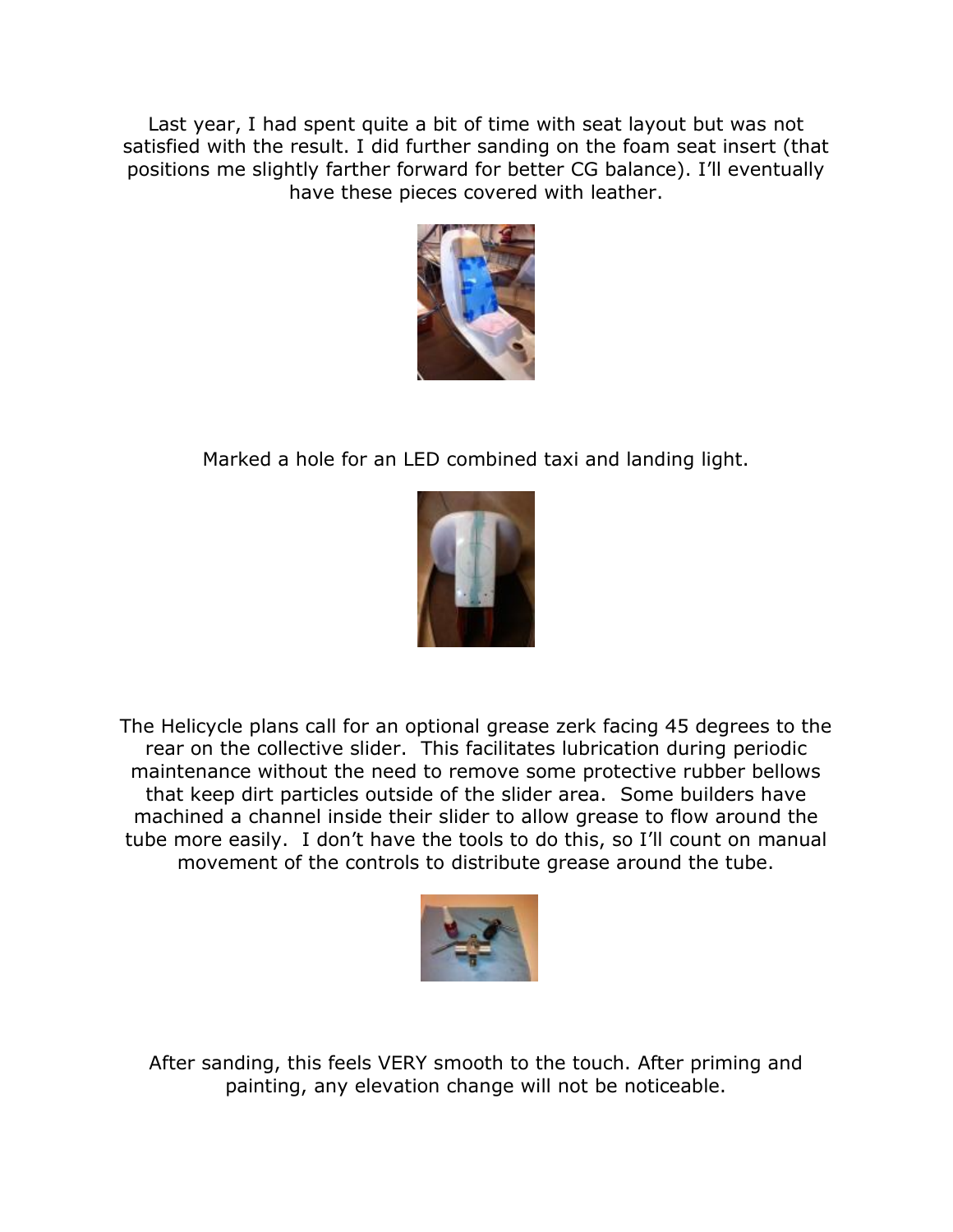

The blades back in their resting space and the quality control inspector getting up from his...



I spent a lot of time thinking about how I wanted the lower panel switches and circuit breakers. This is another area with considerable builder discretion. The factory supplies electrical schematics, but there are a number of different ways things can be done...



I ordered and received a custom made Infinity Aerospace military style cyclic stick grip. Several builders have used this specific type of grip. Using push buttons or toggle switches, I'll be able to control lighting, fuel computer displays, and radio frequencies as well as the radio microphone.

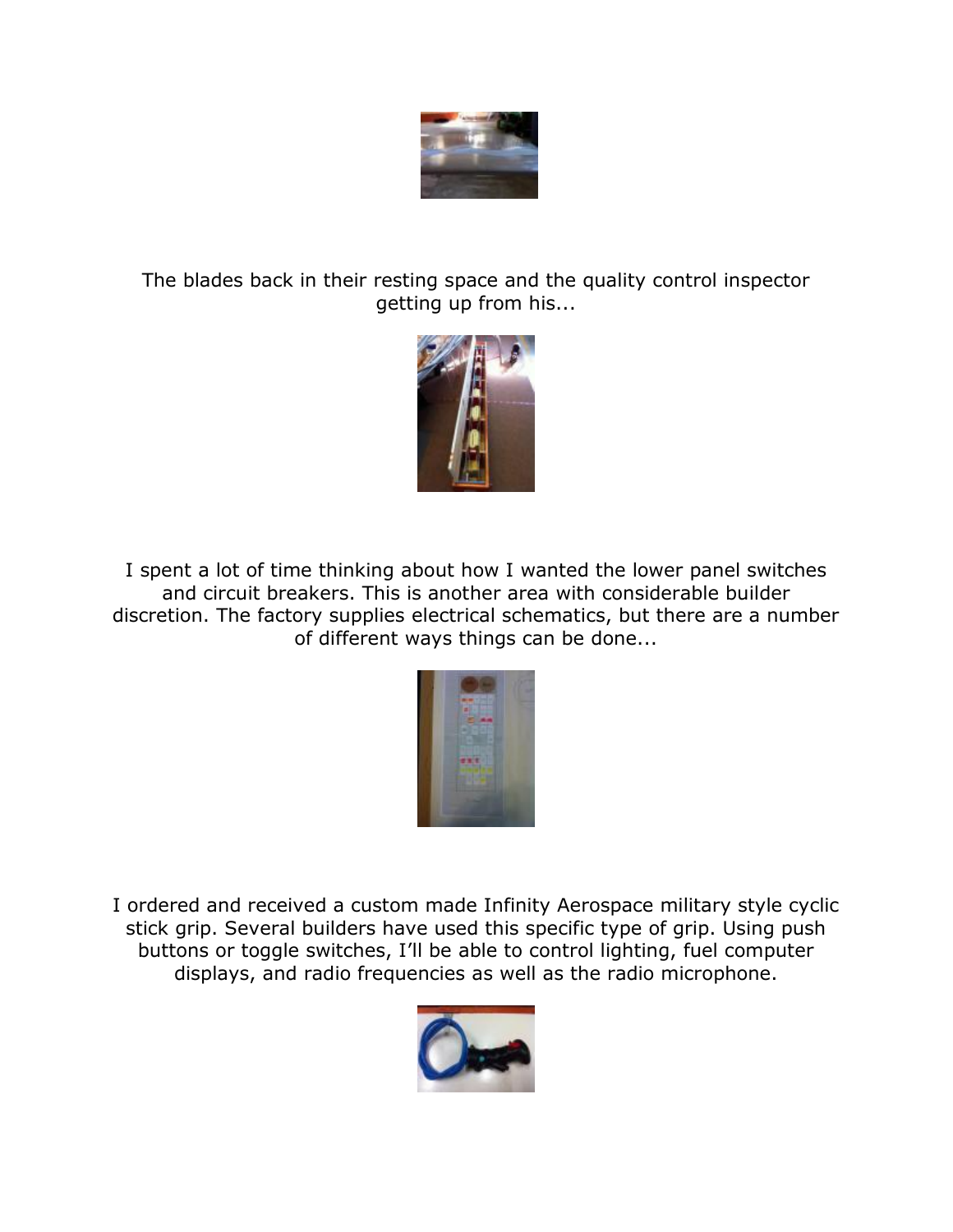First generation lower instrument panel. I ended up scrapping this one and making another...



The electrical wiring needs to be either soldered or crimped. This is a surplus AMP 59250 crimper for making foolproof PIDG (Pre-Insulated Diamond Grip) crimps. I was able to get one for less than 10% of the price of new. This tool sells for around \$1600 new. Juan Rivera, a Group 1 builder who sold his first Helicycle and is also a Group 6 builder has produced text and YouTube videos regarding proper crimping techniques, and the differences between solder joints and crimping. Wiring to aircraft quality standards is important to the long-term safety and reliability of the Helicycle. Some of the NTSB "incidents" (unplanned landings that were reported to the NTSB, but did not involve any injuries to the pilot) were ultimately traced to electrical system failures.



Note the bottom of the upper panel aluminum sticking down behind the upper two holes on the lower panel. I marked this overlap, and used it to trim additional metal away from the bottom of the upper panel. Another builder had shown a similar solution, but he positioned the Red Lion digital engine tachometer at the top of his lower panel, whereas I have two round gauges at the top.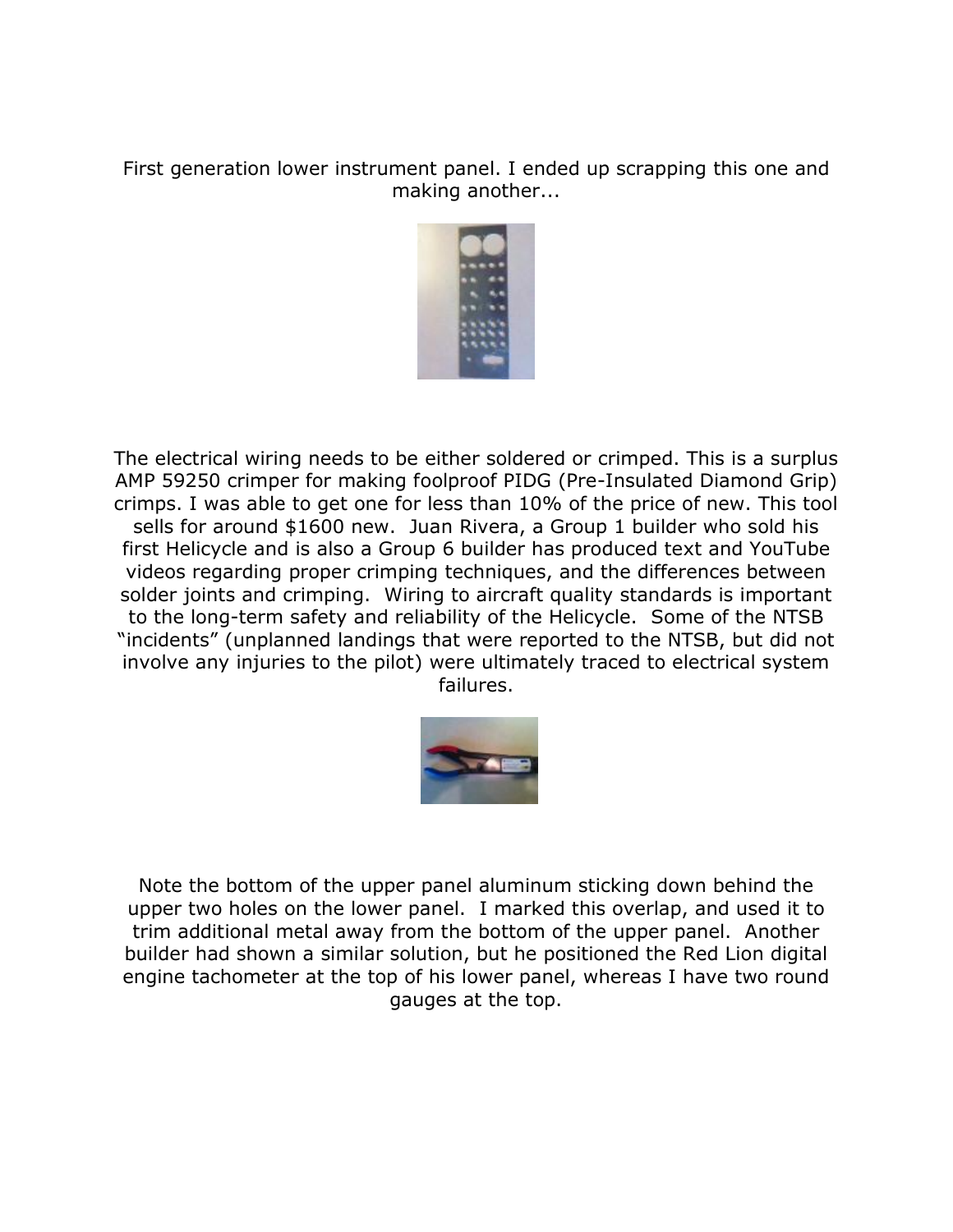

Instrument panel taking shape. The switches are military grade Honeywell TL switches. The circuit breakers (only 5 of 15 installed) are the original circuit breakers. I returned these to the factory and purchased military grade Klixon breakers. I have re-purposed the supplied 300 amp switch (red key at bottom right of lower panel) as a "key" switch for auxiliary battery - which will be mounted inside the instrument pod for weight, and also to minimize resistive losses.

The two gauges below the black rectangular "Red Lion" gauge are paper cutouts I taped into place from behind. I have not yet purchased these instruments. Both are made in the UK by TRIG and are very small and light and consume little power. The left is a communication radio and the right is a Mode S transponder that is comparable with the FAA's future requirements that take effect in 2020. I wanted avionics in my Helicycle that would permit me legally to fly in any US airspace. The TRIG units have received FAA certification status (not required for experimental aircraft, but indicative of their quality).

Since my start fuel and igniter for the Turbine will be supplied by the auxiliary battery, with the red key removed, it will not be possible for someone to start the turbine...



I cut out the hole for the LED taxi / landing light. A this point, I'm committed to following through with the purchase... It's the brightest I can find and has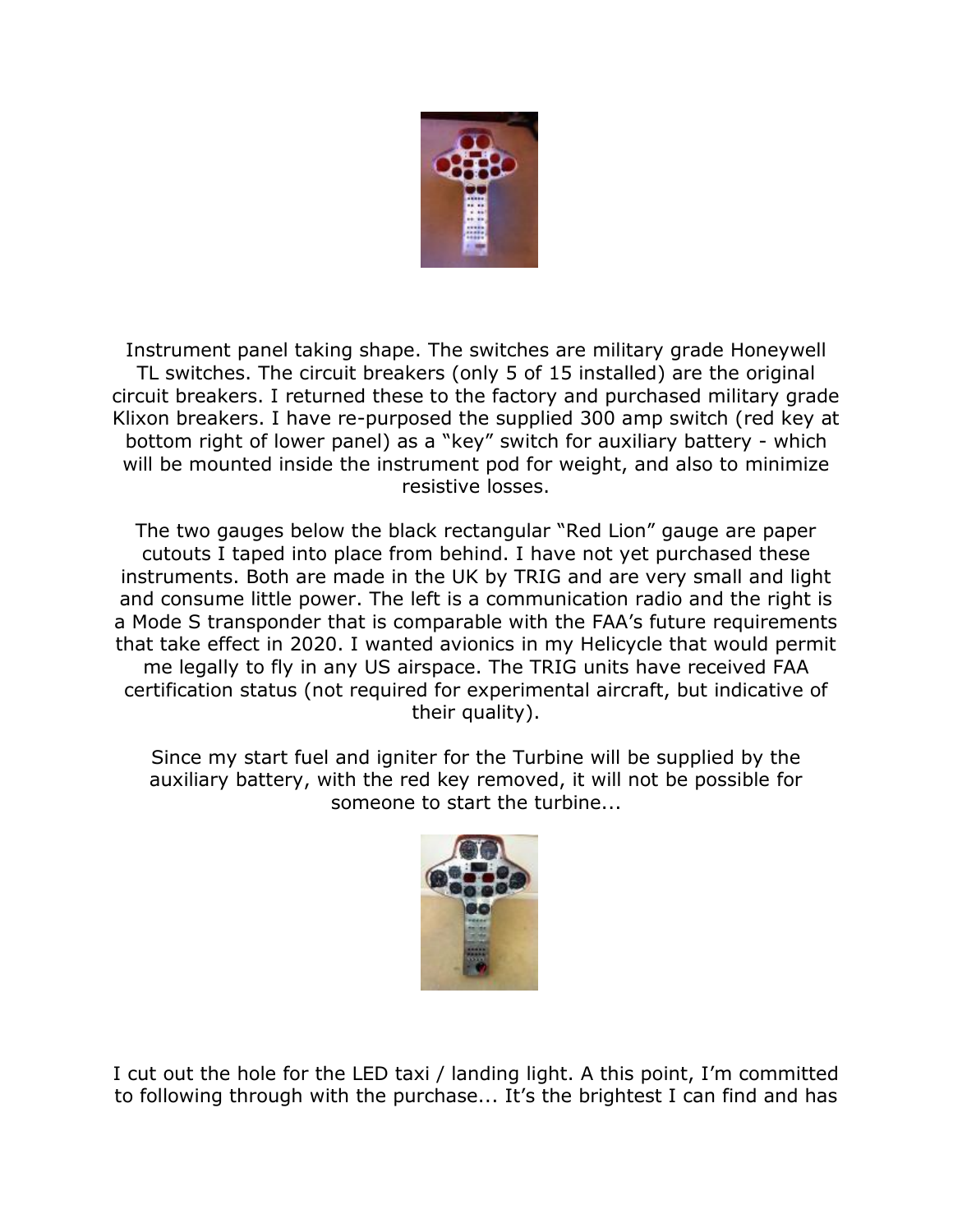low enough current draw that I can safely switch the lights on or off using the military grade push button switches installed in my Infinity Aerospace grip. Most of what I control with the cyclic grip is very low current "signal level" circuits. The lights draw more current. For safety, all higher-current loads that can be switched using the cyclic grip first pass through a switch on the panel. That way, if I ever had a short or switch failure (unlikely, since the switches are all military spec components), I can turn off power to the grip switches at the panel...



Upgraded cyclic mixer from the factory marked with areas to be protected from powder coating. There are several small metal pieces, most of which require some type of corrosion protection. The flight criticality of the component might rule out some types of metal treatments. I confirmed all protective coating decisions with the factory prior to implementing.



## **November**

Several small parts returned from the Powder Coating shop

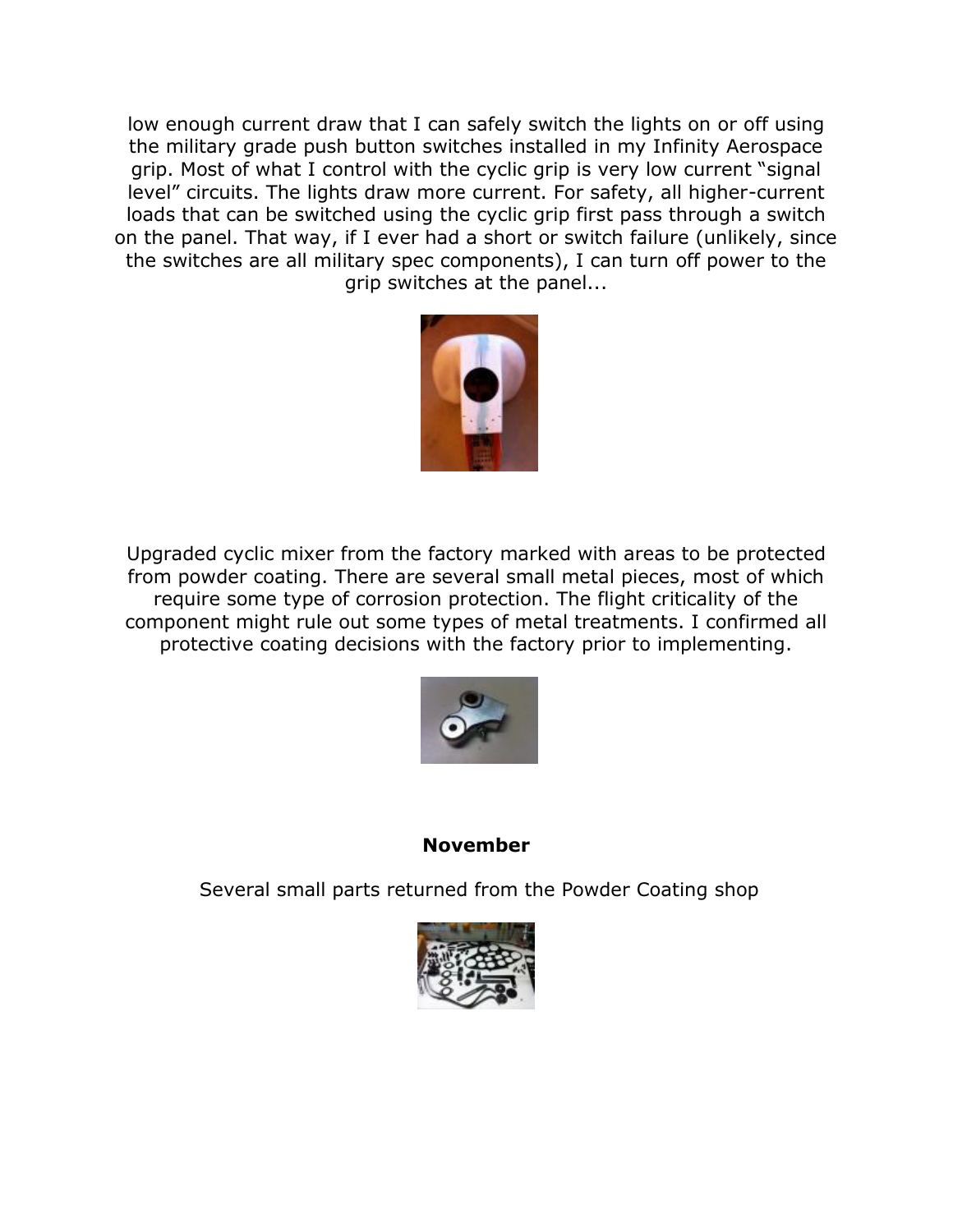Removing and powder coating the skids gave me an opportunity to vacuum out all of the small metal shavings inside the skids from the initial installation. The construction DVDs mention the need to clean out metal shavings in several instances, but the specific construction sequence advised for the skids leaves some metal shavings inside the tubes. After several rounds of vacuuming, both skid tubes are completely free of any internal metal shavings...



The Helicycle main transmission was designed to accept a specific "chip detector" made by Aviation Development Corporation (ADC). The company went out of business years ago, but was viable in the early production runs of the Helicycle. Some builders have adapted their transmissions to use Robinson chip detectors. I was able to find an ADC chip detector (installed in an ADC engine oil filter). Chip detectors are present on all certified helicopters and light up an indicator on the instrument panel if a sufficient number of metal particles are present in the transmission oil. The main rotor transmission is one of the most heavily loaded components in any helicopter and having advance warning of any degradation / abnormal wear is helpful. Eagle R&D designed a special fitting with double O-rings (not shown in this photo) that positions the electric contacts of the chip detector at the proper location to sense any metal particles in the oil. The ADC chip detector shown can be removed from the transmission without draining the oil; a small valve closes at the time the center of the detector is removed...

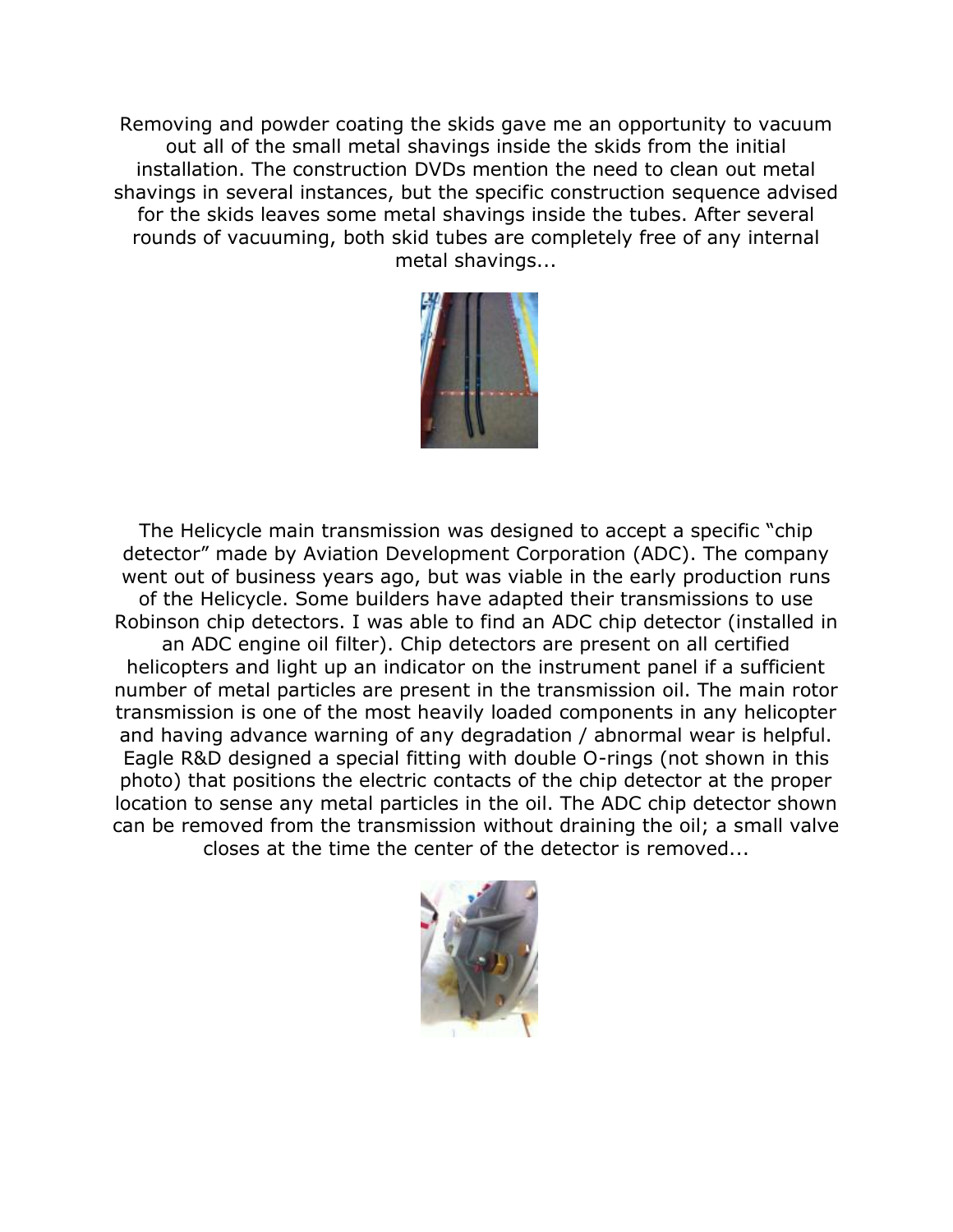Gluing the "milk jug" pull handles on the metal shaft of the six door latches. The plans call for a bend in the metal, but I wanted to cover the end of the 1/4" metal rods for greater safety in a crash. This is also a small way I can "customize" my Helicycle. In the background (top left of the photo) are lower fuel tank cover plates.



Drilling 1/16" holes in cap screws for installing safety wire in the bolts that will hold the tail rotor transmission to the airframe.



A couple of rolls of .032 safety wire along with the panel light dimming rheostat and a Klixon (military specification) circuit breaker.



Shortening a specific bolt as required in the plans.

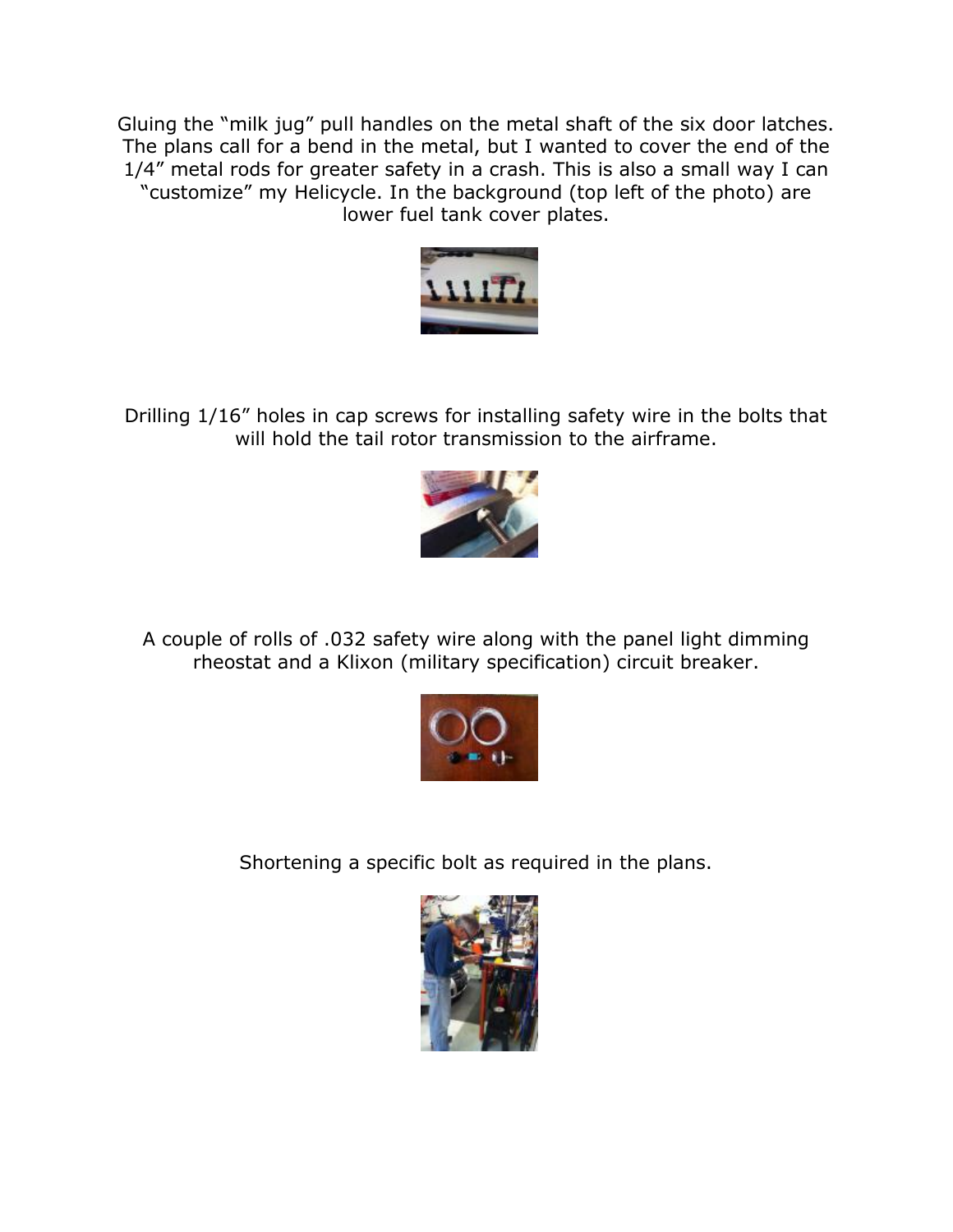A few gauges preliminarily installed after powder coating. The Electronics International FP-5L fuel computer was custom wired by the manufacturer (at my request, and for an additional cost) to allow me to use the bottom two push buttons and center toggle switch functions remotely from the cyclic stick grip. These buttons and the toggle allow me to cycle through every available information screen the fuel computer can display. Examples include gallons per hour of fuel being burned (a good proxy for horsepower), fuel remaining in the tanks, fuel used since last fill-up, time to empty and using GPS and speed information, remaining range in miles, etc. The low-fuel light can be programmed to come on when specific conditions have been met and the gauge also includes another warning light that can be used to monitor another condition, such as a temperature.



Upper instrument panel from the back.

The 2 1/4" instruments all contain internal lighting for night or low light conditions. The larger 3 1/4" gauges do not have internal lights, and are lighted from the front using LED post lights.



The aluminum retaining rings that hold these instruments to the panel are threaded with size 6-32 screws - the size of standard instrument mounting screws. The threads on the post lights are 8-32, so I needed to drill out the holes and re-tap the threads using an 8-32 tap.

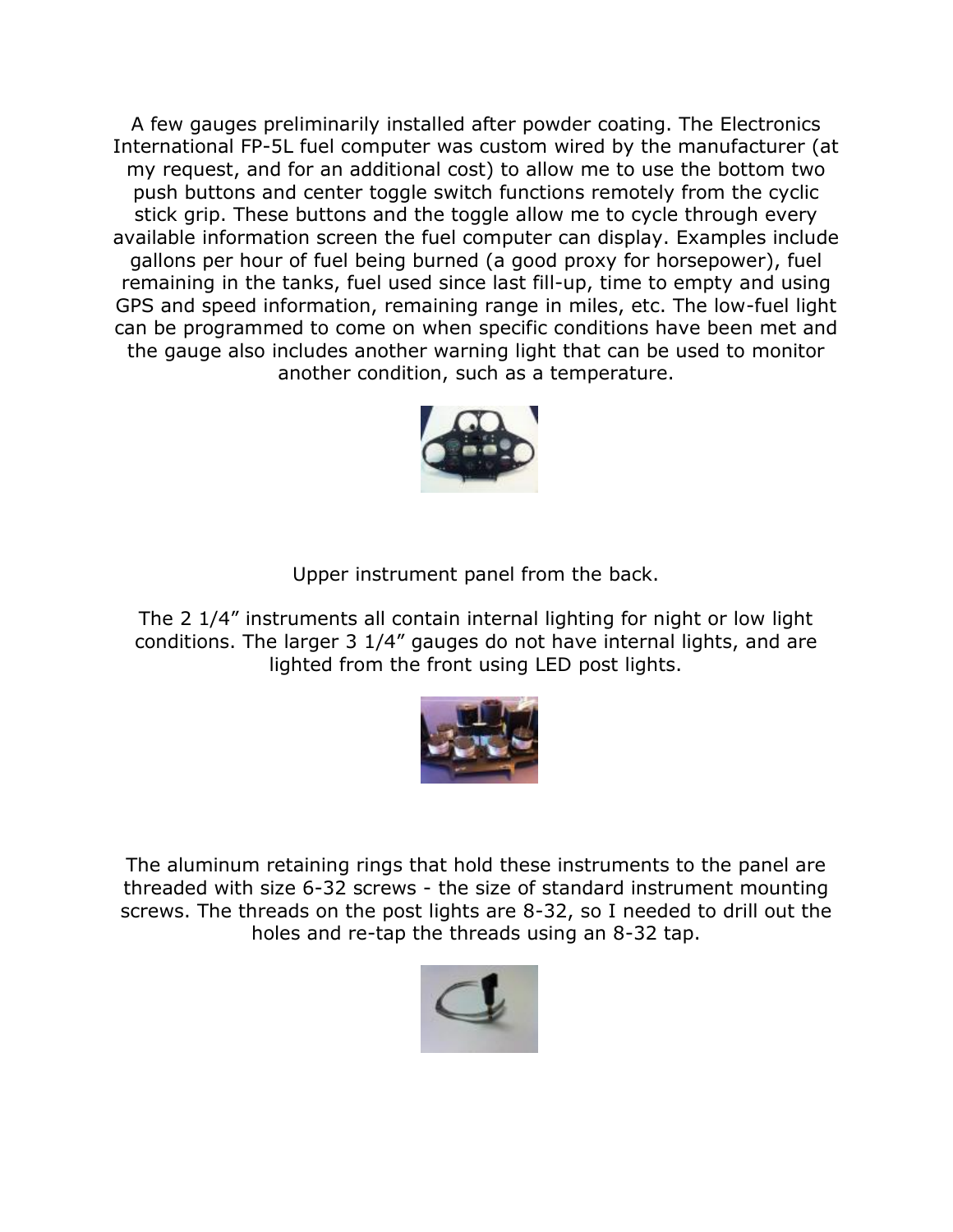Final layout of my lower instrument panel. The volt meter will display voltage of the backup battery buss. Hours will reflect flight hours (a normally closed micro switch mounted under the collective switch will open when the collective is fully lowered, preventing the hour meter from incrementing. At least two other builders have implemented this refinement.

Color-coding on my switches does not conform to industry standards, but is meaningful to me:

Green = Power or fuel (fuel is normally red). Yellow = Backup / auxiliary battery circuit. Red = Do Not Touch during flight. Some builders use switch guards. I chose not to do this. In an emergency landing situation, I can shut off main fuel without lifting a switch guard.  $Blue = Lighting$ White  $=$  Avionics

All switches are military spec. Honeywell TL, but some are single pole, some are double pole, and one is a 4-pole switch.

Most are click-on-click off, but some are momentary hold-on, or return-tocenter-off DPDT momentary, depending on use.

The kit includes lower quality switches and a few push buttons, but also the recommendation that builders purchase a higher quality switch. The obvious question is why higher quality switches are not included in the first place. If military grade (or even top tier commercial grade) components were used in the Helicycle, the price would be much higher. So one way the kit can be "complete" and still affordable for the market it serves is to use less expensive components. Several ships are flying without problems, using all of the components supplied with the kit. Other builders have replaced several components at a premium cost. This decision is a personal one; in my case, I wanted military spec components for switches and circuit breakers, and I cleared my choices with the factory before purchasing the components.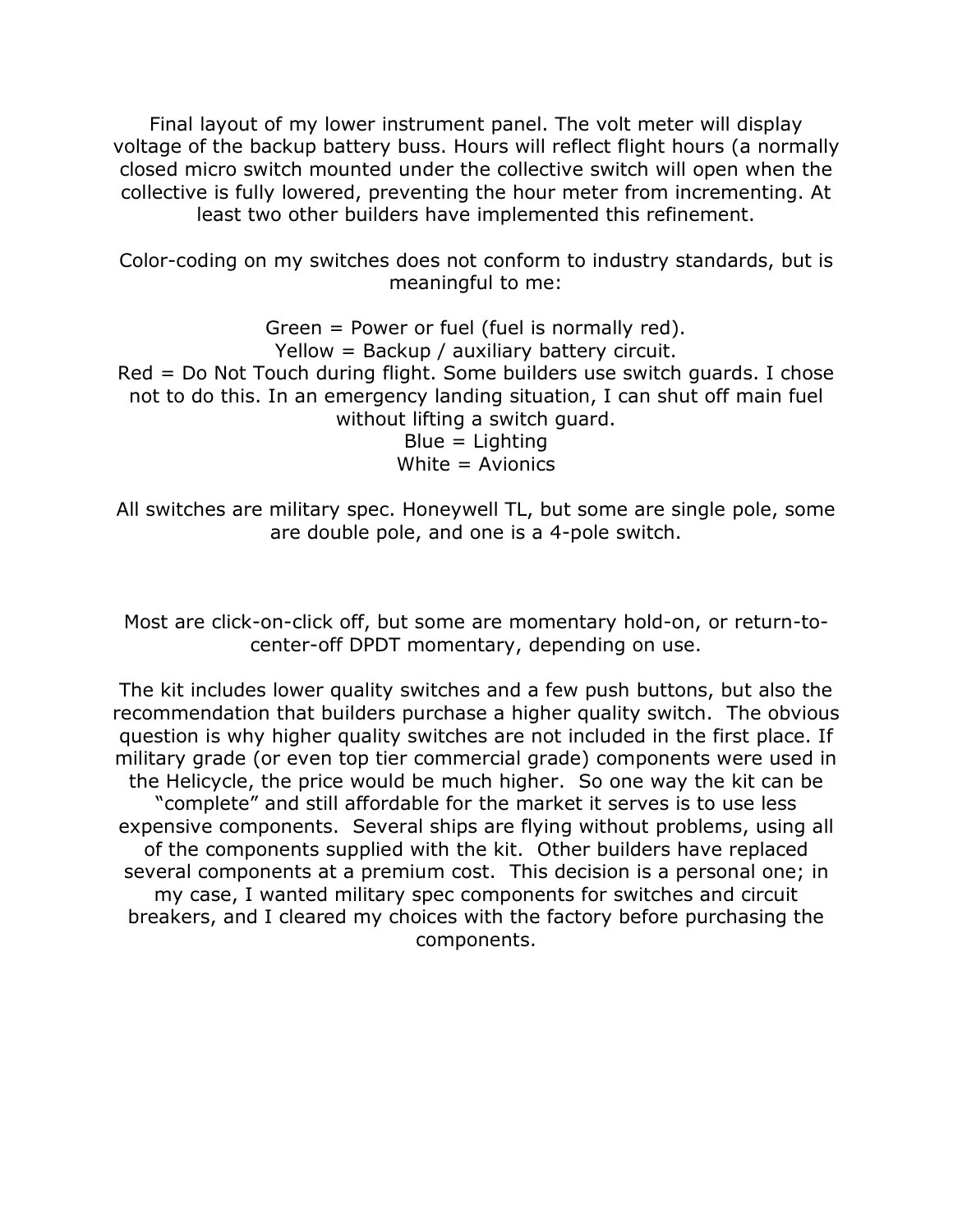

The upper instrument panel contains 12 colored LED indicator lights, each with a metal light shade.

Red lights indicate a condition that must be cleared before flying or indicate it's time to land immediately.

Blue indicates a light (all will be aircraft quality LEDs). Orange or Yellow is a temporary condition, but normally not an emergency.

I experimented (on paper) with several different instrument configurations before settling on what is shown below.

Two of the other builders with electronic circuit design expertise are contributing components to my low and high RPM rotor alarms. Under normal powered flight, the governor is capable of holding the turbine RPM to within 100 RPM of the roughly 61,400 flight RPM. During an autorotation, it is essential that the pilot keep the rotor RPM within safe limits. Too fast, and the rotor system can experience mechanical stresses that reduce longevity, or in an extreme situation could cause a mechanical failure. Too slow a rotor RPM can cause the aircraft to drop unacceptably fast.

The combined amp / volt meter will show main battery buss voltage and amps returning to the battery to charge it. If the amp meter reads zero, the load is equal to the stator output.

Positive amps indicate a charging condition (desirable) and negative amps indicate a condition in which the electric load exceeds the stator output and the batteries are being discharged; with the components I have selected, this situation should not ever occur. All components are low-current devices.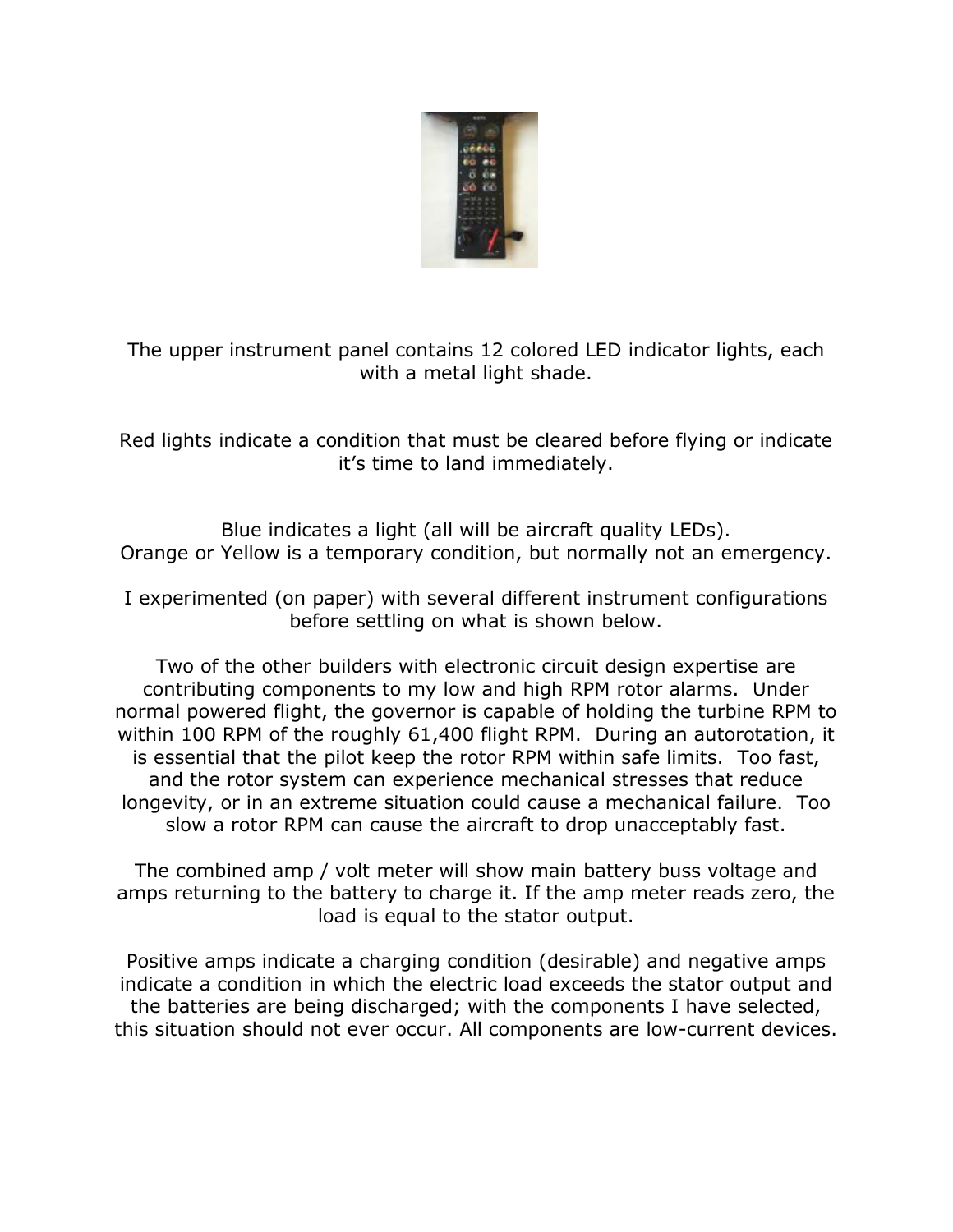

This panel conforms to the latest electrical schematic drawings released by the factory at this time.

The electrical system is critical for the Helicycle since the engine requires power to the governor.

I have designed redundant circuits for most components in which loss of electric supply would force an autorotation landing.

The original design of the Helicycle used a normally closed fuel solenoid. To operate the turbine, power was required to open the solenoid and allow fuel to flow. When power was turned off, the solenoid closed, cutting off the fuel flow and shutting down the turbine.

A later modification (which I have chosen) uses a normally open main fuel solenoid. Fuel flows without power, and power is supplied to shut down the engine.

The normally open vs. normally closed main fuel solenoid is one example of several trade-off choices involved in any aircraft. The intent is to solve the most important (or highest risk or highest danger) problems without causing other problems worse than the one solved.

Fortunately the builder's online / email discussion board contains a large amount of builder commentary about the trade-offs involved.

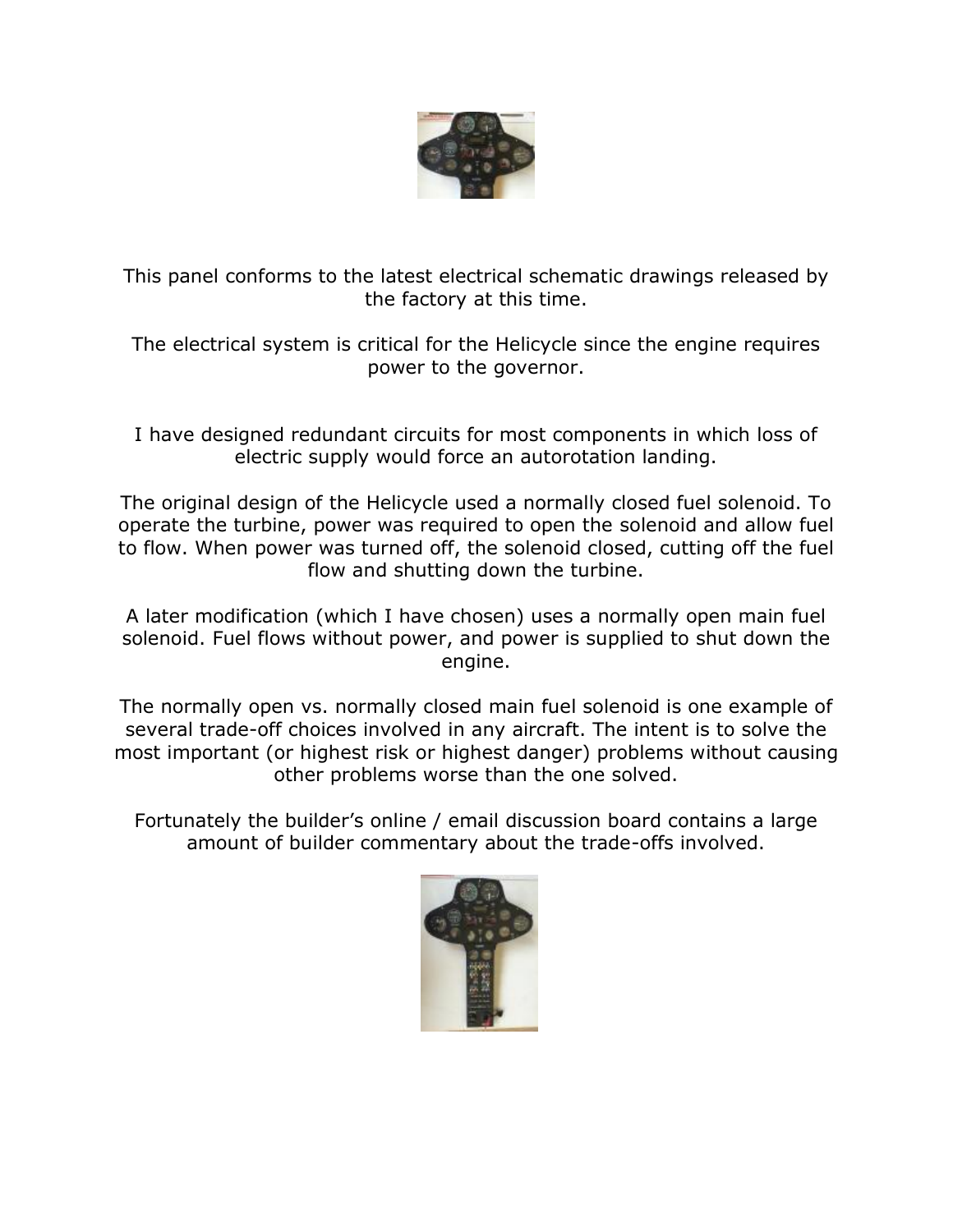### **December**

Another non-stock "project." The Helicycle uses a stator from a Briggs & Stratton riding lawnmower. It is supposed to be capable of generating 20 charging amps under some conditions but seems to do about half of this in the Helicycle. Builders with VERY simple electric systems (no lights, no transponder, etc. are fine with the stock charging system. Other builders have adapted car-type alternators for their Helicycle.

I contacted the factory to discuss possibilities. The preferred (at least for now) option is to create a wider stator so that the width of the iron core is approximately the same width of the magnets. Combining the iron from three stock stator units is a suitable option. This "modification" requires unwinding the wire from three individual stator units, creating a contiguous core from the 3 separate cores, and then re-winding the poles. As with every design, there are numerous design-trade-offs to consider. As an example, larger wire results in lower resistance, but fewer potential winding turns for the same space. The stock stators use 16 AWG wire. The first builder to complete this modification used 17 AWG wire. I will use 15 AWG wire.



Some turns using the original 16 AWG wire but a combined "triple" core.



Some builders do their construction at an airport hanger, others in a private residential garage. Regardless of where the ship is constructed, at some point, a "hang test" is required to appropriately adjust the Center of Gravity (CG) based on the pilot's weight, the thickness of the seat back insert (thicker for lighter pilots) and the weight of the specific build components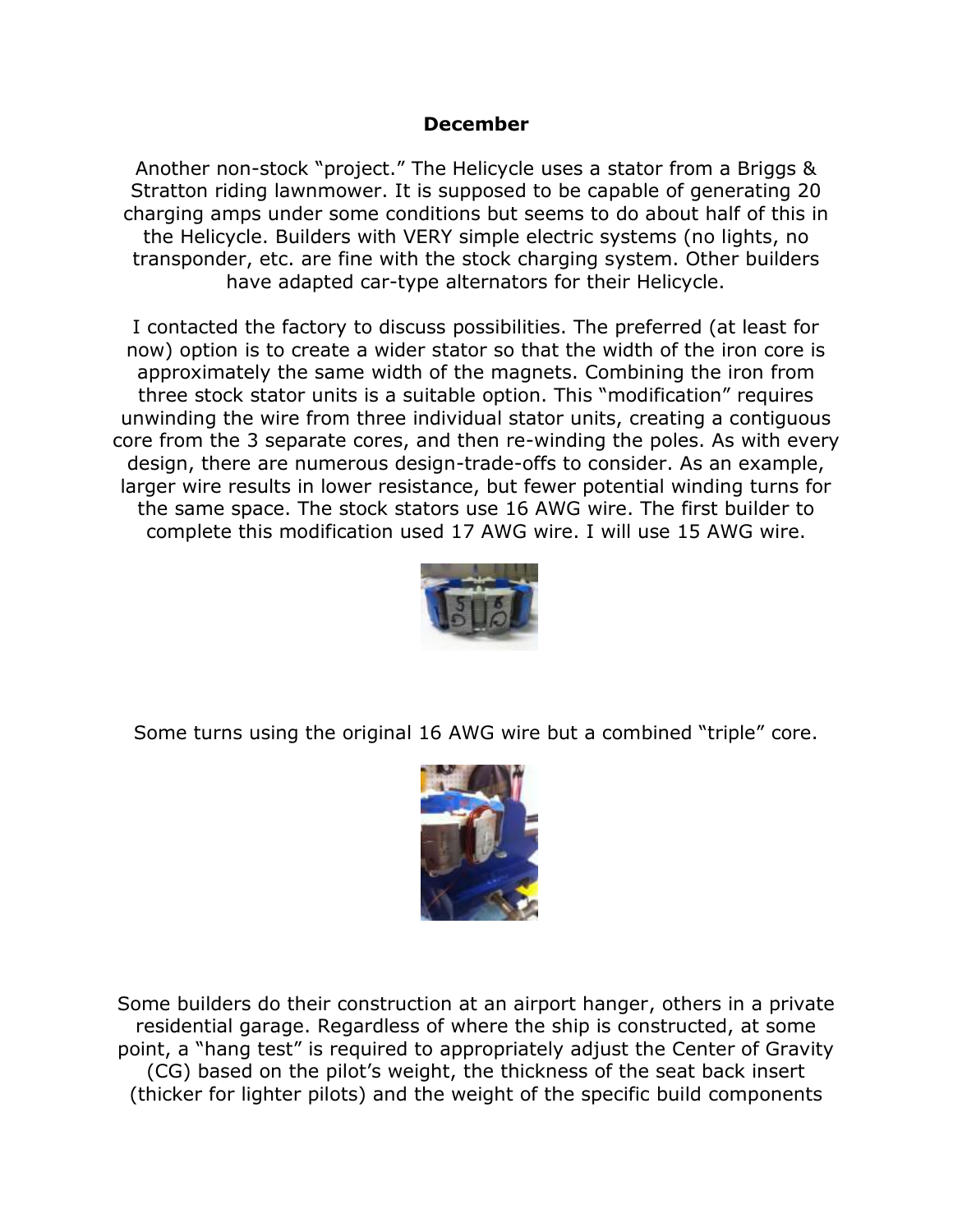used (primarily instruments and avionics). I used a 2 ton adjustable length hook secured to cables and reinforced the garage beams to handle the weight of a fully loaded Helicycle. Although I won't do the hang test until near the end of my build, providing a safe location to perform the hang test was one task I completed in 2014.



The light bulbs that are inserted into the 2 1/4" instruments from behind must first be "assembled." This involves gluing the actual bulb into a plastic sleeve, and then using a silicon material to hold these into the gauge from behind.

Working with wire this small also led me to purchase a precision wire stripper capable of near-perfect stripping of all sizes between 30 and 20. In wiring any aircraft, there are many, many individual pieces of wire that must be cut, stripped, and spliced or soldered. Good tools enable a superior job and at far less effort than attempting to use lesser quality tools.



The tail rotor transmission has an opening that needs to be vented to allow excess pressure to be relieved when the transmission gets warm. Plans call for a plastic tube to be routed from the transmission and up through a hole drilled in the vertical trim fin. A few builders have found pressure vents that protect the tail rotor transmission seals from over-pressure, but do not require a small PVC tube the routed into a hole in the tail fin. I am using the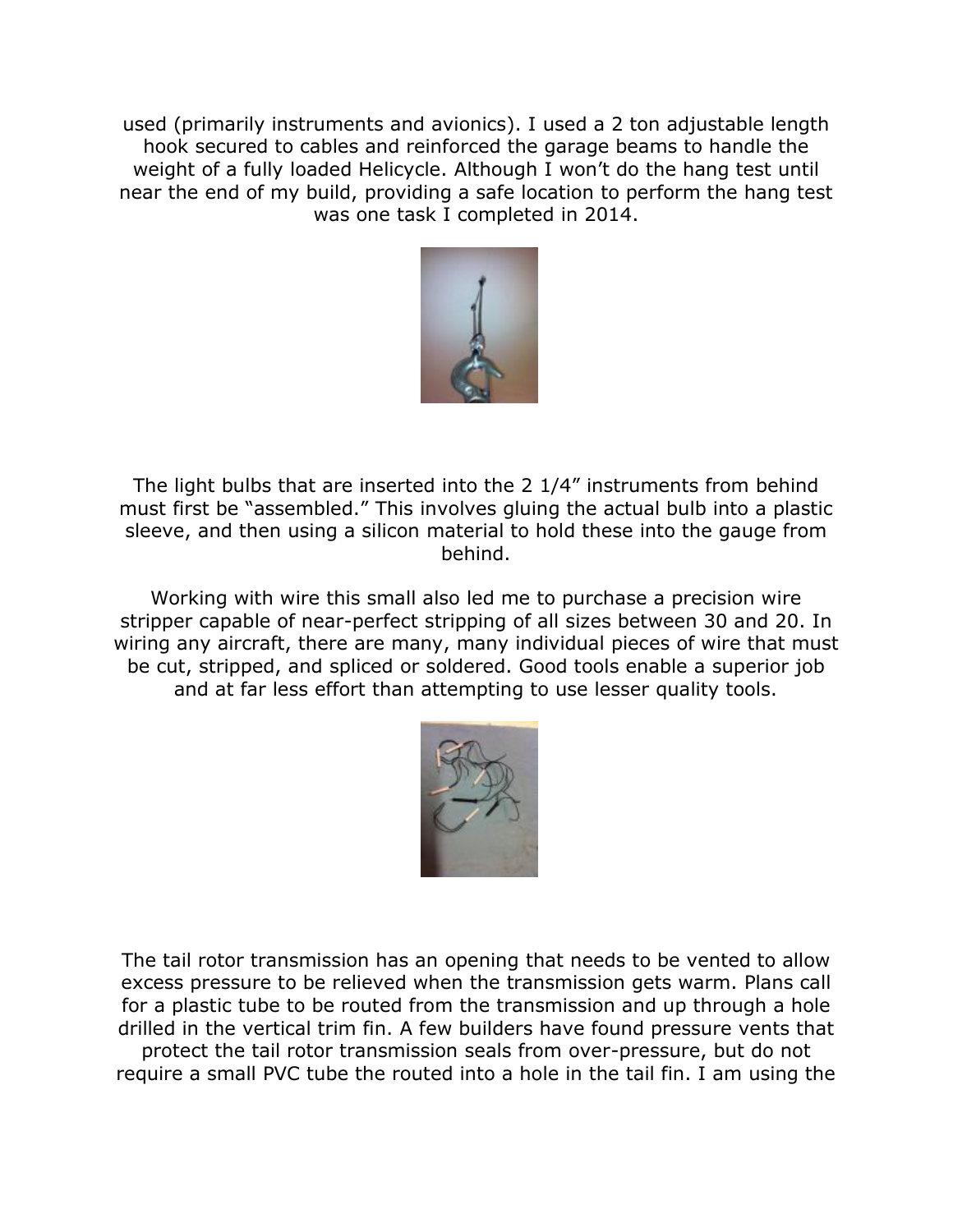LENZ KVM14 filter with an adapter to make it fit the threads in the tail rotor transmission.



Here is the high temperature wire I'll use for re-winding the stator.



Much of what I "accomplished" with the Helicycle in 2014 was educational, and not capable of being shown with photos. As with my 2013 summary, I've selected a small but somewhat representative sample of photos to cover my main build activities.

There are several "dead-end rabbit trails" I pursued that are not mentioned in this summary. Builders who can completely avoid these time-wasting efforts can build faster. As with any skill-based task, the better your skills, the faster you can do quality work.

Parting thoughts for 2014:

Two people died flying a Helicycle in 2014. Both had very few flight hours in a Helicycle, and neither fully built the machine they fatally crashed; they purchased it from someone else who did most or all of the construction.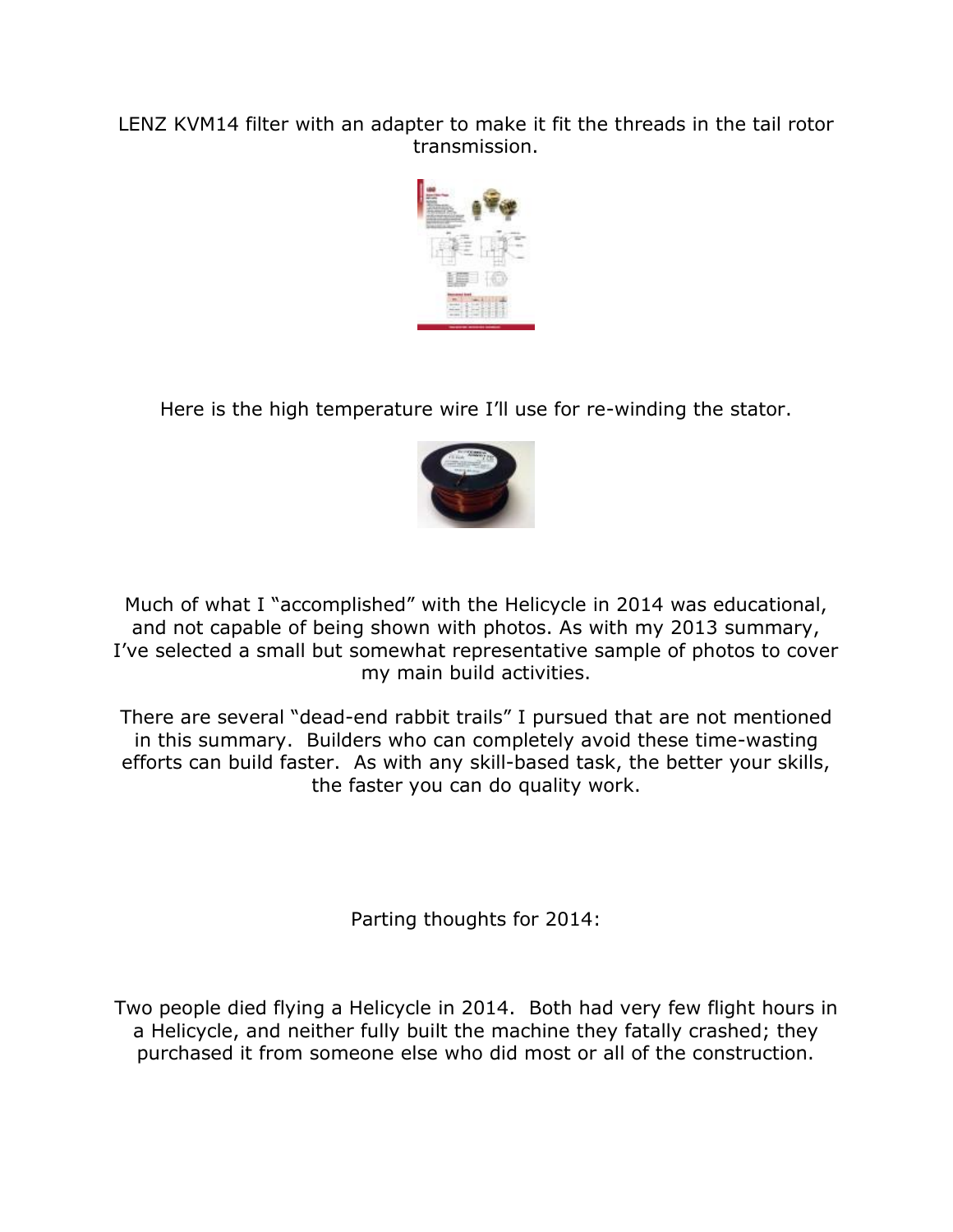When one fatal accident occurs in an aircraft almost exactly like the one you're building, it rocks your world. It certainly did mine. Two fatalities in one calendar year was tough -- tough on me, tough on the factory engineers and crews, and tough on the other builder / pilots. Both accidents were later determined by the NTSB to be caused by pilot error.

After the first fatality, I read every accident report in the NTSB database and involving a Helicycle. I learned much more about safe helicopter flying in general, and flight characteristics of the Helicycle in particular. The second fatality involved a pilot flying outside of the approved CG window for the Helicycle.

When I was acquiring my private pilot's license many years ago, I heard the saying:

There are old pilots.

There are bold pilots.

There are no old bold pilots.

Casualness brings Casualty.

If you decide to build or buy a Helicycle, please do so with the intent and the commitment to do it safely.

Commit to safety for your personal wellbeing, of course, but also to help protect and preserve the freedom of fellow general aviation enthusiasts who are pursuing their own personal dream of rotary flight. The FAA takes aviation safety very seriously. If enough fatalities occur in general aviation - and especially in Light Sport or Experimental aviation, some of our current